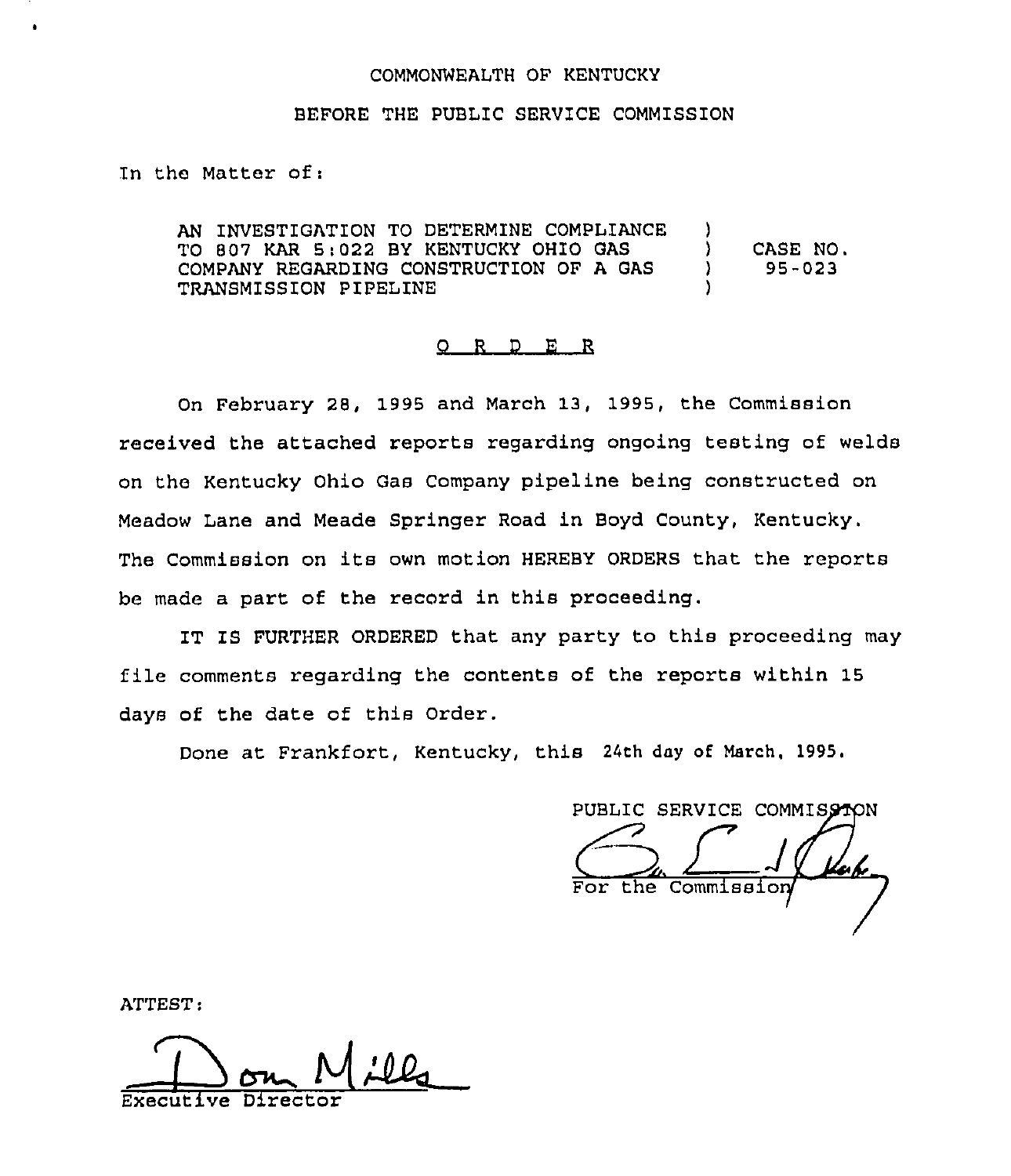

 $24$ Energy Management & Services Company

Technical Experime Serving The Oil & Qui Industry

February 27, 1995

Mr. Scott Smith, P.E. Kentucky Public Service Commission P.O, Box 615 730 Schenkel Lane Frankfort, KY 40601

RECEIVED

FED 2 8 1995

DIVISION OF UTILITY ENGINEERING & SERVICES

Re: Kentucky-Ohio Gas Acquisition Completion of Excavation For X-Ray Purposes

Dear Scott:

We are glad to report the completion of the excavation of previously backfilled pipe to expose welds for x-raying purposes along a section of Meadow Lane (2,112') and Meade Springer (2,856') Roads in Boyd County, Kentucky where an insufficient number of tha welds were nondestructively tested during actual construction. This deficiency of x-rays for this section of pipeline was the topic of KPSC Order dated September 27, 1994.

<sup>A</sup> total of one hundred twenty five (125) walds were x-rayed. Seven of the welds were rejected through the x-ray process. One of<br>these welds was repaired successfully. The remaining six were cut<br>out. A copy of the x-ray reports are enclosed for your files. A copy of the x-ray reports are enclosed for your files.

Six of these rejected welds were on fittings, one was on<br>straight pipe. We have reviewed the earlier construction with inspectors and technicians and learned that there are four fittings within those pipe sections that were not x-rayed 100%. We have  $\bar{x}$ rayed the two welds on one of the fittings and found one weld unacceptable. It has been repaired. The welds on the remaining<br>fittings will be uncovered and x-rayed as another step to insure we are building a pipeline of high integrity.

As we reported earlier, very little damage was done to the coating during excavation. All damaged coating was repaired before backfilling.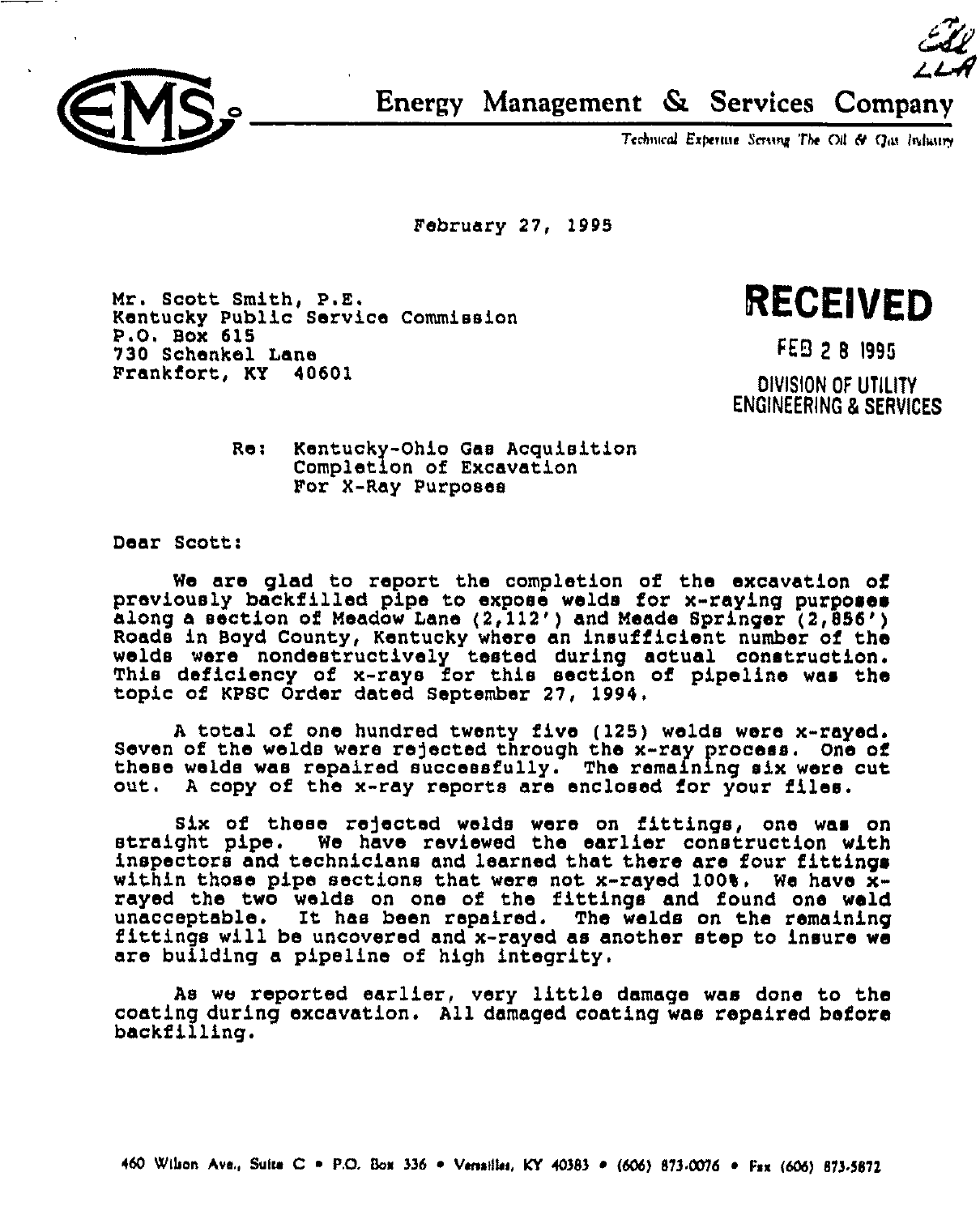Mr. Scott Smith February 27, 1995 Page Two

In summary, according to available records, all the welds along the section of pipeline in question have now been nondestructively tested. All the welds rejected by x-ray have been repaired or cut out and replaced with welds that passed x-ray.

Please call if you have any questions pertaining to any portion of the project.

Sincerely,

ENERGY MANAGEMENT 6 SERVICES CQ.

' *TS*wu

T.D. HONN, P.E., L.S. PRESIDENT

| cc : | Mr. Tim Sutherland  | w/o enc   |
|------|---------------------|-----------|
|      | Mr. Jeff Brown      | w/o enc   |
|      | Mr. Jack Hughes     | $W/O$ enc |
|      | Mr. Glenn Templeton | $w/o$ enc |

KOOA/105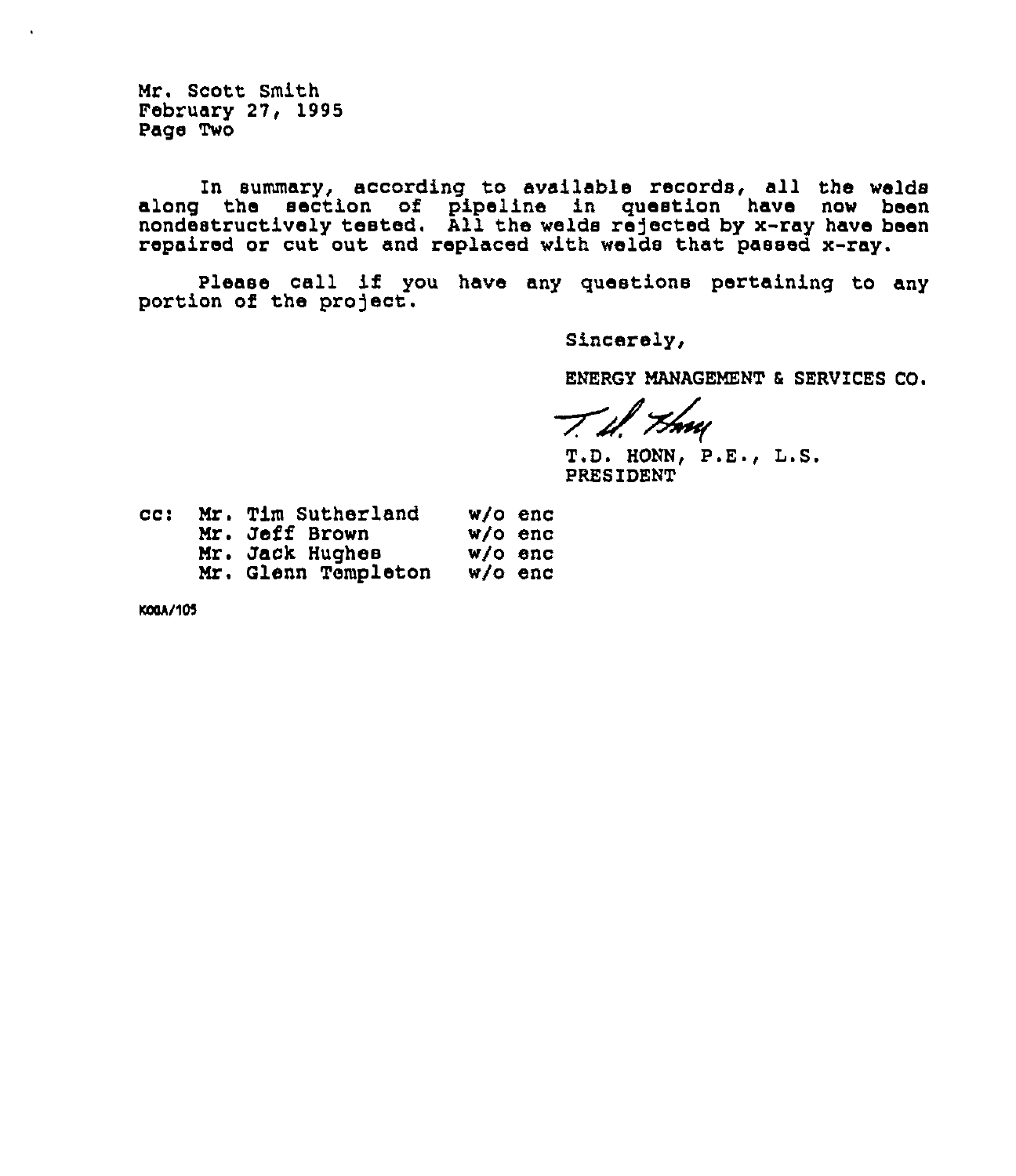| NONDESTRUCTIVE INSPECTION SERVICE, INC.<br>P.O. BOX 220<br>HURRICANE, WV 25526<br>PHONE: (304) 562-6835 or 727-3501 |                                              |                         |                                                       |  |  |  |  |  |  |  |
|---------------------------------------------------------------------------------------------------------------------|----------------------------------------------|-------------------------|-------------------------------------------------------|--|--|--|--|--|--|--|
|                                                                                                                     | <b>RADIOGRAPHIC INSPECTION REPORT</b>        |                         |                                                       |  |  |  |  |  |  |  |
| <b>MARCHA</b><br><b>PCCER</b><br>REIGH                                                                              | Regal 104<br><b>REFERENCE</b><br>PROVECTS    | <b>HELIDORES STATES</b> | <b>HRUDOUG</b>                                        |  |  |  |  |  |  |  |
| X-RAY NO.                                                                                                           |                                              |                         | <b>REMARKS</b>                                        |  |  |  |  |  |  |  |
| $\overline{C}$<br>$C-1$<br>ิป                                                                                       |                                              | $\mathcal{B}^r$         | $BS$ wall                                             |  |  |  |  |  |  |  |
| $200 - 2$                                                                                                           |                                              |                         | $S_{P}$ in $E$                                        |  |  |  |  |  |  |  |
|                                                                                                                     |                                              |                         | Road Crassica<br>r.om                                 |  |  |  |  |  |  |  |
| 4.1) A                                                                                                              |                                              |                         |                                                       |  |  |  |  |  |  |  |
| $5.06-$                                                                                                             |                                              |                         | レドル<br>$Bibb$ re                                      |  |  |  |  |  |  |  |
| $6\,0\,0\cdot6$                                                                                                     |                                              |                         |                                                       |  |  |  |  |  |  |  |
| 7 Do~'7                                                                                                             |                                              |                         |                                                       |  |  |  |  |  |  |  |
| $870 - 8$                                                                                                           |                                              |                         |                                                       |  |  |  |  |  |  |  |
| 9                                                                                                                   |                                              |                         |                                                       |  |  |  |  |  |  |  |
| 10                                                                                                                  |                                              |                         |                                                       |  |  |  |  |  |  |  |
| 11                                                                                                                  |                                              |                         |                                                       |  |  |  |  |  |  |  |
| 12<br>13                                                                                                            |                                              |                         |                                                       |  |  |  |  |  |  |  |
| 14                                                                                                                  |                                              |                         |                                                       |  |  |  |  |  |  |  |
| 15                                                                                                                  |                                              |                         |                                                       |  |  |  |  |  |  |  |
| 16                                                                                                                  |                                              |                         |                                                       |  |  |  |  |  |  |  |
| 17                                                                                                                  |                                              |                         |                                                       |  |  |  |  |  |  |  |
| 18                                                                                                                  |                                              |                         |                                                       |  |  |  |  |  |  |  |
| 19                                                                                                                  |                                              |                         |                                                       |  |  |  |  |  |  |  |
| 20                                                                                                                  |                                              |                         |                                                       |  |  |  |  |  |  |  |
| 21                                                                                                                  |                                              |                         |                                                       |  |  |  |  |  |  |  |
| 22                                                                                                                  |                                              |                         |                                                       |  |  |  |  |  |  |  |
| 23                                                                                                                  |                                              |                         |                                                       |  |  |  |  |  |  |  |
| 24                                                                                                                  |                                              |                         |                                                       |  |  |  |  |  |  |  |
| 25                                                                                                                  |                                              |                         |                                                       |  |  |  |  |  |  |  |
|                                                                                                                     |                                              |                         | <b>HADIOGHAPHIC TERMS:</b>                            |  |  |  |  |  |  |  |
| RADIOGRAPHER: LARKY ChapapteLPER:                                                                                   |                                              | B.T.                    | <b>BURN THRU</b>                                      |  |  |  |  |  |  |  |
| INSPECTOR:                                                                                                          |                                              | O.P.<br>LP.             | <b>OVER PENETRATION</b><br><b>LACK OF PENETRATION</b> |  |  |  |  |  |  |  |
|                                                                                                                     |                                              | N.F.                    | <b>NON FUSION</b>                                     |  |  |  |  |  |  |  |
| <b>TOTAL WELDS /</b><br><b>TOTAL HOURS</b>                                                                          |                                              | $\overline{P.H.}$       | <b>PIN HOLE</b>                                       |  |  |  |  |  |  |  |
| MILES: START                                                                                                        |                                              | IP.<br>Č,               | <b>INSUFFICIENT PURGE</b><br>CRACK                    |  |  |  |  |  |  |  |
|                                                                                                                     | END 100 miles (PT)                           | P.                      | POROBITY                                              |  |  |  |  |  |  |  |
| <b>CONTRACTOR:</b>                                                                                                  |                                              | 2c<br>H.B.              | LOW CAP<br><b>HOLLOW BEAD</b>                         |  |  |  |  |  |  |  |
| CODE: $\beta$ PI 1104                                                                                               |                                              | CE                      | <b>CONCAVE BEAD</b>                                   |  |  |  |  |  |  |  |
|                                                                                                                     |                                              | डा                      | <b>BLAG INCLUBIONS</b>                                |  |  |  |  |  |  |  |
| DATE $/$ - $/$ 3 - 9 $\sim$ PAGE $/$ OF                                                                             |                                              | TU.<br>E.U.             | <u>THTEANAL UNDERCUT</u><br><b>EXTERNAL UNDERCUT</b>  |  |  |  |  |  |  |  |
|                                                                                                                     | GAMMA RAY - ULTRASONIC - MAGNETIC PARTICLE - |                         |                                                       |  |  |  |  |  |  |  |

 $\frac{1}{2}$  $\sim 10$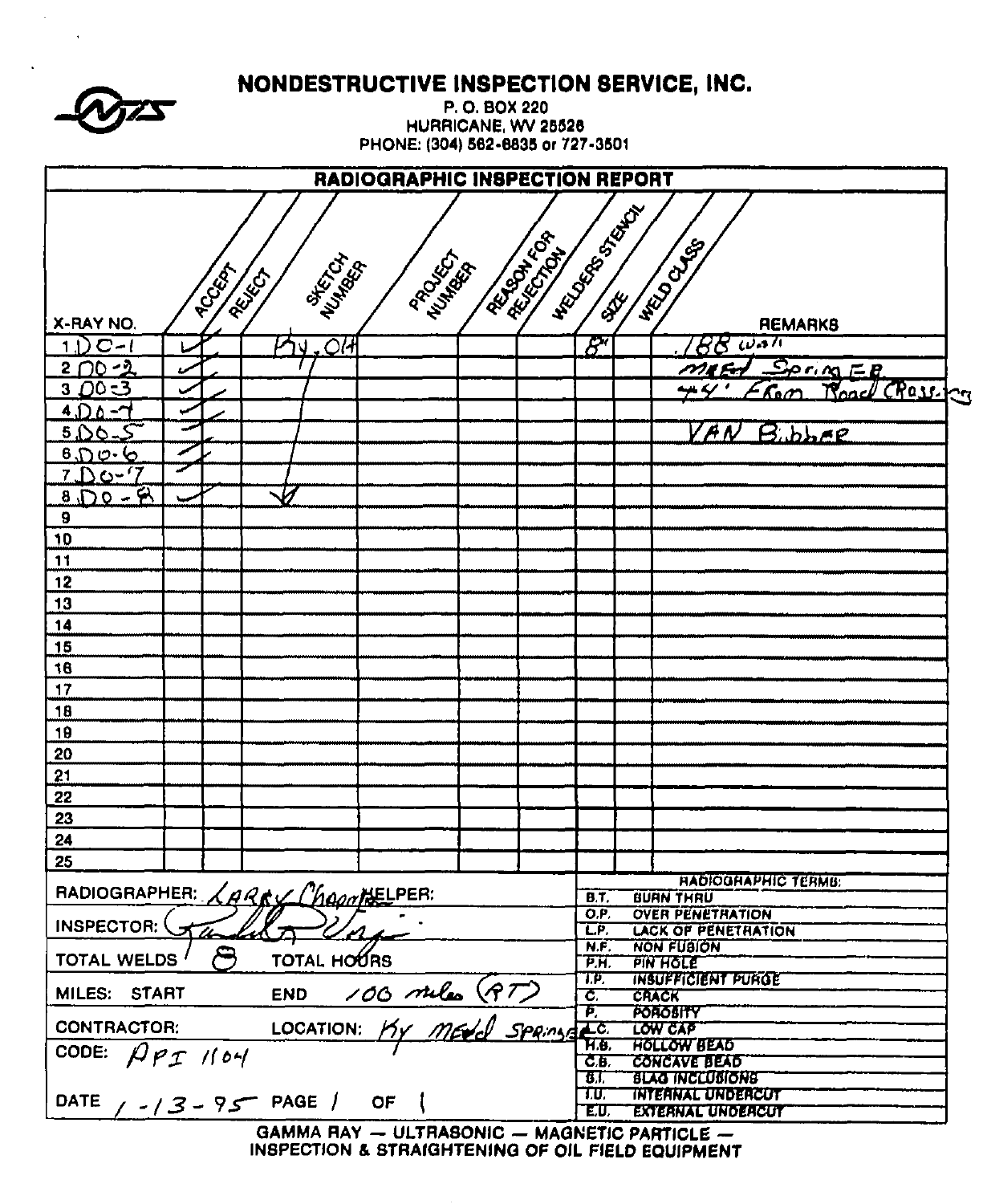|                                |                             | NONDESTRUCTIVE INSPECTION SERVICE, INC.      |                     |                     |                                               |  |  |  |  |  |  |
|--------------------------------|-----------------------------|----------------------------------------------|---------------------|---------------------|-----------------------------------------------|--|--|--|--|--|--|
|                                |                             |                                              | P.O. BOX 220        |                     |                                               |  |  |  |  |  |  |
|                                |                             |                                              | HURRICANE, WV 25526 |                     |                                               |  |  |  |  |  |  |
|                                |                             | PHONE: (304) 562-6835 or 727-3501            |                     |                     |                                               |  |  |  |  |  |  |
| RADIOGRAPHIC INSPECTION REPORT |                             |                                              |                     |                     |                                               |  |  |  |  |  |  |
|                                | <b>HECOCES</b> OSIALISM     |                                              |                     |                     |                                               |  |  |  |  |  |  |
| <b>REATIVES</b>                |                             |                                              |                     |                     |                                               |  |  |  |  |  |  |
|                                |                             |                                              |                     |                     |                                               |  |  |  |  |  |  |
| <b>TCCCCC</b>                  | <b>MARITAN</b><br>Laurent C | PROCESS A                                    |                     |                     | <b>HELD CLAB</b>                              |  |  |  |  |  |  |
|                                |                             |                                              |                     |                     |                                               |  |  |  |  |  |  |
| X-RAY NO.                      |                             |                                              |                     |                     | <b>REMARKS</b>                                |  |  |  |  |  |  |
| $120 - 9$<br>محدا              | 74<br>$\sim$                | $B+L$                                        |                     | ∕फ़                 | 88<br>$L\infty$                               |  |  |  |  |  |  |
| <u> 2 DO-10</u>                |                             |                                              |                     |                     |                                               |  |  |  |  |  |  |
| $300 - 11$                     |                             |                                              |                     |                     | MEEd Spenc                                    |  |  |  |  |  |  |
| $4D_0.12$<br>$500 - 2$         |                             |                                              |                     |                     |                                               |  |  |  |  |  |  |
| $\pmb{6}$                      |                             |                                              |                     |                     |                                               |  |  |  |  |  |  |
| $\overline{7}$                 |                             |                                              |                     |                     |                                               |  |  |  |  |  |  |
| $\boldsymbol{8}$               |                             |                                              |                     |                     |                                               |  |  |  |  |  |  |
| $\pmb{9}$                      |                             |                                              |                     |                     |                                               |  |  |  |  |  |  |
| 10                             |                             |                                              |                     |                     |                                               |  |  |  |  |  |  |
| $\ddagger$                     |                             |                                              |                     |                     |                                               |  |  |  |  |  |  |
| 12                             |                             |                                              |                     |                     |                                               |  |  |  |  |  |  |
| 13                             |                             |                                              |                     |                     |                                               |  |  |  |  |  |  |
| $\overline{14}$                |                             |                                              |                     |                     |                                               |  |  |  |  |  |  |
| 15<br>16                       |                             |                                              |                     |                     |                                               |  |  |  |  |  |  |
| 17                             |                             |                                              |                     |                     |                                               |  |  |  |  |  |  |
| 18                             |                             |                                              |                     |                     |                                               |  |  |  |  |  |  |
| 19                             |                             |                                              |                     |                     |                                               |  |  |  |  |  |  |
| 20                             |                             |                                              |                     |                     |                                               |  |  |  |  |  |  |
| 21                             |                             |                                              |                     |                     |                                               |  |  |  |  |  |  |
| 22                             |                             |                                              |                     |                     |                                               |  |  |  |  |  |  |
| 23                             |                             |                                              |                     |                     |                                               |  |  |  |  |  |  |
| 24                             |                             |                                              |                     |                     |                                               |  |  |  |  |  |  |
| 25                             |                             |                                              |                     |                     |                                               |  |  |  |  |  |  |
| RADIOGRAPHERSTOWY              |                             | OD HELPER:                                   | Davio               |                     | <b>RADIOGRAPHIC TERMS:</b>                    |  |  |  |  |  |  |
|                                |                             |                                              |                     | <b>B.T.</b><br>O.P. | <b>BURN THRU</b><br><b>OVER PENETRATION</b>   |  |  |  |  |  |  |
| <b>INSPECTOR:</b>              |                             |                                              |                     | L.P.                | <b>LACK OF PENETRATION</b>                    |  |  |  |  |  |  |
| TOTAL WELDS                    | TOTAL HOURS                 |                                              |                     | N.F.<br>P.H.        | <b>NON FUBION</b><br>PIN HOLE                 |  |  |  |  |  |  |
|                                |                             |                                              |                     | ТP,                 | INSUFFICIENT PURGE                            |  |  |  |  |  |  |
| MILES: START                   | <b>END</b>                  | <u>100 milo R</u> +                          |                     | C.<br>P.            | <b>CRACK</b><br><b>POROSITY</b>               |  |  |  |  |  |  |
| CONTRACTOR: $54$               | LOCATION:                   |                                              |                     | LC.                 | LOW CAP                                       |  |  |  |  |  |  |
| CODE:<br>$AfT$ $1/0$           |                             |                                              |                     | H.B.                | <b>HOLLOW BEAD</b>                            |  |  |  |  |  |  |
|                                |                             |                                              |                     | C.E.<br>हा.         | <b>CONCAVE BEAD</b><br><b>BLAG INCLUBIONS</b> |  |  |  |  |  |  |
|                                | PAGE (                      | OF                                           |                     | ־ער                 | <b>INTERNAL UNDERCUT</b>                      |  |  |  |  |  |  |
| DATE $1 - 14 - 94$             |                             |                                              |                     | EU.                 | <b>EXTERNAL UNDERCUT</b>                      |  |  |  |  |  |  |
|                                |                             | GAMMA RAY - ULTRASONIC - MAGNETIC PARTICLE - |                     |                     |                                               |  |  |  |  |  |  |

 $\sim$ 

 $\sim$ 

 $\sim 10^{11}$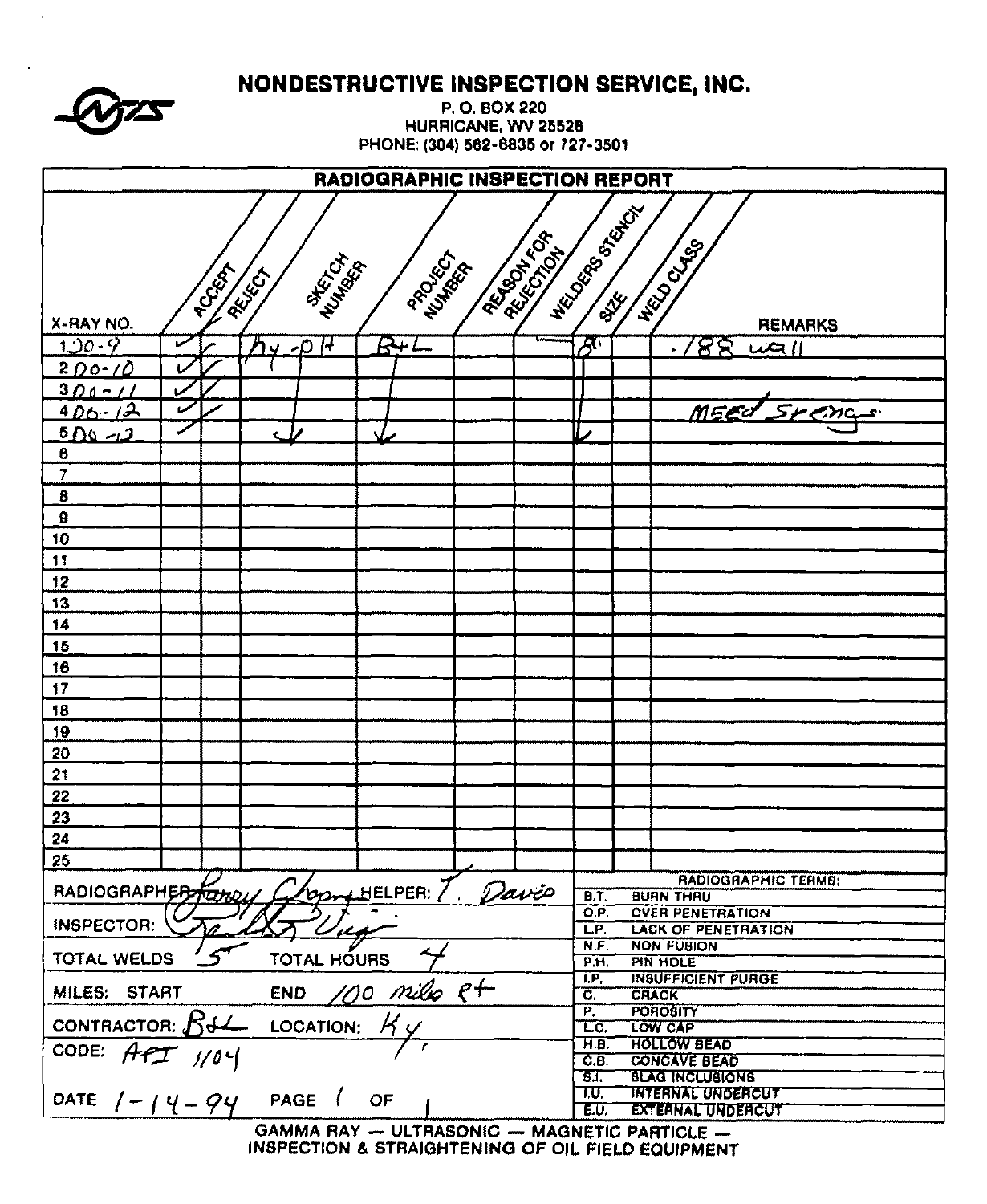|                                    |                                       |                    |          | NONDESTRUCTIVE INSPECTION SERVICE, INC.<br>P.O. BOX 220                                           |                            |                                                 |  |  |  |  |
|------------------------------------|---------------------------------------|--------------------|----------|---------------------------------------------------------------------------------------------------|----------------------------|-------------------------------------------------|--|--|--|--|
|                                    |                                       |                    |          | HURRICANE, WV 25528<br>PHONE: (304) 562-6835 or 727-3501                                          |                            |                                                 |  |  |  |  |
|                                    | <b>RADIOGRAPHIC INSPECTION REPORT</b> |                    |          |                                                                                                   |                            |                                                 |  |  |  |  |
|                                    |                                       |                    |          |                                                                                                   | <b>HECOOS BOOM</b>         |                                                 |  |  |  |  |
|                                    |                                       |                    |          | <b>ARTICLES</b>                                                                                   |                            |                                                 |  |  |  |  |
|                                    |                                       | <b>MAKING</b>      | PROCKETT |                                                                                                   |                            | <b>HECO CLABS</b>                               |  |  |  |  |
|                                    | <b>RCCCCA</b>                         | REIGH              |          |                                                                                                   |                            |                                                 |  |  |  |  |
|                                    |                                       |                    |          |                                                                                                   |                            |                                                 |  |  |  |  |
| X-RAY NO.                          |                                       |                    |          |                                                                                                   |                            | <b>REMARKS</b>                                  |  |  |  |  |
| $100 - 14$                         |                                       | $\gamma$ - 0H      | BYL      |                                                                                                   | $\boldsymbol{\varnothing}$ | $188$ wall                                      |  |  |  |  |
| $200 - 15$                         |                                       |                    |          |                                                                                                   |                            |                                                 |  |  |  |  |
| $3D0-16$<br>$400 - 7$              |                                       |                    |          |                                                                                                   |                            |                                                 |  |  |  |  |
| $5D0-78$                           |                                       |                    |          |                                                                                                   |                            |                                                 |  |  |  |  |
| $800 - 19$                         |                                       |                    |          |                                                                                                   |                            |                                                 |  |  |  |  |
| $700 - 20$                         |                                       |                    |          |                                                                                                   |                            |                                                 |  |  |  |  |
| 800.21                             |                                       |                    |          |                                                                                                   |                            |                                                 |  |  |  |  |
| 900.92                             |                                       |                    |          |                                                                                                   |                            |                                                 |  |  |  |  |
| $10D0 - 25$                        |                                       |                    |          |                                                                                                   |                            |                                                 |  |  |  |  |
| 11                                 |                                       |                    |          |                                                                                                   |                            |                                                 |  |  |  |  |
| 12                                 |                                       |                    |          |                                                                                                   |                            |                                                 |  |  |  |  |
| 13                                 |                                       |                    |          |                                                                                                   |                            |                                                 |  |  |  |  |
| 14                                 |                                       |                    |          |                                                                                                   |                            |                                                 |  |  |  |  |
| 15                                 |                                       |                    |          |                                                                                                   |                            |                                                 |  |  |  |  |
| 16                                 |                                       |                    |          |                                                                                                   |                            |                                                 |  |  |  |  |
| 17                                 |                                       |                    |          |                                                                                                   |                            |                                                 |  |  |  |  |
| 18                                 |                                       |                    |          |                                                                                                   |                            |                                                 |  |  |  |  |
| 19                                 |                                       |                    |          |                                                                                                   |                            |                                                 |  |  |  |  |
| 20                                 |                                       |                    |          |                                                                                                   |                            |                                                 |  |  |  |  |
| 21                                 |                                       |                    |          |                                                                                                   |                            |                                                 |  |  |  |  |
| 22                                 |                                       |                    |          |                                                                                                   |                            |                                                 |  |  |  |  |
| 23                                 |                                       |                    |          |                                                                                                   |                            |                                                 |  |  |  |  |
| 24<br>25                           |                                       |                    |          |                                                                                                   |                            |                                                 |  |  |  |  |
|                                    |                                       |                    |          |                                                                                                   |                            | <b>RADIOGRAPHIC TERMS:</b>                      |  |  |  |  |
| RADIOGRAPHER ACCY CAR email ELPER: |                                       |                    |          |                                                                                                   | <b>B.T.</b>                | <b>BURN THRU</b>                                |  |  |  |  |
| <b>INSPECTOR:</b>                  |                                       |                    |          |                                                                                                   | Q.P.                       | <b>OVER PENETRATION</b>                         |  |  |  |  |
|                                    |                                       |                    |          |                                                                                                   | LP.<br>N.F.                | <b>LACK OF PENETRATION</b><br><b>NON FUSION</b> |  |  |  |  |
| <b>TOTAL WELDS</b>                 | 0                                     | <b>TOTAL HOURS</b> |          |                                                                                                   | P.H.                       | <b>PIN HOLE</b>                                 |  |  |  |  |
|                                    |                                       |                    |          |                                                                                                   | T.P.<br>C.                 | <b>INSUFFICIENT PURGE</b><br><b>CRACK</b>       |  |  |  |  |
|                                    |                                       |                    |          |                                                                                                   | $\overline{P}$             | <b>POROSITY</b>                                 |  |  |  |  |
| MILES: START END 100 miles of      |                                       |                    |          |                                                                                                   | LC.                        | LOW CAP                                         |  |  |  |  |
| CODE: $A \theta I / \theta V$      |                                       |                    |          |                                                                                                   | H.B.<br>C.B.               | <b>HOLLOW BEAD</b><br><b>CONCAVE BEAD</b>       |  |  |  |  |
|                                    |                                       |                    |          |                                                                                                   | 8.Г                        | <b>BLAG INCLUSIONS</b>                          |  |  |  |  |
| DATE $1 - 17 - 94$                 |                                       | PAGE $/$ OF $/$    |          |                                                                                                   | T.U.T                      | <b>INTERNAL UNDERCUT</b>                        |  |  |  |  |
|                                    |                                       |                    |          |                                                                                                   | E.U.                       | <b>EXTERNAL UNDERCUT</b>                        |  |  |  |  |
|                                    |                                       |                    |          | GAMMA RAY - ULTRASONIC - MAGNETIC PARTICLE -<br>INSPECTION & STRAIGHTENING OF OIL FIELD EQUIPMENT |                            |                                                 |  |  |  |  |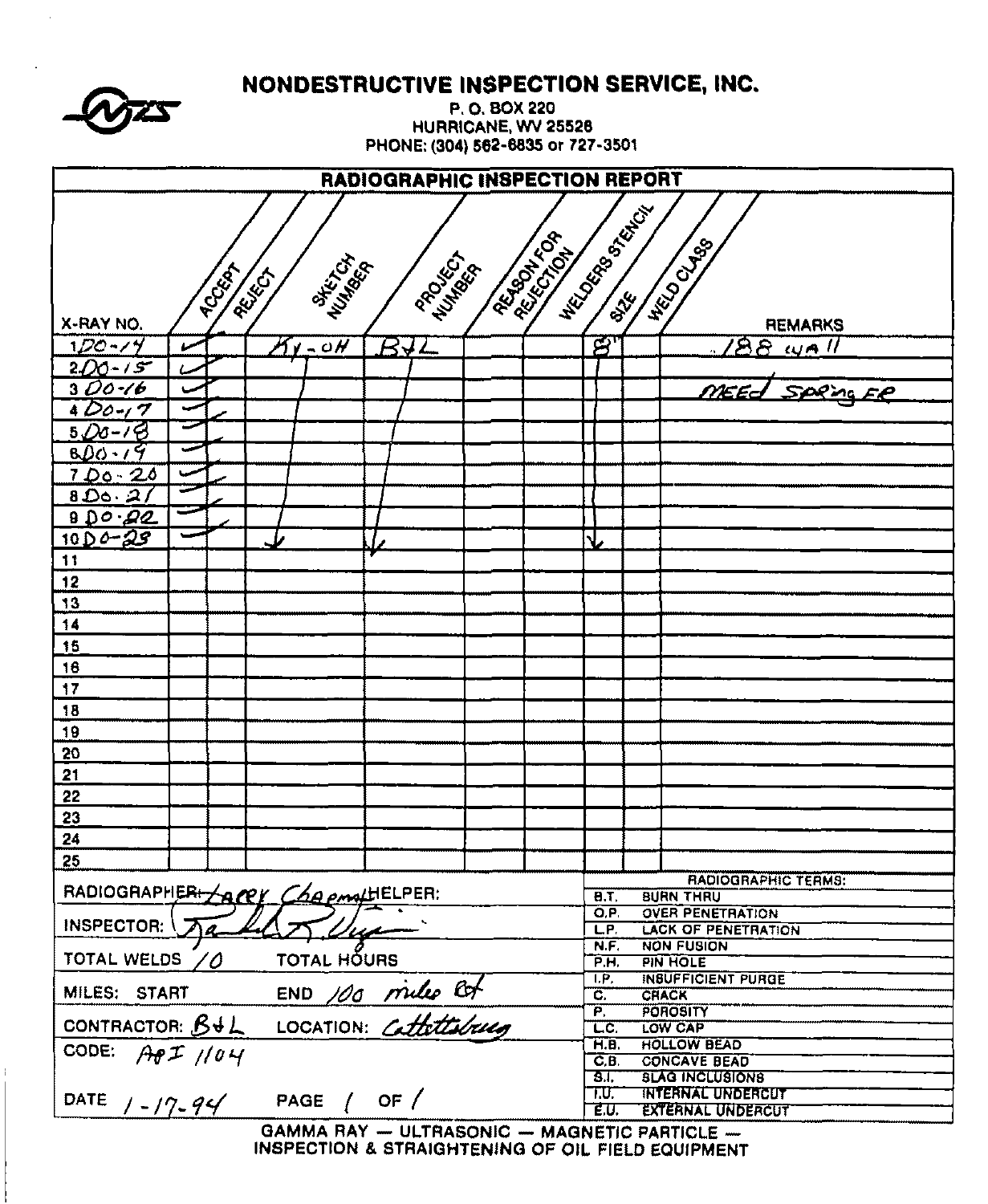|                                                                            |                                     | NONDESTRUCTIVE INSPECTION SERVICE, INC. |                     |                                           |                                                      |
|----------------------------------------------------------------------------|-------------------------------------|-----------------------------------------|---------------------|-------------------------------------------|------------------------------------------------------|
|                                                                            |                                     |                                         | P.O. BOX 220        |                                           |                                                      |
|                                                                            |                                     | PHONE: (304) 562-6835 or 727-3501       | HURRICANE, WV 25526 |                                           |                                                      |
|                                                                            |                                     |                                         |                     |                                           |                                                      |
|                                                                            |                                     | <b>RADIOGRAPHIC INSPECTION REPORT</b>   |                     |                                           |                                                      |
|                                                                            |                                     |                                         |                     | <b>HECOSSIDE BASE</b>                     |                                                      |
|                                                                            |                                     |                                         | <b>REGISTER</b>     |                                           | <b>HECO CLUBS</b>                                    |
|                                                                            | <b>MARTIN</b>                       | PROCESS T                               |                     |                                           |                                                      |
|                                                                            | <b>TOCKAT</b><br>REIGH              |                                         |                     |                                           |                                                      |
| X-RAY NO.                                                                  |                                     |                                         |                     |                                           | <b>REMARKS</b>                                       |
| $1.90 - 94$                                                                | $2y$ -OH                            | スケヒ                                     |                     | $\mathcal{F}$                             | End<br>E SPRINGER                                    |
| $2.00 - 25$                                                                |                                     |                                         |                     |                                           |                                                      |
| $3D_0 - 96$                                                                |                                     |                                         |                     |                                           |                                                      |
| $400 - 97$                                                                 |                                     |                                         |                     |                                           |                                                      |
| $5.00 - 28$                                                                |                                     |                                         |                     |                                           |                                                      |
| $6.00 - 09$                                                                |                                     |                                         |                     |                                           |                                                      |
| 7DO-30                                                                     |                                     |                                         |                     |                                           |                                                      |
| $8\sqrt{2}-3$                                                              |                                     |                                         |                     |                                           |                                                      |
| $800 - 32$<br>$D0 - 33$<br>10                                              |                                     |                                         |                     | ٠                                         |                                                      |
| 11                                                                         |                                     |                                         |                     | v.                                        |                                                      |
| 12                                                                         |                                     |                                         |                     |                                           |                                                      |
| 13                                                                         |                                     |                                         |                     |                                           |                                                      |
| 14                                                                         |                                     |                                         |                     |                                           |                                                      |
| 15                                                                         |                                     |                                         |                     |                                           |                                                      |
| 16                                                                         |                                     |                                         |                     |                                           |                                                      |
| 17                                                                         |                                     |                                         |                     |                                           |                                                      |
| 18                                                                         |                                     |                                         |                     |                                           |                                                      |
| 19<br>20                                                                   |                                     |                                         |                     |                                           |                                                      |
| 21                                                                         |                                     |                                         |                     |                                           |                                                      |
| 22                                                                         |                                     |                                         |                     |                                           |                                                      |
| 23                                                                         |                                     |                                         |                     |                                           |                                                      |
| 24                                                                         |                                     |                                         |                     |                                           |                                                      |
| 25                                                                         |                                     |                                         |                     |                                           |                                                      |
| RADIOGRAPHER: Jany, Chago                                                  |                                     | HELPER.                                 |                     | <b>B.T.</b>                               | <b>RADIOGRAPHIC TERMS:</b><br><b>BUAN THAU</b>       |
|                                                                            |                                     |                                         |                     | O.P.                                      | <b>OVER PENETRATION</b>                              |
| <b>INSPECTOR:</b>                                                          |                                     |                                         |                     | L.P.<br>N.F.                              | <b>LACK OF PENETRATION</b><br><b>NON FUSION</b>      |
| TOTAL WELDS                                                                | TOTAL HOURS                         |                                         |                     | PH.                                       | <b>PIN HOLE</b>                                      |
|                                                                            |                                     |                                         |                     | T.P.                                      | <b>INSUFFICIENT PURGE</b>                            |
| MILES: START END 100 miles Bl.<br>CONTRACTOR: BHL LOCATION: Catholic by ty |                                     |                                         |                     | $\mathbf{C}$<br>$\overline{\mathsf{P}}$ . | <b>CRACK</b><br><b>POROSITY</b>                      |
|                                                                            |                                     |                                         |                     | T.C.                                      | LOW CAP                                              |
| CODE: APS 1104                                                             |                                     |                                         |                     | H.B.<br>C.B                               | <b>HOLLOW BEAD</b><br><b>CONCAVE BEAD</b>            |
|                                                                            |                                     |                                         |                     | Ŧ.                                        | <b>SLAG INCLUSIONS</b>                               |
| DATE $/ -18 - 95$                                                          | PAGE $\frac{1}{2}$ OF $\frac{1}{2}$ |                                         |                     | TU.<br>EU.                                | <b>INTERNAL UNDERCUT</b><br><b>EXTERNAL UNDERCUY</b> |
|                                                                            |                                     |                                         |                     |                                           |                                                      |

 $\mathcal{A}^{\pm}$ 

GAMMA RAY - ULTRASONIC - MAGNETIC PARTICLE -<br>INSPECTION & STRAIGHTENING OF OIL FIELD EQUIPMENT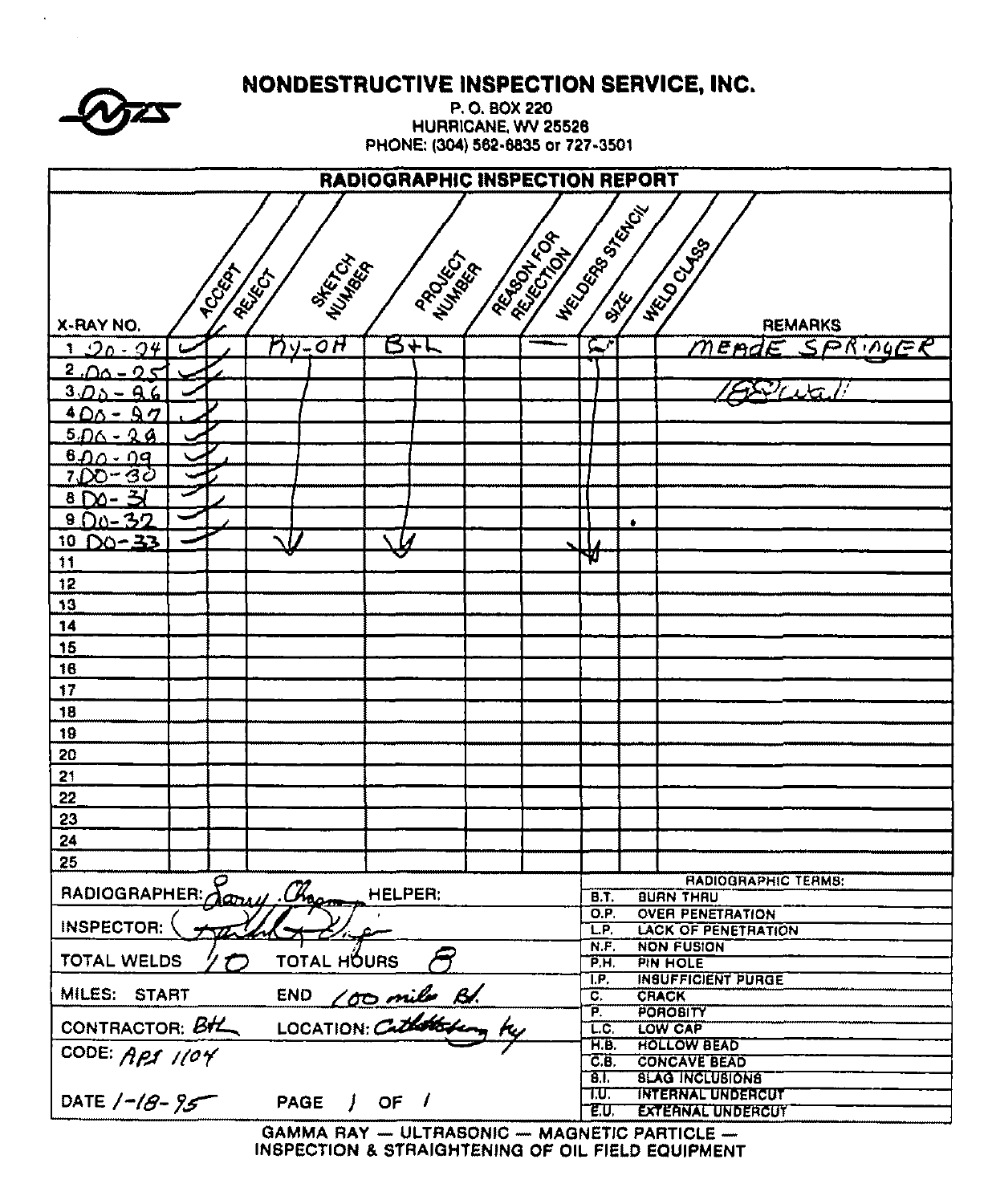NONDESTRUCTIVE INSPECTION SERVICE, INC.

P.O. BOX 220 HURRICANE, WV 25526 PHONE: (304) 562-6835 or 727-3501

| RADIOGRAPHIC INSPECTION REPORT                                                                                                           |              |                       |   |           |                         |                                               |  |  |  |
|------------------------------------------------------------------------------------------------------------------------------------------|--------------|-----------------------|---|-----------|-------------------------|-----------------------------------------------|--|--|--|
| <b>HECONOR BOOM</b><br><b>REATIVES</b><br><b>HELD CLUBS</b><br>PROVECT<br><b>AKER</b> CH<br>WANTAGE<br>Rockey<br>REIGH<br><b>REMARKS</b> |              |                       |   |           |                         |                                               |  |  |  |
| X-RAY NO.<br>3۳<br>- ממ                                                                                                                  | $S$ r - 0 H  | $\bm{B}$              |   | $\bullet$ | $\bm{\mathcal{B}}''$    |                                               |  |  |  |
|                                                                                                                                          |              |                       |   |           |                         | Narch                                         |  |  |  |
| 2.<br>ዔር                                                                                                                                 |              |                       |   |           |                         | ANNCA                                         |  |  |  |
| 36<br>З.                                                                                                                                 |              |                       |   |           |                         | ïО                                            |  |  |  |
| 4. $0 - 37$                                                                                                                              |              |                       |   |           |                         |                                               |  |  |  |
| $500 - 38$                                                                                                                               |              |                       |   |           | W                       |                                               |  |  |  |
| 6                                                                                                                                        |              |                       |   |           |                         |                                               |  |  |  |
| $\overline{7}$                                                                                                                           |              |                       |   |           |                         |                                               |  |  |  |
| 8                                                                                                                                        |              |                       |   |           |                         |                                               |  |  |  |
| $\overline{9}$                                                                                                                           |              |                       |   |           |                         |                                               |  |  |  |
| 10                                                                                                                                       |              |                       |   |           |                         |                                               |  |  |  |
| 11                                                                                                                                       |              |                       |   |           |                         |                                               |  |  |  |
| 12                                                                                                                                       |              |                       |   |           |                         |                                               |  |  |  |
| 13                                                                                                                                       |              |                       |   |           |                         |                                               |  |  |  |
| 14                                                                                                                                       |              |                       |   |           |                         |                                               |  |  |  |
| 15                                                                                                                                       |              |                       |   |           |                         |                                               |  |  |  |
| 16                                                                                                                                       |              |                       |   |           |                         |                                               |  |  |  |
| 17                                                                                                                                       |              |                       |   |           |                         |                                               |  |  |  |
| 18                                                                                                                                       |              |                       |   |           |                         |                                               |  |  |  |
| 19                                                                                                                                       |              |                       |   |           |                         |                                               |  |  |  |
| 20                                                                                                                                       |              |                       |   |           |                         |                                               |  |  |  |
| 21                                                                                                                                       |              |                       |   |           |                         |                                               |  |  |  |
| 22                                                                                                                                       |              |                       |   |           |                         |                                               |  |  |  |
| 23                                                                                                                                       |              |                       |   |           |                         |                                               |  |  |  |
| 24                                                                                                                                       |              |                       |   |           |                         |                                               |  |  |  |
| 25                                                                                                                                       |              |                       |   |           |                         |                                               |  |  |  |
|                                                                                                                                          |              |                       |   |           |                         | <b>RADIOGRAPHIC TERMS:</b>                    |  |  |  |
| RADIOGRAPHER                                                                                                                             | بعدته        | h <del>elpe</del> r:  |   |           | B.T.<br>$\overline{OP}$ | <b>BURN THRU</b><br><b>OVER PENETRATION</b>   |  |  |  |
| INSPECTOR TO 14                                                                                                                          |              |                       |   |           | L.P.                    | <b>LACK OF PENETRATION</b>                    |  |  |  |
|                                                                                                                                          |              |                       |   |           | N.F                     | <b>NON FUBION</b>                             |  |  |  |
| TOTAL WELDS $\lesssim$                                                                                                                   | TOTAL HOURS  |                       |   |           | P.H.                    | <b>PIN HOLE</b>                               |  |  |  |
| MILES: START                                                                                                                             | END 00 miles |                       | श |           | T.P.<br>ट.              | <b>INBUFFICIENT PURGE</b><br><b>CRACK</b>     |  |  |  |
|                                                                                                                                          |              |                       |   |           | P.                      | <b>POROSITY</b>                               |  |  |  |
| CONTRACTOR: BIL                                                                                                                          |              | LOCATION: Cattatabure |   | <u>tu</u> | $\overline{\mathbb{C}}$ | LOW CAP                                       |  |  |  |
| CODE: $\overline{A}P^{\pm}$ // $\alpha$ /                                                                                                |              |                       |   |           | H.B.                    | <b>HOLLOW BEAD</b>                            |  |  |  |
|                                                                                                                                          |              |                       |   |           | CE<br>T BT.             | <b>CONCAVE BEAD</b><br><b>BLAG INCLUBIONS</b> |  |  |  |
|                                                                                                                                          |              |                       |   |           | TU.                     | <b>INTERNAL UNDERCUT</b>                      |  |  |  |
| DATE $1 - 19.95$                                                                                                                         | PAGE / OF /  |                       |   |           | EU.                     | <b>EXTERNAL UNDERCUT</b>                      |  |  |  |

GAMMA RAY - ULTRABONIC - MAGNETIC PARTICLE -INSPECTION & STRAIGHTENING OF OIL FIELD EQUIPMENT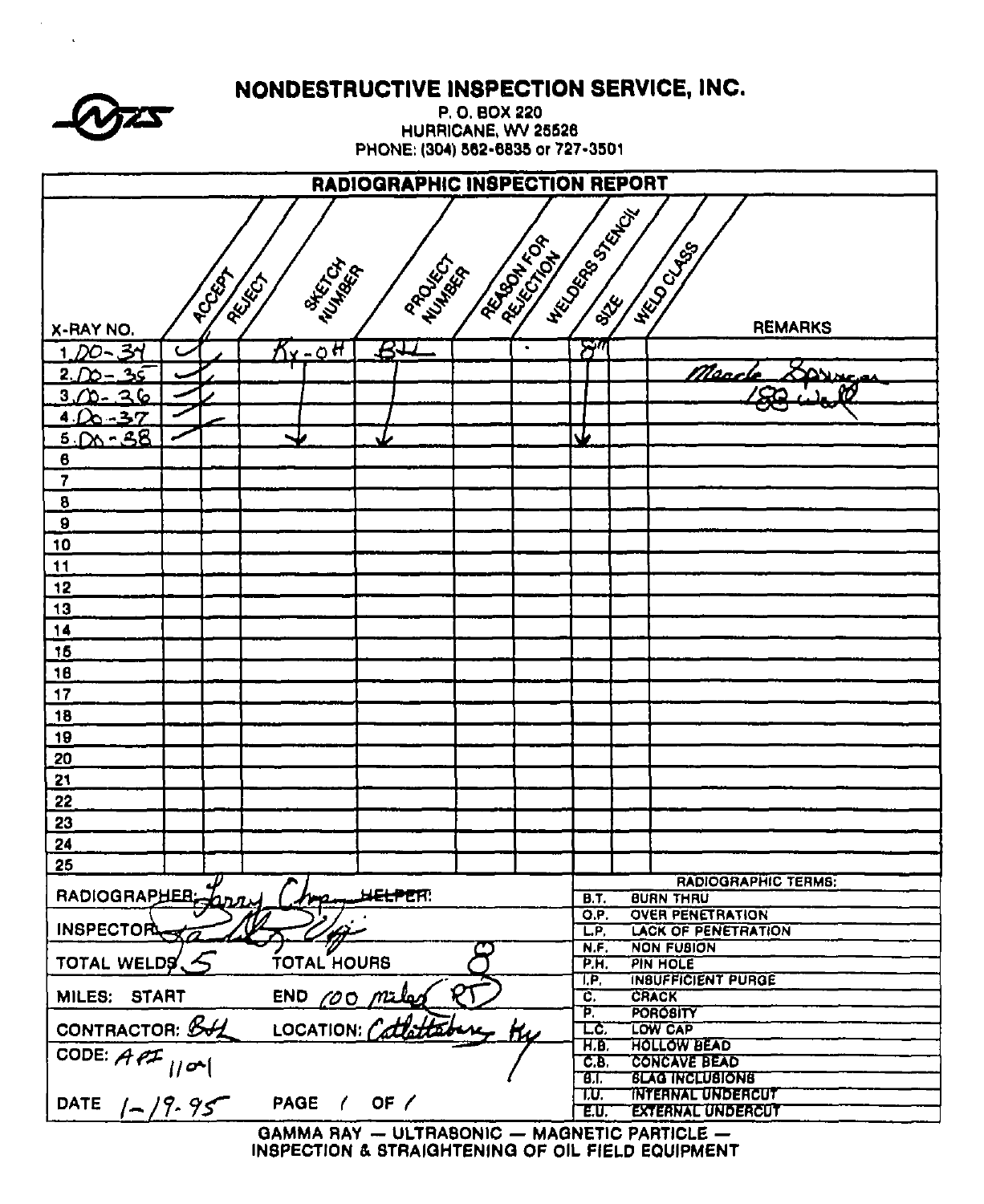| $\blacktriangledown$<br>$\mathbf{W}$ |
|--------------------------------------|
|--------------------------------------|

NONDESTRUCTIVE INSPECTION SERVICE, INC.

P.O. BOX 220 HURRICANE, WV 25526 PHONE: (304) 562-6835 or 727-3501

| <b>RADIOGRAPHIC INSPECTION REPORT</b>   |                                                                                                             |  |  |               |             |      |  |                           |  |                                                      |
|-----------------------------------------|-------------------------------------------------------------------------------------------------------------|--|--|---------------|-------------|------|--|---------------------------|--|------------------------------------------------------|
| X-RAY NO.                               | HECONOR BRACK<br><b>ARIAN READ</b><br><b>HECO CLUBS</b><br>Multiport<br>PROCESS T<br><b>TOCKAT</b><br>REIGH |  |  |               |             |      |  |                           |  |                                                      |
|                                         |                                                                                                             |  |  | $\triangle$ H | 57          |      |  | $\boldsymbol{\varSigma}$  |  | <b>REMARKS</b>                                       |
| 2                                       |                                                                                                             |  |  |               |             |      |  |                           |  |                                                      |
| 3                                       |                                                                                                             |  |  |               |             |      |  |                           |  |                                                      |
| 4                                       |                                                                                                             |  |  |               |             |      |  |                           |  |                                                      |
| 5                                       |                                                                                                             |  |  | ŷ             |             |      |  |                           |  |                                                      |
| $\bf{6}$                                |                                                                                                             |  |  |               |             |      |  |                           |  |                                                      |
| $\overline{\mathbf{r}}$                 |                                                                                                             |  |  |               |             |      |  |                           |  |                                                      |
| 8                                       |                                                                                                             |  |  |               |             |      |  |                           |  | $\overline{P}$                                       |
| $\boldsymbol{9}$                        |                                                                                                             |  |  |               |             |      |  |                           |  |                                                      |
| 10                                      |                                                                                                             |  |  |               |             |      |  |                           |  |                                                      |
| $\ddot{\phantom{1}}$                    |                                                                                                             |  |  |               |             |      |  |                           |  |                                                      |
| 12                                      |                                                                                                             |  |  |               |             |      |  |                           |  |                                                      |
| 13                                      |                                                                                                             |  |  |               |             |      |  |                           |  |                                                      |
| 14                                      |                                                                                                             |  |  |               |             |      |  |                           |  |                                                      |
| 15                                      |                                                                                                             |  |  |               |             |      |  |                           |  |                                                      |
| 16                                      |                                                                                                             |  |  |               |             |      |  |                           |  |                                                      |
| 17                                      |                                                                                                             |  |  |               |             |      |  |                           |  |                                                      |
| 18                                      |                                                                                                             |  |  |               |             |      |  |                           |  |                                                      |
| 19                                      |                                                                                                             |  |  |               |             |      |  |                           |  |                                                      |
| 20                                      |                                                                                                             |  |  |               |             |      |  |                           |  |                                                      |
| 21                                      |                                                                                                             |  |  |               |             |      |  |                           |  |                                                      |
| 22                                      |                                                                                                             |  |  |               |             |      |  |                           |  |                                                      |
| 23                                      |                                                                                                             |  |  |               |             |      |  |                           |  |                                                      |
| 24                                      |                                                                                                             |  |  |               |             |      |  |                           |  |                                                      |
| 25                                      |                                                                                                             |  |  |               |             |      |  |                           |  |                                                      |
|                                         |                                                                                                             |  |  |               |             |      |  |                           |  | <b>RADIOGRAPHIC TERMS:</b>                           |
| RADIOGRAPHER: $\angle$ RQUChamAUHELPER: |                                                                                                             |  |  |               |             |      |  | <b>B.T.</b><br>O.P.       |  | <b>BURN THRU</b><br><b>OVER PENETRATION</b>          |
|                                         |                                                                                                             |  |  |               |             |      |  | L.P.                      |  | <b>LACK OF PENETRATION</b>                           |
|                                         | INSPECTOR: Faller Clay                                                                                      |  |  |               |             | N.F. |  | <b>NON FUSION</b>         |  |                                                      |
|                                         | TOTAL HOURS 5 Stand by<br>END /00 MilEs Rt<br>LOCATION: Cathotary ky<br>TOTAL WELDS $\mathcal{C}$           |  |  |               |             |      |  | $\overline{P.H.}$<br>T.P. |  | PIN HOLE<br><b>INSUFFICIENT PURGE</b>                |
| MILES: START                            |                                                                                                             |  |  |               |             |      |  | <b>c.</b>                 |  | <b>CRACK</b>                                         |
|                                         |                                                                                                             |  |  |               |             |      |  | P.                        |  | <b>POROSITY</b>                                      |
| CONTRACTOR: BUL                         |                                                                                                             |  |  |               |             |      |  | LC.<br>H.B.               |  | LOW CAP<br><b>HOLLOW BEAD</b>                        |
| CODE: APT 1104                          |                                                                                                             |  |  |               |             |      |  | C.B.                      |  | <b>CONCAVE BEAD</b>                                  |
|                                         |                                                                                                             |  |  |               |             |      |  | -6.Τ                      |  | <b>SLAG INCLUSIONS</b>                               |
| DATE $1 - 20 - 95$                      |                                                                                                             |  |  |               | PAGE   OF \ |      |  | T.U.<br>E.U.              |  | <b>INTERNAL UNDERCUT</b><br><b>EXTERNAL UNDERCUT</b> |
|                                         |                                                                                                             |  |  |               |             |      |  |                           |  |                                                      |

GAMMA RAY - ULTRASONIC - MAGNETIC PARTICLE -<br>INSPECTION & STRAIGHTENING OF OIL FIELD EQUIPMENT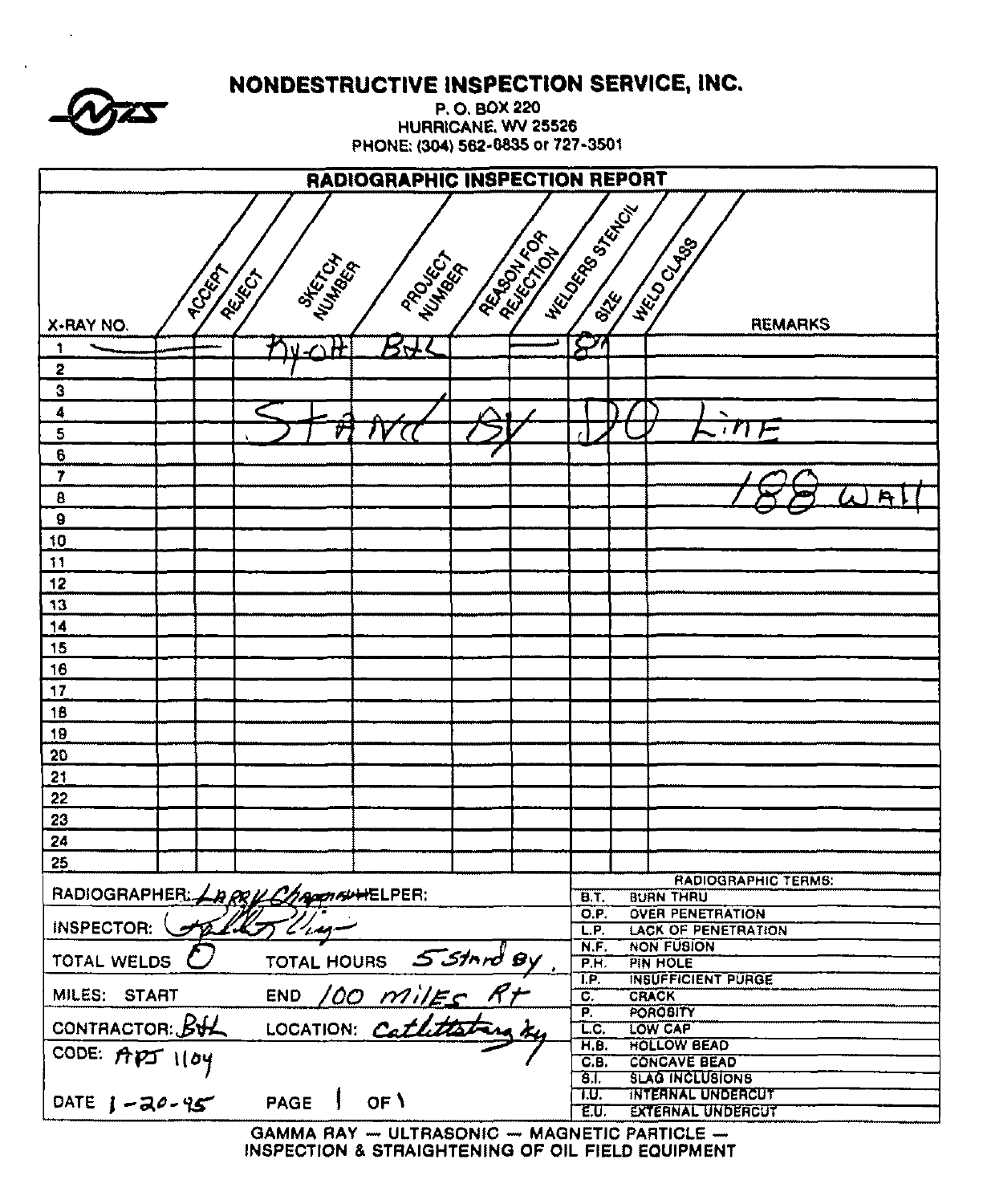|                                                  |   |              | NONDESTRUCTIVE INSPECTION SERVICE, INC.    |                                   |                     |                 |                     |                            |                                              |  |
|--------------------------------------------------|---|--------------|--------------------------------------------|-----------------------------------|---------------------|-----------------|---------------------|----------------------------|----------------------------------------------|--|
|                                                  |   |              |                                            |                                   | P.O. BOX 220        |                 |                     |                            |                                              |  |
|                                                  |   |              |                                            | PHONE: (304) 562-6835 or 727-3501 | HURRICANE, WV 25526 |                 |                     |                            |                                              |  |
|                                                  |   |              |                                            |                                   |                     |                 |                     |                            |                                              |  |
| RADIOGRAPHIC INSPECTION REPORT<br>HECONOR STATES |   |              |                                            |                                   |                     |                 |                     |                            |                                              |  |
|                                                  |   |              |                                            |                                   |                     |                 |                     |                            |                                              |  |
|                                                  |   |              |                                            |                                   |                     |                 |                     |                            |                                              |  |
|                                                  |   |              |                                            |                                   |                     |                 |                     |                            |                                              |  |
|                                                  |   | <b>PCCER</b> | REIGH                                      | <b>RROUTE</b> S                   |                     |                 |                     |                            |                                              |  |
| X-RAY NO.                                        |   |              | <b>MARTIN</b>                              | Number                            |                     | <b>REGISTER</b> |                     |                            | NECO CLASS<br><b>REMARKS</b>                 |  |
| 1DO-39                                           |   | M            | ≃≃                                         | न्दर                              | r                   |                 | 8                   |                            | ┯<br><b>EADE SPRINGER</b>                    |  |
| 2 $0 - 40$                                       | び |              |                                            |                                   |                     |                 |                     |                            | <u>From</u><br>CPOSSION<br>Pra               |  |
| $3D_0$ –<br>4                                    |   | ✔            |                                            |                                   | $2\overline{P}$     |                 |                     |                            | hthrenEAdor<br>AnF                           |  |
| -42<br>4.IDD                                     |   |              |                                            |                                   |                     |                 |                     |                            |                                              |  |
| $-43$<br>51) D                                   |   |              |                                            |                                   |                     |                 |                     |                            |                                              |  |
| 6                                                |   |              |                                            |                                   |                     |                 |                     |                            |                                              |  |
| 7 J<br>Do - <del>ЧЬ</del>                        |   |              |                                            |                                   |                     |                 |                     |                            |                                              |  |
| 8<br>9                                           |   |              |                                            |                                   |                     |                 |                     |                            |                                              |  |
| 10                                               |   |              |                                            |                                   |                     |                 |                     |                            |                                              |  |
| 11                                               |   |              |                                            |                                   |                     |                 |                     |                            |                                              |  |
| 12                                               |   |              |                                            |                                   |                     |                 |                     |                            |                                              |  |
| 13                                               |   |              |                                            |                                   |                     |                 |                     |                            |                                              |  |
| 14                                               |   |              |                                            |                                   |                     |                 |                     |                            |                                              |  |
| 15                                               |   |              |                                            |                                   |                     |                 |                     |                            |                                              |  |
| 16                                               |   |              |                                            |                                   |                     |                 |                     |                            |                                              |  |
| 17                                               |   |              |                                            |                                   |                     |                 |                     |                            |                                              |  |
| 18                                               |   |              |                                            |                                   |                     |                 |                     |                            |                                              |  |
| 19                                               |   |              |                                            |                                   |                     |                 |                     |                            |                                              |  |
| 20                                               |   |              |                                            |                                   |                     |                 |                     |                            |                                              |  |
| 21<br>22                                         |   |              |                                            |                                   |                     |                 |                     |                            |                                              |  |
| 23                                               |   |              |                                            |                                   |                     |                 |                     |                            |                                              |  |
| 24                                               |   |              |                                            |                                   |                     |                 |                     |                            |                                              |  |
| 25                                               |   |              |                                            |                                   |                     |                 |                     |                            |                                              |  |
|                                                  |   |              |                                            |                                   |                     |                 |                     |                            | <b>RADIOGRAPHIC TERMS:</b>                   |  |
|                                                  |   |              | RADIOGRAPHER: LARRY CHAPMATELPER:          |                                   |                     |                 | <b>B.T.</b><br>O.P. |                            | <b>BUAN THRU</b><br><b>OVER PENETRATION</b>  |  |
| INSPECTOR.<br>$-1.64$                            |   |              |                                            |                                   |                     | L.P.            |                     | <b>LACK OF PENETRATION</b> |                                              |  |
| පි<br><b>TOTAL HOURS</b>                         |   |              |                                            |                                   |                     | N.F.            |                     | <b>NON FUSION</b>          |                                              |  |
| TOTAL WELDS                                      |   |              |                                            |                                   |                     |                 | P.H.<br>I.P.        |                            | <b>PIN HOLE</b><br><b>INSUFFICIENT PURGE</b> |  |
| MILES:<br><b>START</b>                           |   |              |                                            | $END / 60 m$ $FES$                | $R_{\pm}$           |                 | C.                  |                            | <b>CRACK</b>                                 |  |
| CONTRACTOR: B+L                                  |   |              | <b>LOCATION:</b>                           |                                   |                     |                 | P.<br>LC.           |                            | <b>POROSITY</b><br>LOW CAP                   |  |
|                                                  |   |              |                                            |                                   |                     |                 | H.B.                |                            | <b>HOLLOW BEAD</b>                           |  |
| CODE: $APT$ $1104$                               |   |              |                                            |                                   |                     |                 | C.B.                |                            | <b>CONCAVE BEAD</b>                          |  |
| DATE $1 - 83 - 94$                               |   |              |                                            |                                   |                     |                 | 51.<br>1.U.         |                            | <b>SLAG INCLUSIONS</b><br>INTERNAL UNDERCUT  |  |
|                                                  |   |              | <b>PAGE</b>                                | OF                                |                     |                 | EU.                 |                            | <b>EXTERNAL UNDERCUT</b>                     |  |
|                                                  |   |              | GAMMA RAY - HITRASONIC - MAGNETIC BARTICLE |                                   |                     |                 |                     |                            |                                              |  |

GAMMA RAY - ULTRASONIC - MAGNETIC PARTICLE -<br>INSPECTION & STRAIGHTENING OF OIL FIELD EQUIPMENT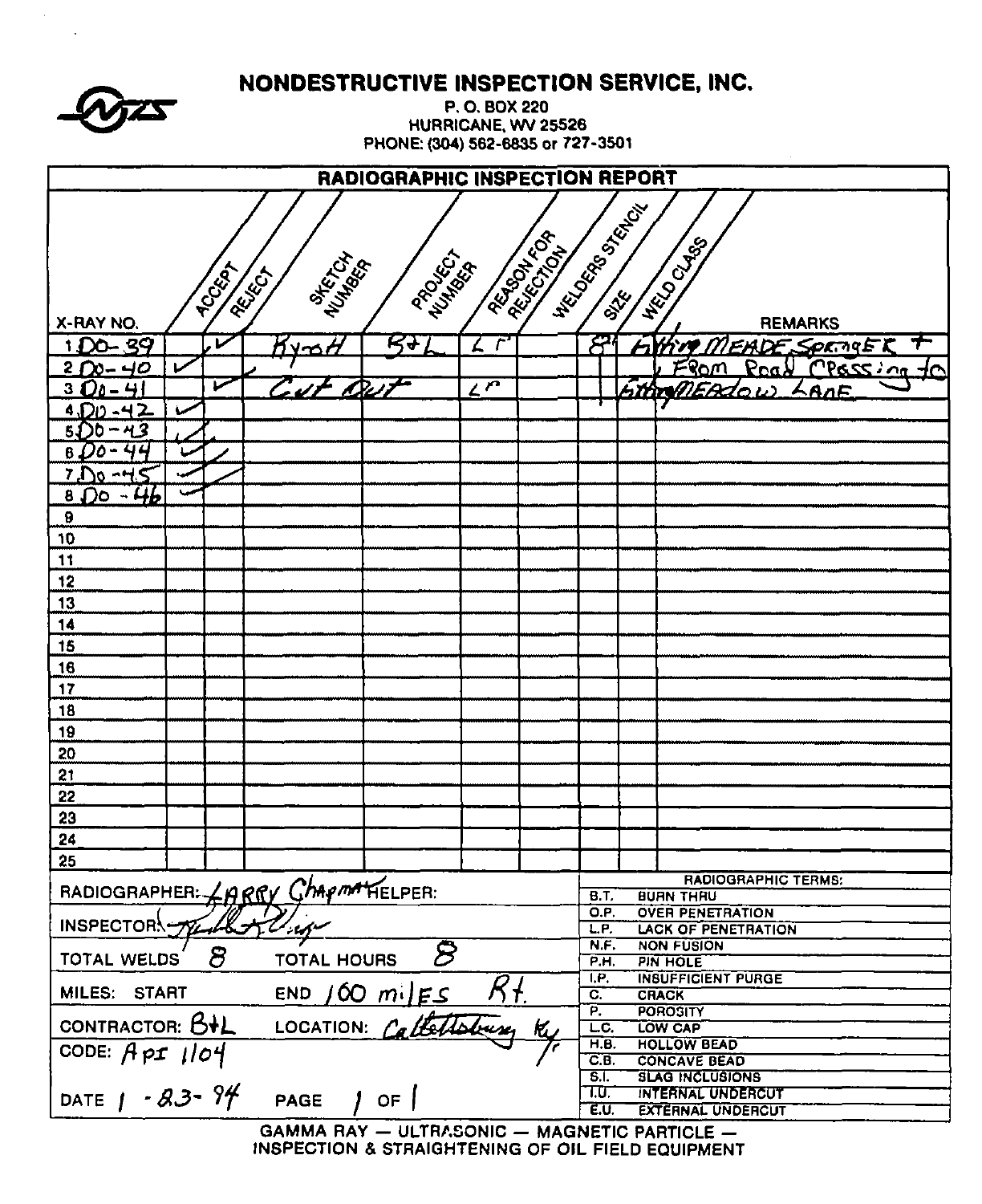| P. O. BOX 220<br>HURRICANE, WV 25526<br>PHONE: (304) 562-6835 or 727-3501<br><b>RADIOGRAPHIC INSPECTION REPORT</b><br>HECLOCATED BACK<br><b>REGISTER</b><br><b>HECO CLASS</b><br><b>PROJECT</b><br><b>MARTIA</b><br>Number<br><b>RCCCCCON</b><br>REIGH<br><b>REMARKS</b><br>X-RAY NO.<br>$\bm{S}^r$<br>788<br><b>B</b> +L<br>1 Dc - 77<br>$5$ y-0 $H$<br>$200 - 48$<br>Meade Serving<br>$300 - 49$<br>ŘР<br>$400 - 50$<br><u>اک ۔ مردة</u><br>$60 - 52$<br>$700 - 6J$<br>$800 - 54$<br>$90c - 39R$<br>10<br>$11 -$<br>12<br>13<br>14<br>15<br>16<br>$\sim 10^{-1}$<br>17<br>٠.<br>18<br>49<br>20<br>21<br>22 |    |  | NONDESTRUCTIVE INSPECTION SERVICE, INC. |  |  |  |  |  |  |  |  |  |
|--------------------------------------------------------------------------------------------------------------------------------------------------------------------------------------------------------------------------------------------------------------------------------------------------------------------------------------------------------------------------------------------------------------------------------------------------------------------------------------------------------------------------------------------------------------------------------------------------------------|----|--|-----------------------------------------|--|--|--|--|--|--|--|--|--|
|                                                                                                                                                                                                                                                                                                                                                                                                                                                                                                                                                                                                              |    |  |                                         |  |  |  |  |  |  |  |  |  |
|                                                                                                                                                                                                                                                                                                                                                                                                                                                                                                                                                                                                              |    |  |                                         |  |  |  |  |  |  |  |  |  |
|                                                                                                                                                                                                                                                                                                                                                                                                                                                                                                                                                                                                              |    |  |                                         |  |  |  |  |  |  |  |  |  |
|                                                                                                                                                                                                                                                                                                                                                                                                                                                                                                                                                                                                              |    |  |                                         |  |  |  |  |  |  |  |  |  |
|                                                                                                                                                                                                                                                                                                                                                                                                                                                                                                                                                                                                              |    |  |                                         |  |  |  |  |  |  |  |  |  |
|                                                                                                                                                                                                                                                                                                                                                                                                                                                                                                                                                                                                              |    |  |                                         |  |  |  |  |  |  |  |  |  |
|                                                                                                                                                                                                                                                                                                                                                                                                                                                                                                                                                                                                              |    |  |                                         |  |  |  |  |  |  |  |  |  |
|                                                                                                                                                                                                                                                                                                                                                                                                                                                                                                                                                                                                              |    |  |                                         |  |  |  |  |  |  |  |  |  |
|                                                                                                                                                                                                                                                                                                                                                                                                                                                                                                                                                                                                              |    |  |                                         |  |  |  |  |  |  |  |  |  |
|                                                                                                                                                                                                                                                                                                                                                                                                                                                                                                                                                                                                              |    |  |                                         |  |  |  |  |  |  |  |  |  |
|                                                                                                                                                                                                                                                                                                                                                                                                                                                                                                                                                                                                              |    |  |                                         |  |  |  |  |  |  |  |  |  |
|                                                                                                                                                                                                                                                                                                                                                                                                                                                                                                                                                                                                              |    |  |                                         |  |  |  |  |  |  |  |  |  |
|                                                                                                                                                                                                                                                                                                                                                                                                                                                                                                                                                                                                              |    |  |                                         |  |  |  |  |  |  |  |  |  |
|                                                                                                                                                                                                                                                                                                                                                                                                                                                                                                                                                                                                              |    |  |                                         |  |  |  |  |  |  |  |  |  |
|                                                                                                                                                                                                                                                                                                                                                                                                                                                                                                                                                                                                              |    |  |                                         |  |  |  |  |  |  |  |  |  |
|                                                                                                                                                                                                                                                                                                                                                                                                                                                                                                                                                                                                              |    |  |                                         |  |  |  |  |  |  |  |  |  |
|                                                                                                                                                                                                                                                                                                                                                                                                                                                                                                                                                                                                              |    |  |                                         |  |  |  |  |  |  |  |  |  |
|                                                                                                                                                                                                                                                                                                                                                                                                                                                                                                                                                                                                              |    |  |                                         |  |  |  |  |  |  |  |  |  |
|                                                                                                                                                                                                                                                                                                                                                                                                                                                                                                                                                                                                              |    |  |                                         |  |  |  |  |  |  |  |  |  |
|                                                                                                                                                                                                                                                                                                                                                                                                                                                                                                                                                                                                              |    |  |                                         |  |  |  |  |  |  |  |  |  |
|                                                                                                                                                                                                                                                                                                                                                                                                                                                                                                                                                                                                              |    |  |                                         |  |  |  |  |  |  |  |  |  |
|                                                                                                                                                                                                                                                                                                                                                                                                                                                                                                                                                                                                              |    |  |                                         |  |  |  |  |  |  |  |  |  |
|                                                                                                                                                                                                                                                                                                                                                                                                                                                                                                                                                                                                              |    |  |                                         |  |  |  |  |  |  |  |  |  |
|                                                                                                                                                                                                                                                                                                                                                                                                                                                                                                                                                                                                              |    |  |                                         |  |  |  |  |  |  |  |  |  |
|                                                                                                                                                                                                                                                                                                                                                                                                                                                                                                                                                                                                              |    |  |                                         |  |  |  |  |  |  |  |  |  |
|                                                                                                                                                                                                                                                                                                                                                                                                                                                                                                                                                                                                              |    |  |                                         |  |  |  |  |  |  |  |  |  |
|                                                                                                                                                                                                                                                                                                                                                                                                                                                                                                                                                                                                              |    |  |                                         |  |  |  |  |  |  |  |  |  |
|                                                                                                                                                                                                                                                                                                                                                                                                                                                                                                                                                                                                              |    |  |                                         |  |  |  |  |  |  |  |  |  |
|                                                                                                                                                                                                                                                                                                                                                                                                                                                                                                                                                                                                              | 23 |  |                                         |  |  |  |  |  |  |  |  |  |
| 24                                                                                                                                                                                                                                                                                                                                                                                                                                                                                                                                                                                                           |    |  |                                         |  |  |  |  |  |  |  |  |  |
| 25                                                                                                                                                                                                                                                                                                                                                                                                                                                                                                                                                                                                           |    |  |                                         |  |  |  |  |  |  |  |  |  |
| <b>RADIOGRAPHIC TERMS:</b><br>$RADIOGRAPHER: \angle ARQ$ $Chr$ <sub>r</sub> $-HELPER$ :                                                                                                                                                                                                                                                                                                                                                                                                                                                                                                                      |    |  |                                         |  |  |  |  |  |  |  |  |  |
| <b>BURN THRU</b><br><b>B.T.</b><br><b>OVER PENETRATION</b><br>O.P.                                                                                                                                                                                                                                                                                                                                                                                                                                                                                                                                           |    |  |                                         |  |  |  |  |  |  |  |  |  |
| <b>INSPECTOR</b><br><b>LACK OF PENETRATION</b><br>LP.<br><u>ind a</u>                                                                                                                                                                                                                                                                                                                                                                                                                                                                                                                                        |    |  |                                         |  |  |  |  |  |  |  |  |  |
| <b>NON FUSION</b><br>N.F.<br>TOTAL HOURS $\beta$<br><b>TOTAL WELDS</b><br>PIN HOLE<br>P.H.                                                                                                                                                                                                                                                                                                                                                                                                                                                                                                                   |    |  |                                         |  |  |  |  |  |  |  |  |  |
| <b>INSUFFICIENT PURGE</b><br>I.P.                                                                                                                                                                                                                                                                                                                                                                                                                                                                                                                                                                            |    |  |                                         |  |  |  |  |  |  |  |  |  |
| $END - 100 million RTLOGATION: Common Long$<br>MILES: START<br>$\overline{\mathbf{C}}$ .<br><b>CRACK</b><br>P.<br><b>POROSITY</b>                                                                                                                                                                                                                                                                                                                                                                                                                                                                            |    |  |                                         |  |  |  |  |  |  |  |  |  |
| CONTRACTOR: 34L<br>LOW CAP<br>LC.                                                                                                                                                                                                                                                                                                                                                                                                                                                                                                                                                                            |    |  |                                         |  |  |  |  |  |  |  |  |  |
| <b>HOLLOW BEAD</b><br>H.B.<br>CODE: $22.72$                                                                                                                                                                                                                                                                                                                                                                                                                                                                                                                                                                  |    |  |                                         |  |  |  |  |  |  |  |  |  |
| <b>CONCAVE BEAD</b><br>C.E.<br>3J<br><b>SLAG INCLUSIONS</b><br>1104                                                                                                                                                                                                                                                                                                                                                                                                                                                                                                                                          |    |  |                                         |  |  |  |  |  |  |  |  |  |
| <b>INTERNAL UNDERCUT</b><br>T.U.<br>PAGE  <br>OF(<br>DATE $1 - 25 - 95$                                                                                                                                                                                                                                                                                                                                                                                                                                                                                                                                      |    |  |                                         |  |  |  |  |  |  |  |  |  |
| <b>EXTERNAL UNDERCUT</b><br>E.U.<br>GAMMA RAY - ULTRASONIC - MAGNETIC PARTICLE -                                                                                                                                                                                                                                                                                                                                                                                                                                                                                                                             |    |  |                                         |  |  |  |  |  |  |  |  |  |

 $\bar{\mathbf{v}}$ 

 $\mathcal{A}^{\mathcal{A}}$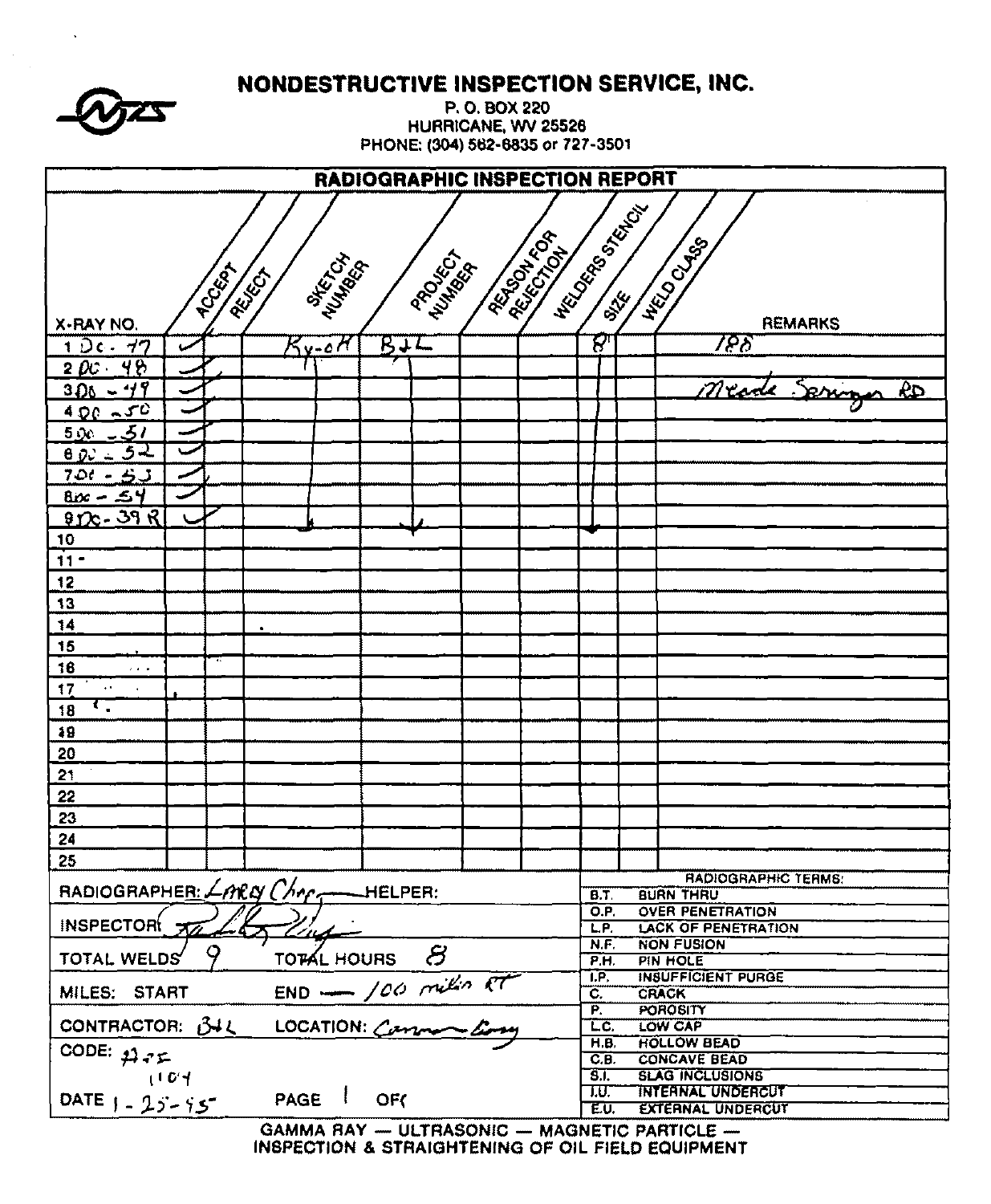|                                       |                        | NONDESTRUCTIVE INSPECTION SERVICE, INC. |                  |                                                    |                             |                                                 |  |  |  |  |  |
|---------------------------------------|------------------------|-----------------------------------------|------------------|----------------------------------------------------|-----------------------------|-------------------------------------------------|--|--|--|--|--|
|                                       |                        |                                         |                  | P.O. BOX 220                                       |                             |                                                 |  |  |  |  |  |
|                                       |                        |                                         |                  | HURRICANE, WV 25526                                |                             |                                                 |  |  |  |  |  |
|                                       |                        |                                         |                  | PHONE: (304) 562-6835 or 727-3501                  |                             |                                                 |  |  |  |  |  |
| <b>RADIOGRAPHIC INSPECTION REPORT</b> |                        |                                         |                  |                                                    |                             |                                                 |  |  |  |  |  |
|                                       | <b>Hicocomposition</b> |                                         |                  |                                                    |                             |                                                 |  |  |  |  |  |
| <b>RESILIAN</b>                       |                        |                                         |                  |                                                    |                             |                                                 |  |  |  |  |  |
|                                       |                        |                                         |                  |                                                    |                             |                                                 |  |  |  |  |  |
|                                       | <b>POCKAT</b>          | Nurfactor<br>REIGH                      | PROCESS          |                                                    |                             | <b>HELOCUS</b>                                  |  |  |  |  |  |
|                                       |                        |                                         |                  |                                                    |                             |                                                 |  |  |  |  |  |
| X-RAY NO.                             |                        |                                         |                  |                                                    |                             | <b>REMARKS</b>                                  |  |  |  |  |  |
| <u> 120 రో</u>                        |                        | $\mathcal{O}$ $\mathcal{H}$             | $B+L$            |                                                    | $\mathcal{S}^{\mathcal{V}}$ | Paring<br>Meod                                  |  |  |  |  |  |
| <u>20υ56</u>                          | مما                    |                                         |                  |                                                    |                             |                                                 |  |  |  |  |  |
| 3DO:57                                | V<br>V                 |                                         |                  |                                                    |                             |                                                 |  |  |  |  |  |
| <u>400-50</u>                         |                        |                                         |                  |                                                    |                             |                                                 |  |  |  |  |  |
| 500-59                                |                        |                                         |                  |                                                    |                             |                                                 |  |  |  |  |  |
| <u> 6Do- 60</u><br>$700 - 61$         |                        |                                         |                  |                                                    |                             |                                                 |  |  |  |  |  |
| <u>820-62</u>                         |                        |                                         |                  |                                                    |                             |                                                 |  |  |  |  |  |
| $\sim$ 3<br>$9\Delta$                 |                        |                                         |                  |                                                    |                             |                                                 |  |  |  |  |  |
| 10                                    |                        |                                         |                  |                                                    |                             |                                                 |  |  |  |  |  |
| 11                                    |                        |                                         |                  |                                                    |                             |                                                 |  |  |  |  |  |
| 12                                    |                        |                                         |                  |                                                    |                             |                                                 |  |  |  |  |  |
| 13                                    |                        |                                         |                  |                                                    |                             |                                                 |  |  |  |  |  |
| 14                                    |                        |                                         |                  |                                                    |                             |                                                 |  |  |  |  |  |
| 15                                    |                        |                                         |                  |                                                    |                             |                                                 |  |  |  |  |  |
| 16                                    |                        |                                         |                  |                                                    |                             |                                                 |  |  |  |  |  |
| 17                                    |                        |                                         |                  |                                                    |                             |                                                 |  |  |  |  |  |
| 18                                    |                        |                                         |                  |                                                    |                             |                                                 |  |  |  |  |  |
| 19                                    |                        |                                         |                  |                                                    |                             |                                                 |  |  |  |  |  |
| 20                                    |                        |                                         |                  |                                                    |                             |                                                 |  |  |  |  |  |
| 21                                    |                        |                                         |                  |                                                    |                             |                                                 |  |  |  |  |  |
| 22                                    |                        |                                         |                  |                                                    |                             |                                                 |  |  |  |  |  |
| 23                                    |                        |                                         |                  |                                                    |                             |                                                 |  |  |  |  |  |
| 24                                    |                        |                                         |                  |                                                    |                             |                                                 |  |  |  |  |  |
| 25                                    |                        |                                         |                  |                                                    |                             | RADIOGRAPHIC TERMS:                             |  |  |  |  |  |
|                                       |                        | RADIOGRAPHER: LARRY, Chapman HELPER:    |                  |                                                    | B.T.                        | <b>BURN THRU</b>                                |  |  |  |  |  |
|                                       |                        |                                         |                  |                                                    | O.P.                        | <b>OVER PENETRATION</b>                         |  |  |  |  |  |
| <b>INSPECTOR:</b>                     |                        |                                         |                  |                                                    | LP.<br>N.F.                 | <b>LACK OF PENETRATION</b><br><b>NON FUSION</b> |  |  |  |  |  |
| TOTAL WELDS                           | 8                      | TOTAL HOURS                             | င္ပ              |                                                    | P.H.                        | PIN HOLE                                        |  |  |  |  |  |
|                                       |                        |                                         |                  |                                                    | IP.                         | <b>INSUFFICIENT PURGE</b>                       |  |  |  |  |  |
| MILES: START                          |                        |                                         | END 100 miles et |                                                    | $\overline{C_{i}}$<br>P.    | <b>CRACK</b><br><b>POROSITY</b>                 |  |  |  |  |  |
| CONTRACTOR: $B + L$                   |                        |                                         |                  |                                                    | L.C.                        | LOW CAP                                         |  |  |  |  |  |
|                                       |                        |                                         |                  |                                                    | H.B.                        | <b>HOLLOW BEAD</b>                              |  |  |  |  |  |
|                                       |                        |                                         |                  |                                                    | C.B.<br>S.L                 | <b>CONCAVE BEAD</b><br><b>SLAG INCLUSIONS</b>   |  |  |  |  |  |
|                                       |                        | <b>PAGE</b>                             | $/$ OF $/$       |                                                    | TU.                         | <b>INTERNAL UNDERCUT</b>                        |  |  |  |  |  |
| CODE: APS 1104                        |                        |                                         |                  |                                                    | EU.                         | <b>EXTERNAL UNDERCUT</b>                        |  |  |  |  |  |
|                                       |                        |                                         |                  | GAMMA RAY $-$ ULTRASONIC $-$ MAGNETIC PARTICLE $-$ |                             |                                                 |  |  |  |  |  |

 $\sim$ 

GAMMA RAY - ULTRASONIC - MAGNETIC PARTICLE --<br>INSPECTION & STRAIGHTENING OF OIL FIELD EQUIPMENT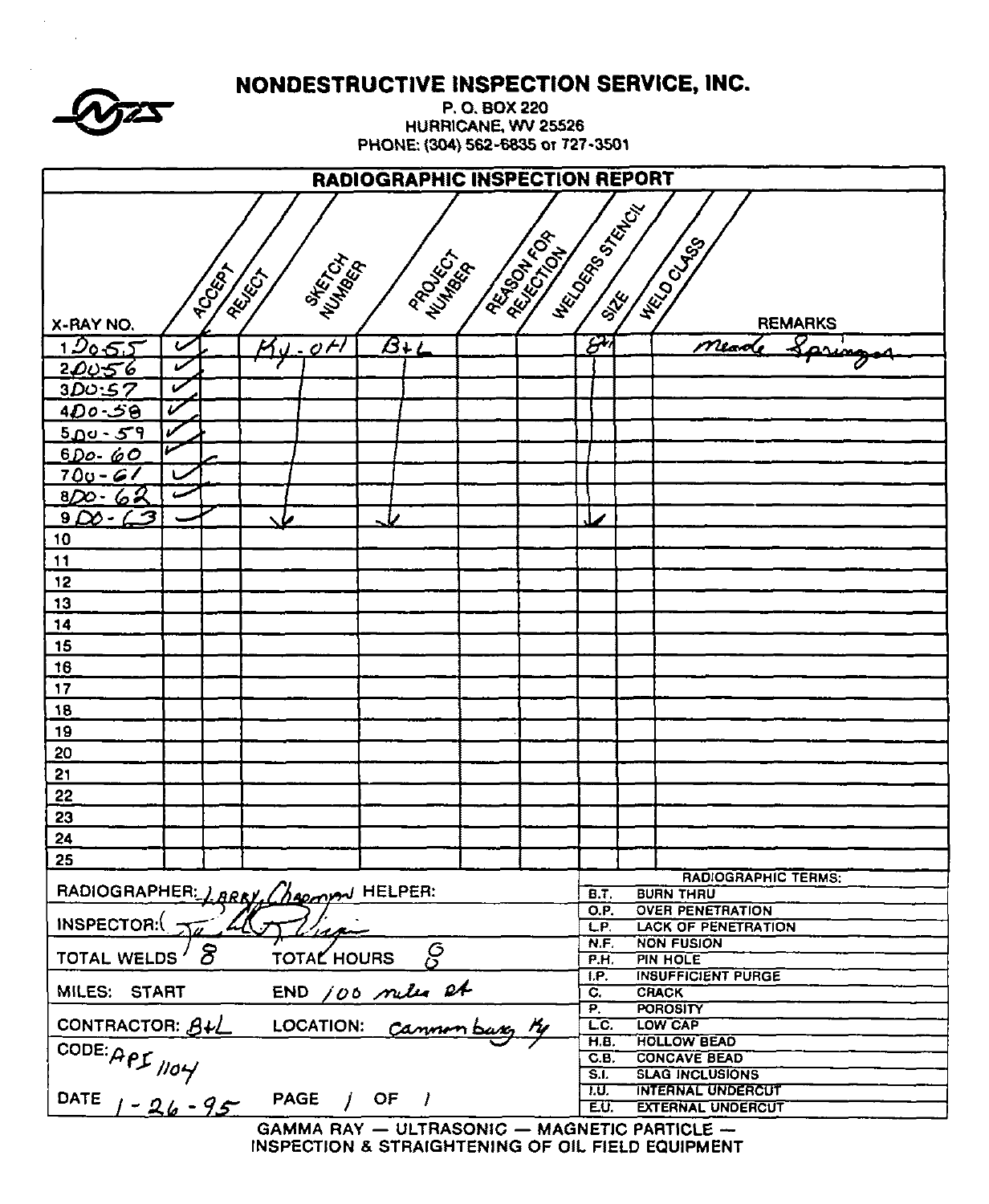|                          |    | <b>NONDESTRUCTIVE INSPECTION SERVICE, INC.</b> |                      |                                                          |                          |                                                       |  |
|--------------------------|----|------------------------------------------------|----------------------|----------------------------------------------------------|--------------------------|-------------------------------------------------------|--|
|                          |    |                                                |                      | P.O. BOX 220                                             |                          |                                                       |  |
|                          |    |                                                |                      | HURRICANE, WV 25526<br>PHONE: (304) 562-6835 or 727-3501 |                          |                                                       |  |
|                          |    |                                                |                      |                                                          |                          |                                                       |  |
|                          |    |                                                |                      | RADIOGRAPHIC INSPECTION REPORT                           |                          |                                                       |  |
|                          |    |                                                |                      |                                                          | <b>HECONOMICS</b>        |                                                       |  |
|                          |    |                                                |                      |                                                          |                          |                                                       |  |
|                          |    |                                                |                      |                                                          |                          |                                                       |  |
|                          |    | RELIGIT                                        |                      |                                                          |                          |                                                       |  |
| X-RAY NO.                |    | <b>MARTING</b>                                 | PROCESS T            | <b>Assistant Report</b>                                  |                          | <b>H</b> ECO CLASS<br><b>REMARKS</b>                  |  |
| 100-64                   | را | <b>MV-04</b>                                   | $B + I$              |                                                          | F                        |                                                       |  |
| $2D0 - 65$               | ı  |                                                |                      |                                                          |                          | mendi                                                 |  |
| 3D0-<br>66               | L  |                                                |                      |                                                          |                          |                                                       |  |
| $4,00 - 67$              | Ł  |                                                |                      |                                                          |                          |                                                       |  |
| <u>5D0-60</u>            |    | ∼                                              |                      |                                                          | ملہ                      |                                                       |  |
| $600 - 69$<br>$700 - 70$ |    |                                                |                      |                                                          |                          | ونغر كرسخ                                             |  |
| 8                        |    |                                                |                      |                                                          |                          |                                                       |  |
| $\pmb{9}$                |    |                                                |                      |                                                          |                          |                                                       |  |
| 10                       |    |                                                |                      |                                                          |                          |                                                       |  |
| 11                       |    |                                                |                      |                                                          |                          |                                                       |  |
| 12                       |    |                                                |                      |                                                          |                          |                                                       |  |
| 13                       |    |                                                |                      |                                                          |                          |                                                       |  |
| 14                       |    |                                                |                      |                                                          |                          |                                                       |  |
| 15<br>16                 |    |                                                |                      |                                                          |                          |                                                       |  |
| 17                       |    |                                                |                      |                                                          |                          |                                                       |  |
| 18                       |    |                                                |                      |                                                          |                          |                                                       |  |
| 19                       |    |                                                |                      |                                                          |                          |                                                       |  |
| 20                       |    |                                                |                      |                                                          |                          |                                                       |  |
| 21                       |    |                                                |                      |                                                          |                          |                                                       |  |
| 22                       |    |                                                |                      |                                                          |                          |                                                       |  |
| 23                       |    |                                                |                      |                                                          |                          |                                                       |  |
| 24                       |    |                                                |                      |                                                          |                          |                                                       |  |
| 25                       |    |                                                |                      |                                                          |                          | <b>RADIOGRAPHIC TERMS:</b>                            |  |
|                          |    | RADIOGRAPHER (ARRY Chroma)HELPER:              |                      |                                                          | <b>B.T.</b>              | <b>BURN THRU</b>                                      |  |
| INSPECTOR:               |    |                                                |                      |                                                          | O.P.<br>L.P.             | <b>OVER PENETRATION</b><br><b>LACK OF PENETRATION</b> |  |
|                          |    |                                                |                      |                                                          | N.F.                     | <b>NON FUSION</b>                                     |  |
| <b>TOTAL WELDS</b>       |    | <b>TOTAL HOURS</b>                             | $\boldsymbol{\beta}$ |                                                          | P.H.                     | PIN HOLE                                              |  |
| MILES: START             |    |                                                |                      |                                                          | I.P.<br>$\overline{c}$ . | <b>INSUFFICIENT PURGE</b><br><b>CRACK</b>             |  |
| CONTRACTOR: BUL          |    |                                                |                      | END 100 miles Et.<br>LOCATION: Cannon Burg Ky            | P,                       | <b>POROSITY</b>                                       |  |
|                          |    |                                                |                      |                                                          | LC.<br>H.B.              | LOW CAP<br><b>HOLLOW BEAD</b>                         |  |
| CODE: API 1104           |    |                                                |                      |                                                          | С.В.                     | <b>CONCAVE BEAD</b>                                   |  |
|                          |    |                                                |                      |                                                          | <b>S.T.</b><br>T.U.      | <b>SLAG INCLUSIONS</b><br><b>INTERNAL UNDERCUT</b>    |  |
| DATE $1 - 27 - 74$       |    | <b>PAGE</b>                                    | $1$ OF $1$           |                                                          | EU.                      | <b>EXTERNAL UNDERCUT</b>                              |  |
|                          |    |                                                |                      | GAMMA DAV  III TOAGONIC  MAGNETIC DAOTICLE               |                          |                                                       |  |

GAMMA RAY - ULTRASONIC - MAGNETIC PARTICLE -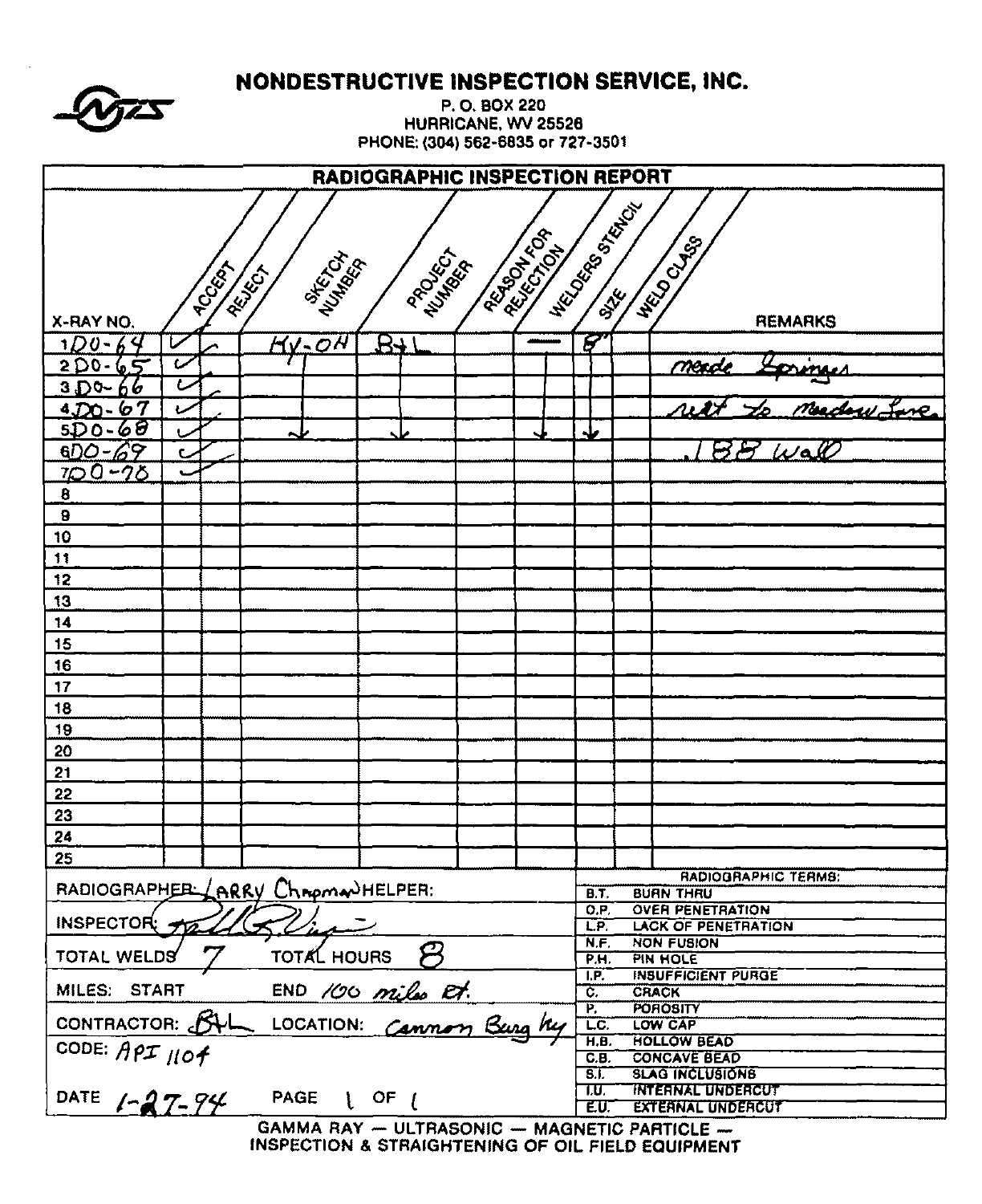|                    | <b>NONDESTRUCTIVE INSPECTION SERVICE, INC.</b><br>P.O. BOX 220<br>HURRICANE, WV 25526<br>PHONE: (304) 562-6835 or 727-3501 |                                   |           |             |                                           |                                 |                                                                               |  |  |  |  |  |
|--------------------|----------------------------------------------------------------------------------------------------------------------------|-----------------------------------|-----------|-------------|-------------------------------------------|---------------------------------|-------------------------------------------------------------------------------|--|--|--|--|--|
|                    | <b>RADIOGRAPHIC INSPECTION REPORT</b>                                                                                      |                                   |           |             |                                           |                                 |                                                                               |  |  |  |  |  |
|                    | <b>WECCONSTRUCTED</b><br><b>REGISTERED</b><br><b>HELD CLASS</b><br>PROCESS T<br><b>SHERICA</b>                             |                                   |           |             |                                           |                                 |                                                                               |  |  |  |  |  |
|                    | <b>PCCESS</b>                                                                                                              | REIGH                             |           |             |                                           |                                 |                                                                               |  |  |  |  |  |
| X-RAY NO.          |                                                                                                                            |                                   |           |             |                                           |                                 | <b>REMARKS</b>                                                                |  |  |  |  |  |
| <u>1 Du-71</u>     |                                                                                                                            | <u>Hy-011</u>                     | <b>BH</b> |             |                                           | ਕਾ                              |                                                                               |  |  |  |  |  |
| 200-22             | سا                                                                                                                         |                                   |           |             | ∽                                         |                                 | MERCHU LANE                                                                   |  |  |  |  |  |
| $300 - 23$         | $\overline{\mathbf{v}}$                                                                                                    |                                   |           |             |                                           |                                 |                                                                               |  |  |  |  |  |
| $4D0 - 74$         |                                                                                                                            |                                   |           |             |                                           |                                 | $B\otimes \omega$ ak                                                          |  |  |  |  |  |
| $500 - 25$         | مما                                                                                                                        |                                   |           |             | $\equiv$                                  |                                 |                                                                               |  |  |  |  |  |
| $600 - 76$         |                                                                                                                            |                                   |           |             |                                           |                                 |                                                                               |  |  |  |  |  |
| $7.00 - 27$        | Ь                                                                                                                          |                                   |           |             | œ                                         |                                 |                                                                               |  |  |  |  |  |
| $800 - 78$         | ب                                                                                                                          |                                   |           |             |                                           |                                 |                                                                               |  |  |  |  |  |
| 9                  |                                                                                                                            |                                   |           |             |                                           |                                 |                                                                               |  |  |  |  |  |
| 10                 |                                                                                                                            |                                   |           |             |                                           |                                 |                                                                               |  |  |  |  |  |
| 11                 |                                                                                                                            |                                   |           |             |                                           |                                 |                                                                               |  |  |  |  |  |
| 12                 |                                                                                                                            |                                   |           |             |                                           |                                 |                                                                               |  |  |  |  |  |
| 13                 |                                                                                                                            |                                   |           |             |                                           |                                 |                                                                               |  |  |  |  |  |
| 14                 |                                                                                                                            |                                   |           |             |                                           |                                 |                                                                               |  |  |  |  |  |
| 15                 |                                                                                                                            |                                   |           |             |                                           |                                 |                                                                               |  |  |  |  |  |
| 16                 |                                                                                                                            |                                   |           |             |                                           |                                 |                                                                               |  |  |  |  |  |
| 17                 |                                                                                                                            |                                   |           |             |                                           |                                 |                                                                               |  |  |  |  |  |
| 18                 |                                                                                                                            |                                   |           |             |                                           |                                 |                                                                               |  |  |  |  |  |
|                    |                                                                                                                            |                                   |           |             |                                           |                                 |                                                                               |  |  |  |  |  |
| 19                 |                                                                                                                            |                                   |           |             |                                           |                                 |                                                                               |  |  |  |  |  |
| 20                 |                                                                                                                            |                                   |           |             |                                           |                                 |                                                                               |  |  |  |  |  |
| 21                 |                                                                                                                            |                                   |           |             |                                           |                                 |                                                                               |  |  |  |  |  |
| 22                 |                                                                                                                            |                                   |           |             |                                           |                                 |                                                                               |  |  |  |  |  |
| <u>23</u>          |                                                                                                                            |                                   |           |             |                                           |                                 |                                                                               |  |  |  |  |  |
| 24                 |                                                                                                                            |                                   |           |             |                                           |                                 |                                                                               |  |  |  |  |  |
| 25                 |                                                                                                                            |                                   |           |             |                                           |                                 |                                                                               |  |  |  |  |  |
|                    |                                                                                                                            | RADIOGRAPHER David Myseum HELPER: |           |             |                                           | $\overline{B.T.}$               | RADIOGRAPHIC TERMS:<br><b>BURN THRU</b>                                       |  |  |  |  |  |
|                    |                                                                                                                            |                                   |           |             |                                           | O.P.                            | <b>OVER PENETRATION</b>                                                       |  |  |  |  |  |
| INSPECTOR:         |                                                                                                                            |                                   |           |             |                                           | LP.                             | <b>LACK OF PENETRATION</b>                                                    |  |  |  |  |  |
| <b>TOTAL WELDS</b> |                                                                                                                            | <b>TOTAL HOURS</b>                |           |             |                                           | N.F.<br>P.H.                    | <b>NON FUSION</b><br>PIN HOLE                                                 |  |  |  |  |  |
|                    |                                                                                                                            |                                   |           |             |                                           | $\overline{1}$ . $\overline{P}$ | <b>INSUFFICIENT PURGE</b>                                                     |  |  |  |  |  |
|                    |                                                                                                                            |                                   |           |             |                                           | ত.                              | <b>CRACK</b>                                                                  |  |  |  |  |  |
|                    |                                                                                                                            | MILES: START END 100 mile RA      |           |             |                                           | P.                              | <b>POROSITY</b>                                                               |  |  |  |  |  |
|                    |                                                                                                                            |                                   |           | LC.<br>H.B. | <b>LOW CAP</b>                            |                                 |                                                                               |  |  |  |  |  |
| CODE: APS 1104     |                                                                                                                            |                                   |           | C.6.        | <b>HOLLOW BEAD</b><br><b>CONCAVE BEAD</b> |                                 |                                                                               |  |  |  |  |  |
|                    |                                                                                                                            |                                   |           | 3.1         | <b>SLAG INCLUSIONS</b>                    |                                 |                                                                               |  |  |  |  |  |
| DATE $2-l-95$      |                                                                                                                            | PAGE   OF /                       |           |             |                                           | T.U.                            | <b>INTERNAL UNDERCUT</b>                                                      |  |  |  |  |  |
|                    |                                                                                                                            |                                   |           |             |                                           | E.U.                            | <b>EXTERNAL UNDERCUT</b><br>GAMMA RAY $=$ III TRASONIC $=$ MAGNETIC PARTICLE. |  |  |  |  |  |

------

*CALLA* 

GAMMA RAY — ULTRASONIC — MAGNETIC PARTICLE —<br>INSPECTION & STRAIGHTENING OF OIL FIELD EQUIPMENT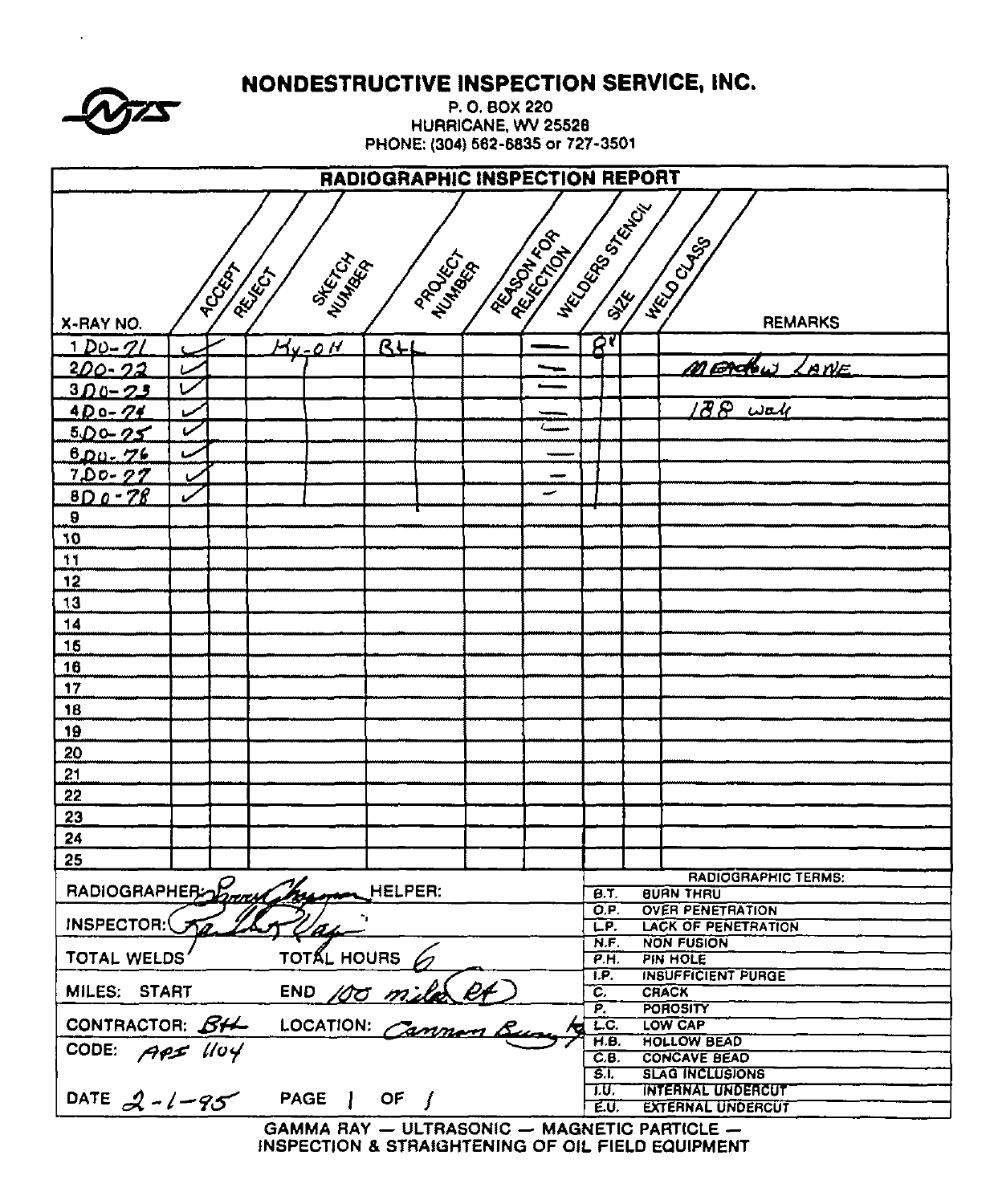|                               |                |                                                                        |                                   |                         | NONDESTRUCTIVE INSPECTION SERVICE, INC. |                                                      |  |  |  |  |
|-------------------------------|----------------|------------------------------------------------------------------------|-----------------------------------|-------------------------|-----------------------------------------|------------------------------------------------------|--|--|--|--|
|                               |                |                                                                        |                                   | P.O. BOX 220            |                                         |                                                      |  |  |  |  |
|                               |                |                                                                        | PHONE: (304) 562-6835 or 727-3501 | HURRICANE, WV 25526     |                                         |                                                      |  |  |  |  |
|                               |                |                                                                        |                                   |                         |                                         |                                                      |  |  |  |  |
|                               |                |                                                                        | RADIOGRAPHIC INSPECTION REPORT    |                         |                                         |                                                      |  |  |  |  |
|                               |                |                                                                        |                                   |                         | HECOOR BOOM                             |                                                      |  |  |  |  |
|                               |                |                                                                        |                                   | <b>REATIVE</b>          |                                         |                                                      |  |  |  |  |
|                               |                | <b>MARTIN</b>                                                          | PROCESS                           |                         |                                         | <b>HELD CLABS</b>                                    |  |  |  |  |
|                               | <b>RCCCCCC</b> | REFERE                                                                 |                                   |                         |                                         |                                                      |  |  |  |  |
|                               |                |                                                                        |                                   |                         |                                         |                                                      |  |  |  |  |
| X-RAY NO.                     |                |                                                                        |                                   |                         |                                         | <b>REMARKS</b>                                       |  |  |  |  |
| $100 - 79$                    | L<br>ı         | <u> Hv-oH</u>                                                          | $B+1$                             |                         | 64                                      | $98\,\mu$                                            |  |  |  |  |
| <u>2 Do Bò</u><br>$3.00 - B1$ | پ              |                                                                        |                                   |                         |                                         | MEADOW LANE                                          |  |  |  |  |
| $4D - 82$                     |                |                                                                        |                                   |                         |                                         |                                                      |  |  |  |  |
| $500 - 83$                    | ⋍              |                                                                        |                                   |                         |                                         |                                                      |  |  |  |  |
| 6                             |                |                                                                        |                                   |                         |                                         |                                                      |  |  |  |  |
| 7                             |                |                                                                        |                                   |                         |                                         |                                                      |  |  |  |  |
| 8                             |                |                                                                        |                                   |                         |                                         |                                                      |  |  |  |  |
| 9                             |                |                                                                        |                                   |                         |                                         |                                                      |  |  |  |  |
| 10                            |                |                                                                        |                                   |                         |                                         |                                                      |  |  |  |  |
| 11                            |                |                                                                        |                                   |                         |                                         |                                                      |  |  |  |  |
| 12                            |                |                                                                        |                                   |                         |                                         |                                                      |  |  |  |  |
| 13                            |                |                                                                        |                                   |                         |                                         |                                                      |  |  |  |  |
| 14<br>15                      |                |                                                                        |                                   |                         |                                         |                                                      |  |  |  |  |
| 16                            |                |                                                                        |                                   |                         |                                         |                                                      |  |  |  |  |
| 17                            |                |                                                                        |                                   |                         |                                         |                                                      |  |  |  |  |
| 18                            |                |                                                                        |                                   |                         |                                         |                                                      |  |  |  |  |
| 19                            |                |                                                                        |                                   |                         |                                         |                                                      |  |  |  |  |
| 20                            |                |                                                                        |                                   |                         |                                         |                                                      |  |  |  |  |
| 21                            |                |                                                                        |                                   |                         |                                         |                                                      |  |  |  |  |
| 22                            |                |                                                                        |                                   |                         |                                         |                                                      |  |  |  |  |
| 23                            |                |                                                                        |                                   |                         |                                         |                                                      |  |  |  |  |
| 24                            |                |                                                                        |                                   |                         |                                         |                                                      |  |  |  |  |
| 25                            |                |                                                                        |                                   |                         |                                         |                                                      |  |  |  |  |
| RADIOGRAPHER:                 |                | term Chas                                                              | HELPER:                           |                         | <b>B.T.</b>                             | RADIOGRAPHIC TERMS:<br><b>BURN THRU</b>              |  |  |  |  |
| INSPECTOR: JAZ                |                |                                                                        | O.P.                              | <b>OVER PENETRATION</b> |                                         |                                                      |  |  |  |  |
|                               |                | 'A-1                                                                   |                                   |                         | L.P.<br>N.F.                            | <b>LACK OF PENETRATION</b><br><b>NON FUBION</b>      |  |  |  |  |
| TOTAL WELDS 5                 |                | TOTAL HOURS                                                            |                                   |                         | P.H.                                    | <b>PIN HOLE</b>                                      |  |  |  |  |
|                               |                |                                                                        |                                   |                         | T.P.<br>C.                              | <b>INSUFFICIENT PURGE</b><br><b>CRACK</b>            |  |  |  |  |
|                               |                | MILES: START END 100 miles RX<br>CONTRACTOR: B+L LOCATION: Cennon Busy |                                   |                         | P.                                      | <b>POROBITY</b>                                      |  |  |  |  |
|                               |                |                                                                        |                                   |                         | LC.<br>H.B.                             | LOW CAP<br><b>HOLLOW BEAD</b>                        |  |  |  |  |
| CODE: $A\rho x$ // $Uy$       |                |                                                                        |                                   |                         | C.B.                                    | <b>CONCAVE BEAD</b>                                  |  |  |  |  |
|                               |                |                                                                        |                                   |                         | 3.1                                     | <b>BLAG INCLUSIONS</b>                               |  |  |  |  |
|                               |                | DATE $2 - 2 - 9 - 2 = 1$ PAGE / OF /                                   |                                   |                         | דטד<br>E.U.                             | <b>INTERNAL UNDERCUT</b><br><b>EXTERNAL UNDERCUT</b> |  |  |  |  |
|                               |                | CAMILA DAV                                                             | <b>ILL TO ACONIC</b>              |                         |                                         | MAMMETIC BADTINES                                    |  |  |  |  |

 $\bar{\mathbf{r}}$ 

GAMMA RAY - ULTRASONIC - MAGNETIC PARTICLE -<br>INSPECTION & STRAIGHTENING OF OIL FIELD EQUIPMENT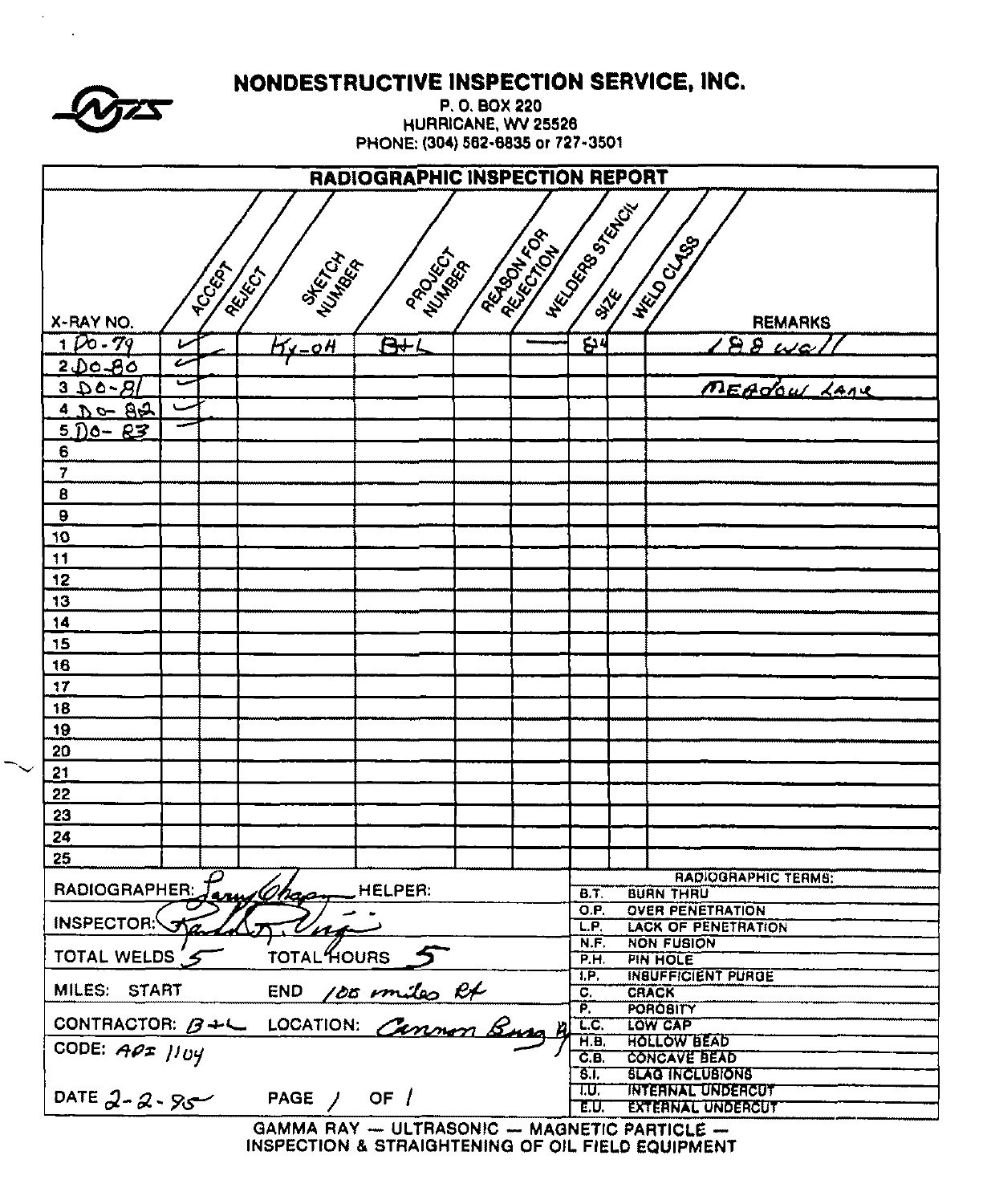| P.O. BOX 220<br>HURRICANE, WV 25526<br>PHONE: (304) 562-6835 or 727-3501<br><b>RADIOGRAPHIC INSPECTION REPORT</b><br><b>CERTIFICATION</b><br><b>HELD CLAB</b><br>PROTECTIVE<br><b>MARTIN</b><br><b>ROCKAT</b><br>REIGH<br><b>REMARKS</b><br>X-RAY NO.<br>$8 + 1$<br>$7$ circu<br>$1.00 - 64$<br>ا ا بستع<br><u>يىن مىرى</u><br>LANK<br>$2 \pi + 65$<br>ءَ ت<br>$3DQ - 6Q$<br>$4DC - B$<br>$5Dc - E\theta$<br>$60C - Eq$<br>1<br>$\neg$ $\partial$<br>$7$ De<br>-71<br>$B$ $D$ $c$<br>نيد<br>$\boldsymbol{9}$<br>,<br>10<br>11<br>12<br>13<br>14<br>15<br>16<br>17<br>18<br>19<br>20<br>21<br>22<br>23<br>24<br>25<br><b>RADIOGRAPHIC TERMS:</b><br>RADIOGRAPHER: Xim L<br><b>LELPER:</b><br><b>BUAN THRU</b><br><b>B.T.</b><br>$\overline{O.P.}$<br><b>OVER PENETRATION</b><br><b>INSPECTOR:</b><br>L.P.<br><b>LACK OF PENETRATION</b><br><u>'Lot</u> e<br>N.F.<br><b>NON FUSION</b><br>TOTAL HOURS<br><b>TOTAL WELDS</b><br><b>P.H.</b><br><b>PIN HOLE</b><br><b>INSUFFICIENT PURGE</b><br>I.P.<br>$100$ sules RT<br><b>END</b><br>MILES: START<br>C.<br><b>CRACK</b><br>F,<br><b>POROBITY</b><br><b>CONTRACTOR:</b><br>LOCATION: Chin<br>LC.<br>LOW CAP<br><b>HOLLOW BEAD</b><br>H.B.<br>CODE: $A \rho_{\overline{L}}$ //c/<br>C.E.<br><b>CONCAVE BEAD</b><br>8.I.<br><b>BLAG INCLUBIONS</b><br>INTERNAL UNDERCUT<br>T.U.<br>PAGE <sup>1</sup><br>DATE $3\cdot 7$<br>OF<br>E.U.<br><b>EXTERNAL UNDERCUT</b><br>GAMMA RAY - ULTRASONIC - MAGNETIC PARTICLE - | NONDESTRUCTIVE INSPECTION SERVICE, INC. |  |  |  |  |  |  |  |  |  |  |
|---------------------------------------------------------------------------------------------------------------------------------------------------------------------------------------------------------------------------------------------------------------------------------------------------------------------------------------------------------------------------------------------------------------------------------------------------------------------------------------------------------------------------------------------------------------------------------------------------------------------------------------------------------------------------------------------------------------------------------------------------------------------------------------------------------------------------------------------------------------------------------------------------------------------------------------------------------------------------------------------------------------------------------------------------------------------------------------------------------------------------------------------------------------------------------------------------------------------------------------------------------------------------------------------------------------------------------------------------------------------------------------------------------------------------------------------------------------|-----------------------------------------|--|--|--|--|--|--|--|--|--|--|
|                                                                                                                                                                                                                                                                                                                                                                                                                                                                                                                                                                                                                                                                                                                                                                                                                                                                                                                                                                                                                                                                                                                                                                                                                                                                                                                                                                                                                                                               |                                         |  |  |  |  |  |  |  |  |  |  |
|                                                                                                                                                                                                                                                                                                                                                                                                                                                                                                                                                                                                                                                                                                                                                                                                                                                                                                                                                                                                                                                                                                                                                                                                                                                                                                                                                                                                                                                               |                                         |  |  |  |  |  |  |  |  |  |  |
|                                                                                                                                                                                                                                                                                                                                                                                                                                                                                                                                                                                                                                                                                                                                                                                                                                                                                                                                                                                                                                                                                                                                                                                                                                                                                                                                                                                                                                                               |                                         |  |  |  |  |  |  |  |  |  |  |
|                                                                                                                                                                                                                                                                                                                                                                                                                                                                                                                                                                                                                                                                                                                                                                                                                                                                                                                                                                                                                                                                                                                                                                                                                                                                                                                                                                                                                                                               |                                         |  |  |  |  |  |  |  |  |  |  |
|                                                                                                                                                                                                                                                                                                                                                                                                                                                                                                                                                                                                                                                                                                                                                                                                                                                                                                                                                                                                                                                                                                                                                                                                                                                                                                                                                                                                                                                               |                                         |  |  |  |  |  |  |  |  |  |  |
|                                                                                                                                                                                                                                                                                                                                                                                                                                                                                                                                                                                                                                                                                                                                                                                                                                                                                                                                                                                                                                                                                                                                                                                                                                                                                                                                                                                                                                                               |                                         |  |  |  |  |  |  |  |  |  |  |
|                                                                                                                                                                                                                                                                                                                                                                                                                                                                                                                                                                                                                                                                                                                                                                                                                                                                                                                                                                                                                                                                                                                                                                                                                                                                                                                                                                                                                                                               |                                         |  |  |  |  |  |  |  |  |  |  |
|                                                                                                                                                                                                                                                                                                                                                                                                                                                                                                                                                                                                                                                                                                                                                                                                                                                                                                                                                                                                                                                                                                                                                                                                                                                                                                                                                                                                                                                               |                                         |  |  |  |  |  |  |  |  |  |  |
|                                                                                                                                                                                                                                                                                                                                                                                                                                                                                                                                                                                                                                                                                                                                                                                                                                                                                                                                                                                                                                                                                                                                                                                                                                                                                                                                                                                                                                                               |                                         |  |  |  |  |  |  |  |  |  |  |
|                                                                                                                                                                                                                                                                                                                                                                                                                                                                                                                                                                                                                                                                                                                                                                                                                                                                                                                                                                                                                                                                                                                                                                                                                                                                                                                                                                                                                                                               |                                         |  |  |  |  |  |  |  |  |  |  |
|                                                                                                                                                                                                                                                                                                                                                                                                                                                                                                                                                                                                                                                                                                                                                                                                                                                                                                                                                                                                                                                                                                                                                                                                                                                                                                                                                                                                                                                               |                                         |  |  |  |  |  |  |  |  |  |  |
|                                                                                                                                                                                                                                                                                                                                                                                                                                                                                                                                                                                                                                                                                                                                                                                                                                                                                                                                                                                                                                                                                                                                                                                                                                                                                                                                                                                                                                                               |                                         |  |  |  |  |  |  |  |  |  |  |
|                                                                                                                                                                                                                                                                                                                                                                                                                                                                                                                                                                                                                                                                                                                                                                                                                                                                                                                                                                                                                                                                                                                                                                                                                                                                                                                                                                                                                                                               |                                         |  |  |  |  |  |  |  |  |  |  |
|                                                                                                                                                                                                                                                                                                                                                                                                                                                                                                                                                                                                                                                                                                                                                                                                                                                                                                                                                                                                                                                                                                                                                                                                                                                                                                                                                                                                                                                               |                                         |  |  |  |  |  |  |  |  |  |  |
|                                                                                                                                                                                                                                                                                                                                                                                                                                                                                                                                                                                                                                                                                                                                                                                                                                                                                                                                                                                                                                                                                                                                                                                                                                                                                                                                                                                                                                                               |                                         |  |  |  |  |  |  |  |  |  |  |
|                                                                                                                                                                                                                                                                                                                                                                                                                                                                                                                                                                                                                                                                                                                                                                                                                                                                                                                                                                                                                                                                                                                                                                                                                                                                                                                                                                                                                                                               |                                         |  |  |  |  |  |  |  |  |  |  |
|                                                                                                                                                                                                                                                                                                                                                                                                                                                                                                                                                                                                                                                                                                                                                                                                                                                                                                                                                                                                                                                                                                                                                                                                                                                                                                                                                                                                                                                               |                                         |  |  |  |  |  |  |  |  |  |  |
|                                                                                                                                                                                                                                                                                                                                                                                                                                                                                                                                                                                                                                                                                                                                                                                                                                                                                                                                                                                                                                                                                                                                                                                                                                                                                                                                                                                                                                                               |                                         |  |  |  |  |  |  |  |  |  |  |
|                                                                                                                                                                                                                                                                                                                                                                                                                                                                                                                                                                                                                                                                                                                                                                                                                                                                                                                                                                                                                                                                                                                                                                                                                                                                                                                                                                                                                                                               |                                         |  |  |  |  |  |  |  |  |  |  |
|                                                                                                                                                                                                                                                                                                                                                                                                                                                                                                                                                                                                                                                                                                                                                                                                                                                                                                                                                                                                                                                                                                                                                                                                                                                                                                                                                                                                                                                               |                                         |  |  |  |  |  |  |  |  |  |  |
|                                                                                                                                                                                                                                                                                                                                                                                                                                                                                                                                                                                                                                                                                                                                                                                                                                                                                                                                                                                                                                                                                                                                                                                                                                                                                                                                                                                                                                                               |                                         |  |  |  |  |  |  |  |  |  |  |
|                                                                                                                                                                                                                                                                                                                                                                                                                                                                                                                                                                                                                                                                                                                                                                                                                                                                                                                                                                                                                                                                                                                                                                                                                                                                                                                                                                                                                                                               |                                         |  |  |  |  |  |  |  |  |  |  |
|                                                                                                                                                                                                                                                                                                                                                                                                                                                                                                                                                                                                                                                                                                                                                                                                                                                                                                                                                                                                                                                                                                                                                                                                                                                                                                                                                                                                                                                               |                                         |  |  |  |  |  |  |  |  |  |  |
|                                                                                                                                                                                                                                                                                                                                                                                                                                                                                                                                                                                                                                                                                                                                                                                                                                                                                                                                                                                                                                                                                                                                                                                                                                                                                                                                                                                                                                                               |                                         |  |  |  |  |  |  |  |  |  |  |
|                                                                                                                                                                                                                                                                                                                                                                                                                                                                                                                                                                                                                                                                                                                                                                                                                                                                                                                                                                                                                                                                                                                                                                                                                                                                                                                                                                                                                                                               |                                         |  |  |  |  |  |  |  |  |  |  |
|                                                                                                                                                                                                                                                                                                                                                                                                                                                                                                                                                                                                                                                                                                                                                                                                                                                                                                                                                                                                                                                                                                                                                                                                                                                                                                                                                                                                                                                               |                                         |  |  |  |  |  |  |  |  |  |  |
|                                                                                                                                                                                                                                                                                                                                                                                                                                                                                                                                                                                                                                                                                                                                                                                                                                                                                                                                                                                                                                                                                                                                                                                                                                                                                                                                                                                                                                                               |                                         |  |  |  |  |  |  |  |  |  |  |
|                                                                                                                                                                                                                                                                                                                                                                                                                                                                                                                                                                                                                                                                                                                                                                                                                                                                                                                                                                                                                                                                                                                                                                                                                                                                                                                                                                                                                                                               |                                         |  |  |  |  |  |  |  |  |  |  |
|                                                                                                                                                                                                                                                                                                                                                                                                                                                                                                                                                                                                                                                                                                                                                                                                                                                                                                                                                                                                                                                                                                                                                                                                                                                                                                                                                                                                                                                               |                                         |  |  |  |  |  |  |  |  |  |  |
|                                                                                                                                                                                                                                                                                                                                                                                                                                                                                                                                                                                                                                                                                                                                                                                                                                                                                                                                                                                                                                                                                                                                                                                                                                                                                                                                                                                                                                                               |                                         |  |  |  |  |  |  |  |  |  |  |
|                                                                                                                                                                                                                                                                                                                                                                                                                                                                                                                                                                                                                                                                                                                                                                                                                                                                                                                                                                                                                                                                                                                                                                                                                                                                                                                                                                                                                                                               |                                         |  |  |  |  |  |  |  |  |  |  |
|                                                                                                                                                                                                                                                                                                                                                                                                                                                                                                                                                                                                                                                                                                                                                                                                                                                                                                                                                                                                                                                                                                                                                                                                                                                                                                                                                                                                                                                               |                                         |  |  |  |  |  |  |  |  |  |  |
|                                                                                                                                                                                                                                                                                                                                                                                                                                                                                                                                                                                                                                                                                                                                                                                                                                                                                                                                                                                                                                                                                                                                                                                                                                                                                                                                                                                                                                                               |                                         |  |  |  |  |  |  |  |  |  |  |
|                                                                                                                                                                                                                                                                                                                                                                                                                                                                                                                                                                                                                                                                                                                                                                                                                                                                                                                                                                                                                                                                                                                                                                                                                                                                                                                                                                                                                                                               |                                         |  |  |  |  |  |  |  |  |  |  |
|                                                                                                                                                                                                                                                                                                                                                                                                                                                                                                                                                                                                                                                                                                                                                                                                                                                                                                                                                                                                                                                                                                                                                                                                                                                                                                                                                                                                                                                               |                                         |  |  |  |  |  |  |  |  |  |  |
|                                                                                                                                                                                                                                                                                                                                                                                                                                                                                                                                                                                                                                                                                                                                                                                                                                                                                                                                                                                                                                                                                                                                                                                                                                                                                                                                                                                                                                                               |                                         |  |  |  |  |  |  |  |  |  |  |
|                                                                                                                                                                                                                                                                                                                                                                                                                                                                                                                                                                                                                                                                                                                                                                                                                                                                                                                                                                                                                                                                                                                                                                                                                                                                                                                                                                                                                                                               |                                         |  |  |  |  |  |  |  |  |  |  |
|                                                                                                                                                                                                                                                                                                                                                                                                                                                                                                                                                                                                                                                                                                                                                                                                                                                                                                                                                                                                                                                                                                                                                                                                                                                                                                                                                                                                                                                               |                                         |  |  |  |  |  |  |  |  |  |  |
|                                                                                                                                                                                                                                                                                                                                                                                                                                                                                                                                                                                                                                                                                                                                                                                                                                                                                                                                                                                                                                                                                                                                                                                                                                                                                                                                                                                                                                                               |                                         |  |  |  |  |  |  |  |  |  |  |
|                                                                                                                                                                                                                                                                                                                                                                                                                                                                                                                                                                                                                                                                                                                                                                                                                                                                                                                                                                                                                                                                                                                                                                                                                                                                                                                                                                                                                                                               |                                         |  |  |  |  |  |  |  |  |  |  |
|                                                                                                                                                                                                                                                                                                                                                                                                                                                                                                                                                                                                                                                                                                                                                                                                                                                                                                                                                                                                                                                                                                                                                                                                                                                                                                                                                                                                                                                               |                                         |  |  |  |  |  |  |  |  |  |  |
|                                                                                                                                                                                                                                                                                                                                                                                                                                                                                                                                                                                                                                                                                                                                                                                                                                                                                                                                                                                                                                                                                                                                                                                                                                                                                                                                                                                                                                                               |                                         |  |  |  |  |  |  |  |  |  |  |
|                                                                                                                                                                                                                                                                                                                                                                                                                                                                                                                                                                                                                                                                                                                                                                                                                                                                                                                                                                                                                                                                                                                                                                                                                                                                                                                                                                                                                                                               |                                         |  |  |  |  |  |  |  |  |  |  |
|                                                                                                                                                                                                                                                                                                                                                                                                                                                                                                                                                                                                                                                                                                                                                                                                                                                                                                                                                                                                                                                                                                                                                                                                                                                                                                                                                                                                                                                               |                                         |  |  |  |  |  |  |  |  |  |  |
|                                                                                                                                                                                                                                                                                                                                                                                                                                                                                                                                                                                                                                                                                                                                                                                                                                                                                                                                                                                                                                                                                                                                                                                                                                                                                                                                                                                                                                                               |                                         |  |  |  |  |  |  |  |  |  |  |

INSPECTION & STRAIGHTENING OF OIL FIELD EQUIPMENT

 $\mathcal{A}$ 

 $\label{eq:1} \frac{1}{\sqrt{2}}\sum_{i=1}^{n-1}\frac{1}{\sqrt{2}}\sum_{i=1}^{n-1}\frac{1}{\sqrt{2}}\sum_{i=1}^{n-1}\frac{1}{\sqrt{2}}\sum_{i=1}^{n-1}\frac{1}{\sqrt{2}}\sum_{i=1}^{n-1}\frac{1}{\sqrt{2}}\sum_{i=1}^{n-1}\frac{1}{\sqrt{2}}\sum_{i=1}^{n-1}\frac{1}{\sqrt{2}}\sum_{i=1}^{n-1}\frac{1}{\sqrt{2}}\sum_{i=1}^{n-1}\frac{1}{\sqrt{2}}\sum_{i=1}^{n-1}\frac{$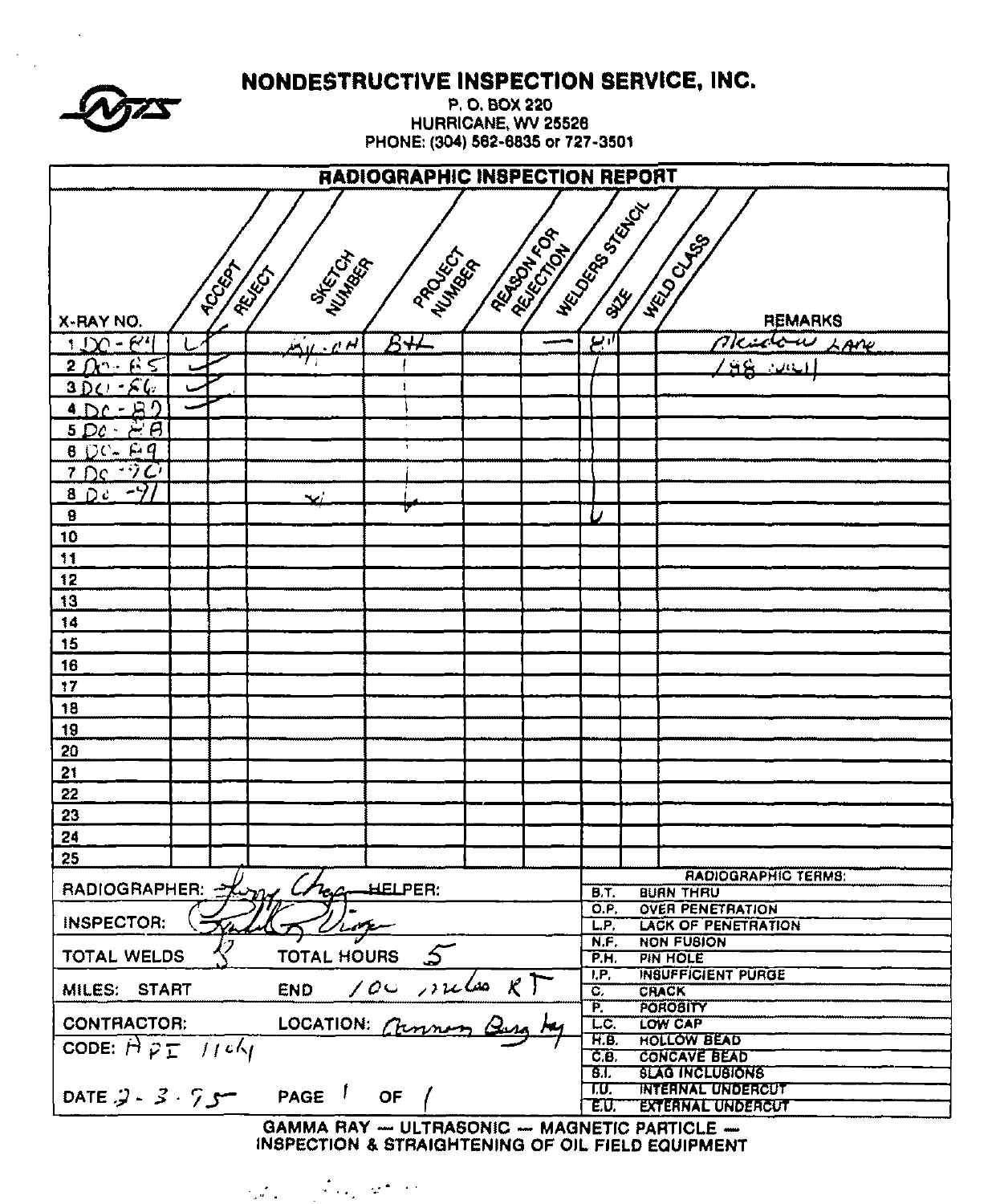|                              |                                         | NONDESTRUCTIVE INSPECTION SERVICE, INC.      |                                     |                                                           |                                                       |  |  |
|------------------------------|-----------------------------------------|----------------------------------------------|-------------------------------------|-----------------------------------------------------------|-------------------------------------------------------|--|--|
|                              |                                         |                                              | P.O. BOX 220<br>HURRICANE, WV 25526 |                                                           |                                                       |  |  |
|                              |                                         | PHONE: (304) 562-6835 or 727-3501            |                                     |                                                           |                                                       |  |  |
|                              |                                         | RADIOGRAPHIC INSPECTION REPORT               |                                     |                                                           |                                                       |  |  |
|                              |                                         |                                              |                                     |                                                           |                                                       |  |  |
|                              |                                         |                                              |                                     | <b>HELD OF BOOM PIPE</b>                                  |                                                       |  |  |
|                              |                                         |                                              | <b>FEDERAL</b> IOF<br><b>RECITE</b> |                                                           | <b>WARD CASE</b>                                      |  |  |
| <b>TOUR</b>                  | MERICA<br>REFERE                        | <b>RANGER</b>                                |                                     |                                                           |                                                       |  |  |
|                              |                                         |                                              |                                     |                                                           |                                                       |  |  |
| X-RAY NO.                    |                                         |                                              |                                     |                                                           | REMARKB                                               |  |  |
| $11)0 - 92$                  | V, V                                    | B1                                           |                                     | $\mathcal{F}^k$                                           | $88$ WX<br>Modernition                                |  |  |
| $200 - 93$                   |                                         |                                              |                                     |                                                           |                                                       |  |  |
| $300 - 94$<br>$400 - 75$     |                                         |                                              |                                     |                                                           |                                                       |  |  |
| $5D_0 - 96$                  |                                         |                                              |                                     |                                                           |                                                       |  |  |
| $800 - 77$                   |                                         |                                              |                                     | L                                                         |                                                       |  |  |
| 7                            |                                         |                                              |                                     |                                                           |                                                       |  |  |
| 8                            |                                         |                                              |                                     |                                                           |                                                       |  |  |
| $\mathbf 9$                  |                                         |                                              |                                     |                                                           |                                                       |  |  |
| 10<br>11                     |                                         |                                              |                                     |                                                           |                                                       |  |  |
| 12                           |                                         |                                              |                                     |                                                           |                                                       |  |  |
| 13                           |                                         |                                              |                                     |                                                           |                                                       |  |  |
| 14                           |                                         |                                              |                                     |                                                           |                                                       |  |  |
| 15                           |                                         |                                              |                                     |                                                           |                                                       |  |  |
| 16                           |                                         |                                              |                                     |                                                           |                                                       |  |  |
| 17                           |                                         |                                              |                                     |                                                           |                                                       |  |  |
| 18<br>19                     |                                         |                                              |                                     |                                                           |                                                       |  |  |
| 20                           |                                         |                                              |                                     |                                                           |                                                       |  |  |
| 21                           |                                         |                                              |                                     |                                                           |                                                       |  |  |
| 22                           |                                         |                                              |                                     |                                                           |                                                       |  |  |
| 23<br>. .                    |                                         |                                              |                                     |                                                           |                                                       |  |  |
| 24                           |                                         |                                              |                                     |                                                           |                                                       |  |  |
| 25                           |                                         |                                              |                                     |                                                           | <b>HADIOQHAPHIC TERMS:</b>                            |  |  |
| RADIOGRAPHER:                | Tom<br><u>tappy</u>                     | HELPER:                                      |                                     | U.T.                                                      | <b>BUHN THINU</b>                                     |  |  |
| INSPECTOR;                   |                                         |                                              |                                     | O.P<br>TP.                                                | <b>OVEH PENETRATION</b><br><b>LACK OF PENETRATION</b> |  |  |
|                              | TOTAL HOURS                             |                                              |                                     | Tif.<br>TH.                                               | 'NON'FUBION                                           |  |  |
| 6<br><b>TOTAL WELDS</b>      | `¤IN`HOLE`<br><b>INBUFFICIENT PURGE</b> |                                              |                                     |                                                           |                                                       |  |  |
| MILES: START                 |                                         | END 100 miles Rt                             |                                     | TP.<br>τ.                                                 | <b>CRACK</b>                                          |  |  |
| CONTRACTOR: $8 + 1$          |                                         |                                              |                                     | $\mathfrak{p}$<br>Tc.                                     | <i><b>VOROBITY</b></i><br>`COW''CAP''                 |  |  |
|                              |                                         |                                              |                                     | ŦБ.                                                       | <b>HOLLOW BEAD</b>                                    |  |  |
| CODE: $\overline{A}$<br>1104 |                                         |                                              |                                     | <b>CONCAVE BEAD</b><br>ĊВ<br>67.<br><b>BLAGTNCLUBIONS</b> |                                                       |  |  |
|                              | <b>PAGE</b>                             |                                              | 10,<br><b>INTERNAL UNDERCUT</b>     |                                                           |                                                       |  |  |
| DATE $2 - 6 - 9.5$           |                                         | OF                                           |                                     | EU.                                                       | <b>EXTERNAL UNDERCUT</b>                              |  |  |
|                              |                                         | GAMMA RAY - ULTRABONIC - MAGNETIC PARTICLE - |                                     |                                                           |                                                       |  |  |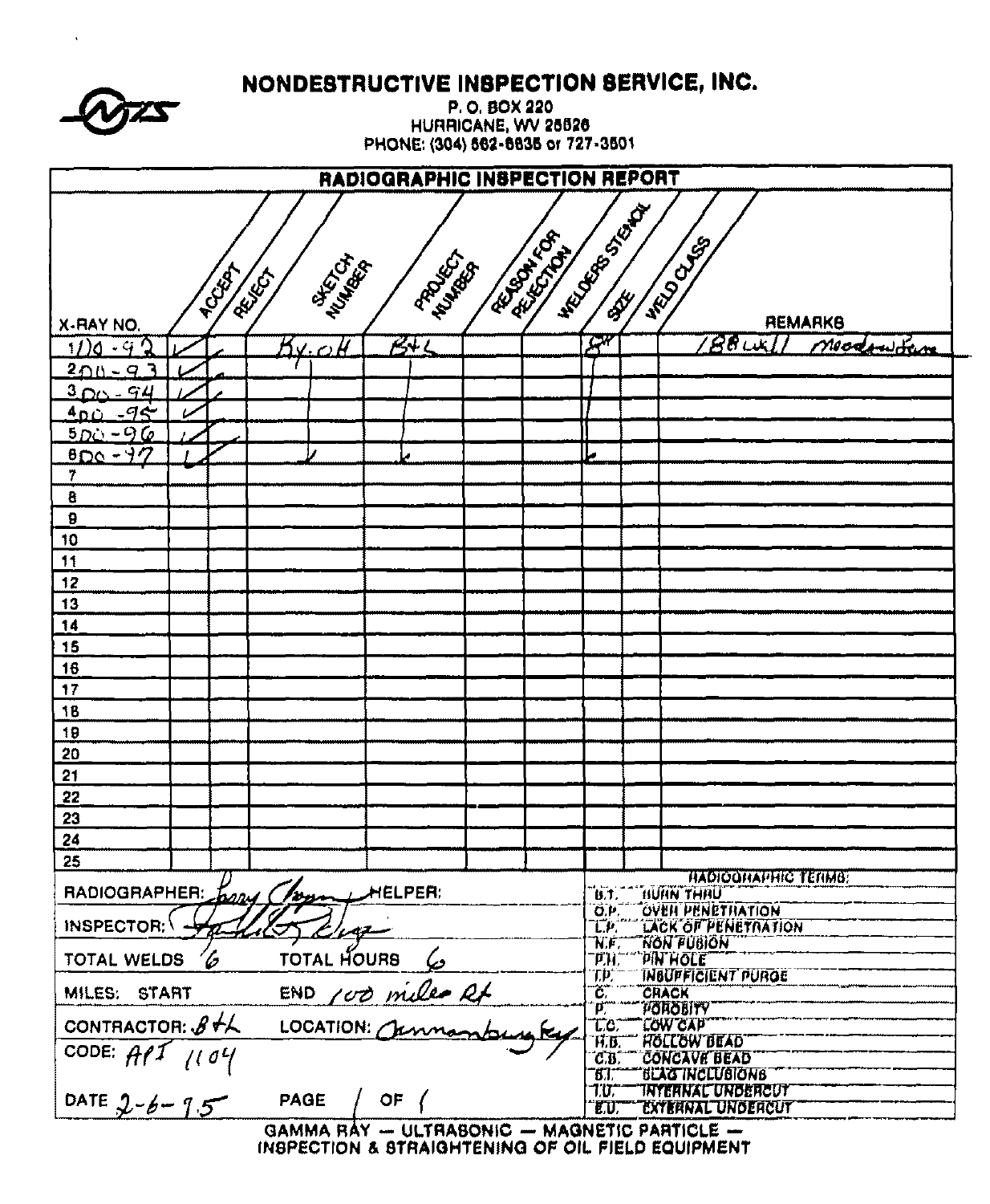

## NONDESTRUCTIVE INSPECTION SERVICE, INC.

P.O. BOX 220 HURRICANE, WV 25526 PHONE: (304) 562-6835 or 727-3501

| RADIOGRAPHIC INSPECTION REPORT                                                                                        |      |                  |                                  |                  |                           |                                              |                                                      |  |  |  |
|-----------------------------------------------------------------------------------------------------------------------|------|------------------|----------------------------------|------------------|---------------------------|----------------------------------------------|------------------------------------------------------|--|--|--|
| <b>HECOCOON BOOM</b><br><b>REATIVES</b><br><b>WESTERN BAS</b><br><b>READA</b><br>PROVISITORIA<br><b>POOR</b><br>REIGH |      |                  |                                  |                  |                           |                                              |                                                      |  |  |  |
|                                                                                                                       |      |                  |                                  |                  |                           |                                              |                                                      |  |  |  |
| X-RAY NO.                                                                                                             |      |                  |                                  |                  |                           |                                              | <b>REMARKS</b>                                       |  |  |  |
| $7 - 28$                                                                                                              |      |                  | $\overline{\mathcal{A}}$<br>50 O | $E\pm$           |                           | $\bm{S}'$                                    | <b>PQ</b><br>$\mu$ all                               |  |  |  |
| Ÿ<br>$200 - 9$                                                                                                        |      |                  |                                  |                  |                           |                                              |                                                      |  |  |  |
| $3\gamma$                                                                                                             |      |                  |                                  |                  |                           |                                              | Bradou, kr                                           |  |  |  |
| <u>400.</u><br>ו מי                                                                                                   |      |                  |                                  |                  |                           |                                              |                                                      |  |  |  |
| 5DO-10E                                                                                                               |      |                  |                                  |                  |                           |                                              |                                                      |  |  |  |
| 60/705                                                                                                                |      |                  |                                  |                  |                           |                                              |                                                      |  |  |  |
| $70 - 104$                                                                                                            |      |                  |                                  |                  |                           |                                              |                                                      |  |  |  |
| <u>BDO-105</u>                                                                                                        |      |                  |                                  |                  |                           | H                                            |                                                      |  |  |  |
| $\boldsymbol{\Omega}$                                                                                                 |      |                  |                                  |                  |                           |                                              |                                                      |  |  |  |
| <u>10</u>                                                                                                             |      |                  |                                  |                  |                           |                                              |                                                      |  |  |  |
| 11                                                                                                                    |      |                  |                                  |                  |                           |                                              |                                                      |  |  |  |
| 12                                                                                                                    |      |                  |                                  |                  |                           |                                              |                                                      |  |  |  |
| 13                                                                                                                    |      |                  |                                  |                  |                           |                                              |                                                      |  |  |  |
| 14                                                                                                                    |      |                  |                                  |                  |                           |                                              |                                                      |  |  |  |
| 15                                                                                                                    |      |                  |                                  |                  |                           |                                              |                                                      |  |  |  |
| 18                                                                                                                    |      |                  |                                  |                  |                           |                                              |                                                      |  |  |  |
| 17                                                                                                                    |      |                  |                                  |                  |                           |                                              |                                                      |  |  |  |
| 18                                                                                                                    |      |                  |                                  |                  |                           |                                              |                                                      |  |  |  |
| 19                                                                                                                    |      |                  |                                  |                  |                           |                                              |                                                      |  |  |  |
| 20                                                                                                                    |      |                  |                                  |                  |                           |                                              |                                                      |  |  |  |
| 21                                                                                                                    |      |                  |                                  |                  |                           |                                              |                                                      |  |  |  |
| 22                                                                                                                    |      |                  |                                  |                  |                           |                                              |                                                      |  |  |  |
| 23                                                                                                                    |      |                  |                                  |                  |                           |                                              |                                                      |  |  |  |
| 24                                                                                                                    |      |                  |                                  |                  |                           |                                              |                                                      |  |  |  |
| 25                                                                                                                    |      |                  |                                  |                  |                           |                                              |                                                      |  |  |  |
| RADIOGRAPHER:                                                                                                         |      |                  |                                  |                  |                           | B.T.                                         | <b>HADIOGRAPHIC TERMS:</b><br><b>NURN THAU</b>       |  |  |  |
|                                                                                                                       |      |                  | Fazy Commencion                  |                  |                           | $\overline{O.P}$                             | <b>OVER PENETRATION</b>                              |  |  |  |
| INSPECTOR:                                                                                                            |      |                  | $\sqrt{2}$<br>Virgi              |                  |                           | $\overline{\mathsf{LP}}$                     | <b>LACK OF PENETRATION</b>                           |  |  |  |
| TOTAL WELDS                                                                                                           |      | $\boldsymbol{B}$ |                                  | TOTAL HOURS 4    |                           | WF.<br>$\overline{\mathcal{F}}$ H.           | <b>NON FUSION</b><br><b>PIN HOLE</b>                 |  |  |  |
|                                                                                                                       |      |                  |                                  | Τp               | <b>INSUPPICIENT PURGE</b> |                                              |                                                      |  |  |  |
| MILES: START                                                                                                          |      |                  |                                  | END 100 miles of |                           | ĩÕ,                                          | <b>CRACK</b>                                         |  |  |  |
|                                                                                                                       |      |                  |                                  |                  |                           | Þ.,<br>T.C                                   | <b>POROBITY</b><br><b>TOW CAP</b>                    |  |  |  |
| CONTRACTOR:                                                                                                           |      |                  |                                  |                  |                           | $\overline{H}$ .                             | <b>HOLLOW BEAD</b>                                   |  |  |  |
| CODE:<br>API                                                                                                          |      |                  |                                  |                  |                           | <b>CD.</b>                                   | <b>CONCAVE BEAD</b>                                  |  |  |  |
|                                                                                                                       | 1104 |                  |                                  |                  |                           | הום־                                         | <b>BLAG INCLUBIONS</b>                               |  |  |  |
| DATE $2.7 - 95$                                                                                                       |      |                  | <b>PAGE</b>                      | OF               |                           | תו־<br>TU.                                   | <b>INYEANAL UNDERCUT</b><br><b>EXTERNAL UNDERCUT</b> |  |  |  |
|                                                                                                                       |      |                  |                                  |                  |                           | GAMMA RAY - ULTRABONIC - MAGNETIC PARTICLE - |                                                      |  |  |  |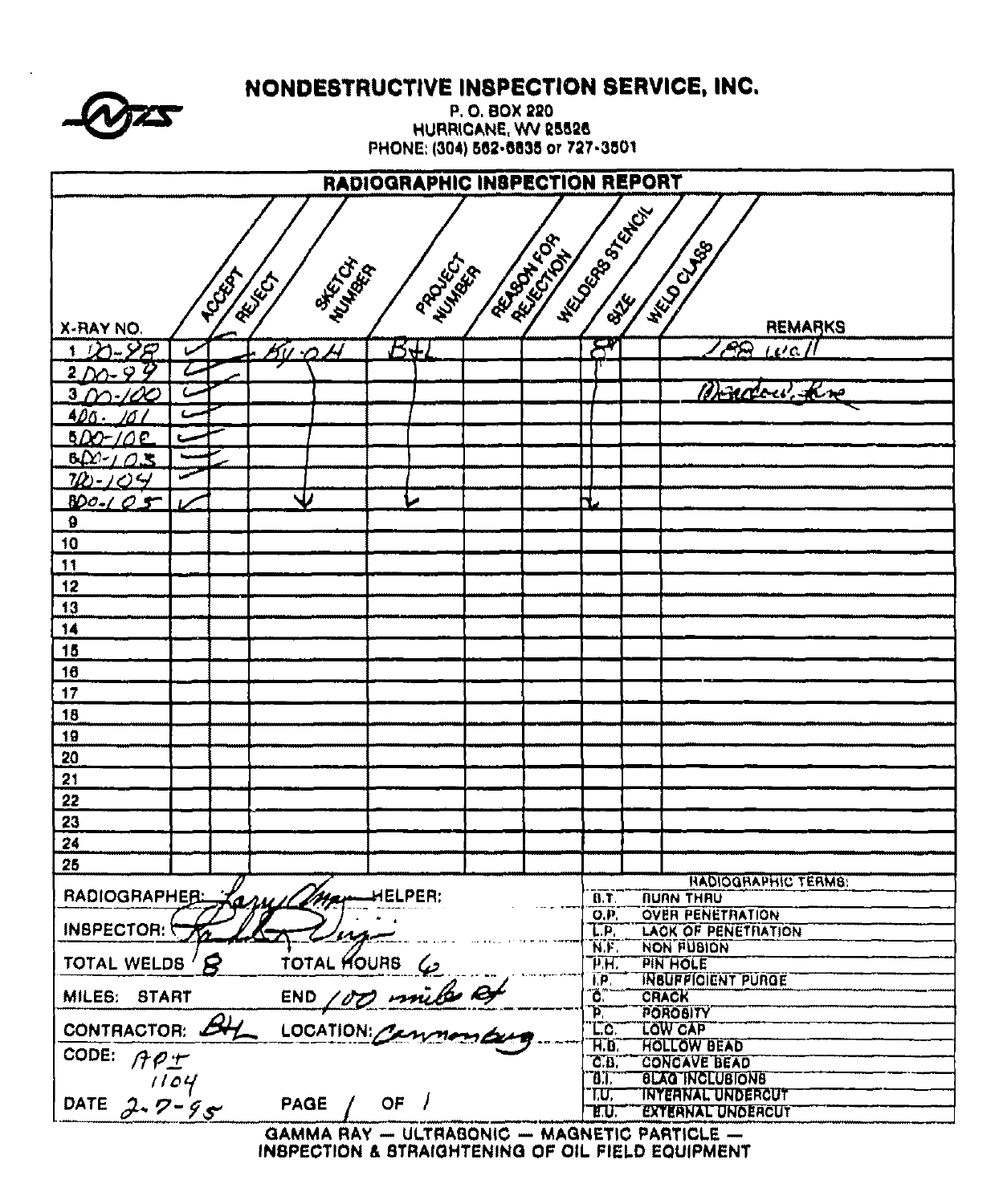|                    | P. O. BOX 220<br>HURRICANE, WV 25526<br>PHONE: (304) 562-6835 or 727-3501<br>RADIOGRAPHIC INSPECTION REPORT                                                    |                    |                                              |                                              |                                                                  |                                             |  |  |  |  |  |  |  |
|--------------------|----------------------------------------------------------------------------------------------------------------------------------------------------------------|--------------------|----------------------------------------------|----------------------------------------------|------------------------------------------------------------------|---------------------------------------------|--|--|--|--|--|--|--|
|                    |                                                                                                                                                                |                    |                                              |                                              |                                                                  |                                             |  |  |  |  |  |  |  |
|                    | HECLOCED BACK<br><b>ARIAN REA</b><br><b>HELD CLABS</b><br><b>PROJECT</b><br><b>AHERIAN</b><br>WINTERN<br><b>TCCCCC</b><br>RELEG<br>X-RAY NO.<br><b>REMARKS</b> |                    |                                              |                                              |                                                                  |                                             |  |  |  |  |  |  |  |
| 00/06<br>1.        |                                                                                                                                                                | Tue It             | $\mathcal{B}$ ti                             |                                              | දා                                                               | madon                                       |  |  |  |  |  |  |  |
| <u>2 DO 107</u>    |                                                                                                                                                                |                    |                                              |                                              |                                                                  |                                             |  |  |  |  |  |  |  |
| 300/08             |                                                                                                                                                                |                    |                                              |                                              |                                                                  |                                             |  |  |  |  |  |  |  |
| 4 DO<br>107        |                                                                                                                                                                |                    |                                              |                                              |                                                                  |                                             |  |  |  |  |  |  |  |
| $5D_0 - 11O$       |                                                                                                                                                                |                    |                                              |                                              |                                                                  |                                             |  |  |  |  |  |  |  |
| 6400711            |                                                                                                                                                                |                    |                                              |                                              |                                                                  |                                             |  |  |  |  |  |  |  |
| $7.00 - 11.2$      |                                                                                                                                                                |                    |                                              |                                              |                                                                  |                                             |  |  |  |  |  |  |  |
| $800 - 1/3$        |                                                                                                                                                                |                    |                                              |                                              |                                                                  |                                             |  |  |  |  |  |  |  |
| 960<br>10          |                                                                                                                                                                |                    |                                              |                                              |                                                                  |                                             |  |  |  |  |  |  |  |
| $\ddot{1}$         |                                                                                                                                                                |                    |                                              |                                              |                                                                  |                                             |  |  |  |  |  |  |  |
| 12                 |                                                                                                                                                                |                    |                                              |                                              |                                                                  |                                             |  |  |  |  |  |  |  |
| 13                 |                                                                                                                                                                |                    |                                              |                                              |                                                                  |                                             |  |  |  |  |  |  |  |
| 14                 |                                                                                                                                                                |                    |                                              |                                              |                                                                  |                                             |  |  |  |  |  |  |  |
| 15                 |                                                                                                                                                                |                    |                                              |                                              |                                                                  |                                             |  |  |  |  |  |  |  |
| 16                 |                                                                                                                                                                |                    |                                              |                                              |                                                                  |                                             |  |  |  |  |  |  |  |
| 17                 |                                                                                                                                                                |                    |                                              |                                              |                                                                  |                                             |  |  |  |  |  |  |  |
| 18                 |                                                                                                                                                                |                    |                                              |                                              |                                                                  |                                             |  |  |  |  |  |  |  |
| 19                 |                                                                                                                                                                |                    |                                              |                                              |                                                                  |                                             |  |  |  |  |  |  |  |
| 20                 |                                                                                                                                                                |                    |                                              |                                              |                                                                  |                                             |  |  |  |  |  |  |  |
| 21                 |                                                                                                                                                                |                    |                                              |                                              |                                                                  |                                             |  |  |  |  |  |  |  |
| 22<br>23           |                                                                                                                                                                |                    |                                              |                                              |                                                                  |                                             |  |  |  |  |  |  |  |
| 24                 |                                                                                                                                                                |                    |                                              |                                              |                                                                  |                                             |  |  |  |  |  |  |  |
| 25                 |                                                                                                                                                                |                    |                                              |                                              |                                                                  |                                             |  |  |  |  |  |  |  |
|                    |                                                                                                                                                                | Jarry Chop         |                                              |                                              |                                                                  | <b>FIADIOGRAPHIC TERMS:</b>                 |  |  |  |  |  |  |  |
| RADIOGRAPHER:      |                                                                                                                                                                |                    | <b>HELPER:</b>                               |                                              | <b>B.T.</b><br>O.P.                                              | <b>BURN THRU</b><br><b>OVER PENETRATION</b> |  |  |  |  |  |  |  |
| INSPECTOR:         |                                                                                                                                                                |                    |                                              |                                              | $\overline{LP}$ .                                                | <b>LACK OF PENETRATION</b>                  |  |  |  |  |  |  |  |
| TOTAL WELDS        |                                                                                                                                                                |                    |                                              | N.F.                                         | <b>NON FUSION</b>                                                |                                             |  |  |  |  |  |  |  |
|                    |                                                                                                                                                                | <b>TOTAL HOURS</b> | P.H.<br>T.P                                  | <b>PIN HOLE</b><br><b>INSUFFICIENT PURGE</b> |                                                                  |                                             |  |  |  |  |  |  |  |
| MILES: START       |                                                                                                                                                                | <b>END</b>         |                                              |                                              | G.                                                               | CRACK                                       |  |  |  |  |  |  |  |
| <b>CONTRACTOR:</b> | 64                                                                                                                                                             |                    |                                              |                                              | P.<br>TC                                                         | <b>POROBITY</b><br>LOW CAP                  |  |  |  |  |  |  |  |
| CODE:              |                                                                                                                                                                |                    | LOCATION: Cannon Buse                        |                                              | म.ब.                                                             | <b>HOLLOW BEAD</b>                          |  |  |  |  |  |  |  |
| API                |                                                                                                                                                                |                    |                                              |                                              | C.B.<br><b>CONCAVE BEAD</b>                                      |                                             |  |  |  |  |  |  |  |
|                    | 1104                                                                                                                                                           |                    |                                              |                                              | 31<br><b>BLAG INCLUBIONS</b><br><b>INTERNAL UNDERCUT</b><br>T.U. |                                             |  |  |  |  |  |  |  |
| DATE $1 - 9 - 95$  |                                                                                                                                                                | <b>PAGE</b>        | OF                                           |                                              | E.U.                                                             | <b>EXTERNAL UNDERCUT</b>                    |  |  |  |  |  |  |  |
|                    |                                                                                                                                                                |                    | GAMMA RAY - ULTRASONIC - MAGNETIC PARTICLE - |                                              |                                                                  |                                             |  |  |  |  |  |  |  |

NONDESTRUCTIVE INSPECTION SERVICE, INC.

 $\ddot{\phantom{a}}$ 

 $\sqrt{2}$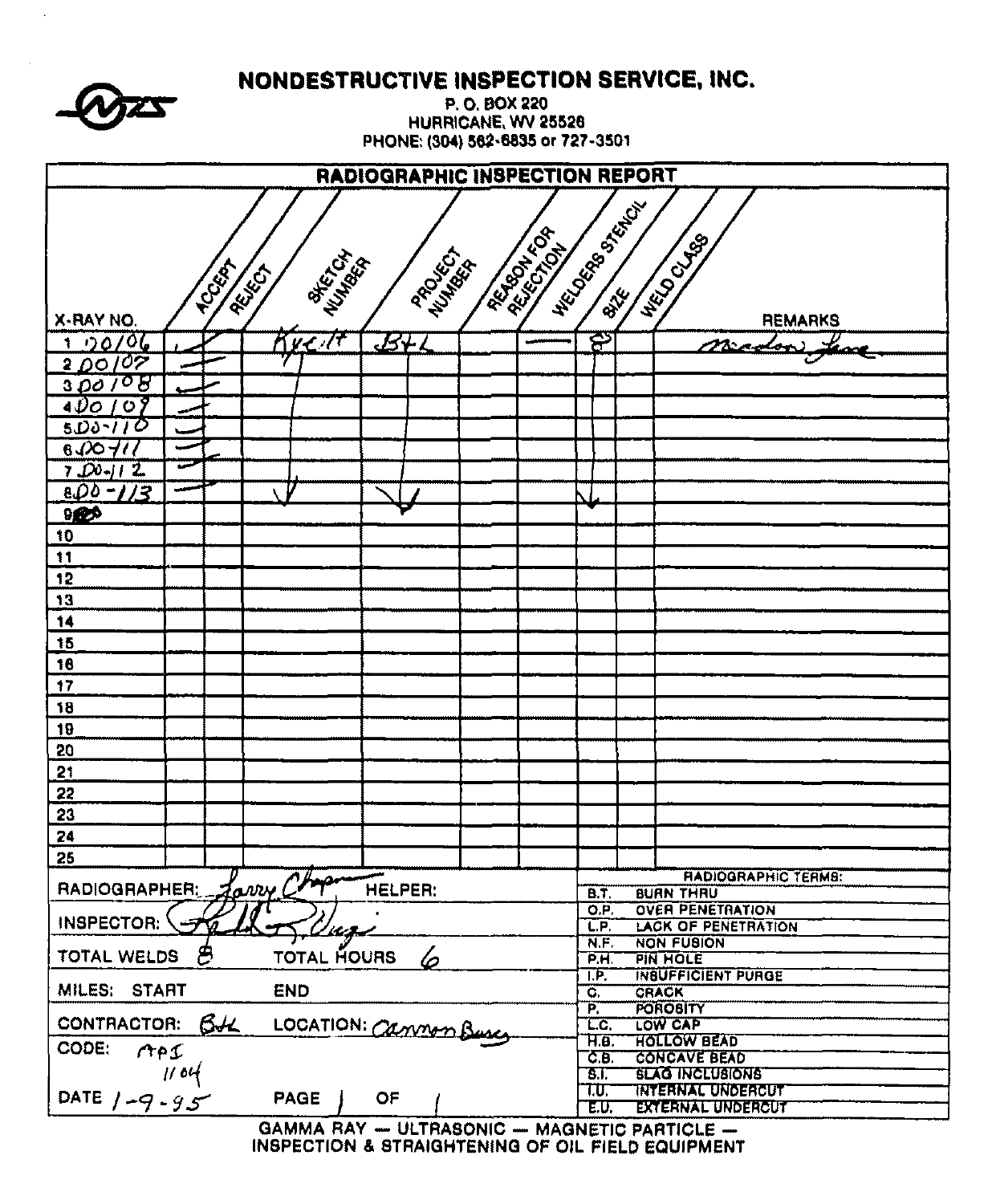|                           | NONDESTRUCTIVE INSPECTION SERVICE, INC. |                       |                                              |                                   |                     |                |                                                            |  |                                                |  |  |
|---------------------------|-----------------------------------------|-----------------------|----------------------------------------------|-----------------------------------|---------------------|----------------|------------------------------------------------------------|--|------------------------------------------------|--|--|
|                           |                                         |                       |                                              |                                   | P.O. BOX 220        |                |                                                            |  |                                                |  |  |
|                           |                                         |                       |                                              | PHONE: (304) 562-6835 or 727-3501 | HURRICANE, WV 25526 |                |                                                            |  |                                                |  |  |
|                           |                                         |                       |                                              |                                   |                     |                |                                                            |  |                                                |  |  |
|                           |                                         |                       |                                              | RADIOGRAPHIC INSPECTION REPORT    |                     |                |                                                            |  |                                                |  |  |
|                           |                                         |                       |                                              |                                   |                     |                | <b>HELD OF BOOM POOL</b>                                   |  |                                                |  |  |
|                           |                                         |                       |                                              |                                   |                     | <b>REATIVE</b> |                                                            |  |                                                |  |  |
|                           |                                         |                       | <b>REAGA</b>                                 |                                   |                     |                |                                                            |  | <b>HRUDOLUS</b>                                |  |  |
|                           |                                         | <b>POORT</b><br>REIGH |                                              | PROCESS                           |                     |                |                                                            |  |                                                |  |  |
|                           |                                         |                       |                                              |                                   |                     |                |                                                            |  |                                                |  |  |
| X-RAY NO.                 |                                         |                       |                                              |                                   |                     |                |                                                            |  | <b>REMARKS</b>                                 |  |  |
| $10 - 114$                |                                         |                       | $d \overline{\mu}$                           | 542                               |                     |                | ਆ                                                          |  | Nadan)                                         |  |  |
| 5<br><u>an </u>           |                                         |                       |                                              |                                   |                     |                |                                                            |  | Carringe                                       |  |  |
| <u> 34 -</u>              |                                         |                       |                                              |                                   |                     |                |                                                            |  |                                                |  |  |
| 勉<br>$500 - 179$          |                                         |                       |                                              |                                   |                     |                |                                                            |  |                                                |  |  |
| $6D9 - 119$               |                                         |                       |                                              |                                   | Z P                 |                |                                                            |  | <u>-Newton Road</u><br>$CR$ oss $\nu$ q        |  |  |
| $700 - 120$               |                                         |                       |                                              | f)<br>J                           | $\boldsymbol{\rho}$ |                |                                                            |  | MERDOW LAN                                     |  |  |
| 8                         |                                         |                       |                                              |                                   |                     |                |                                                            |  |                                                |  |  |
| 9                         |                                         |                       |                                              |                                   |                     |                |                                                            |  |                                                |  |  |
| 10                        |                                         |                       |                                              |                                   |                     |                |                                                            |  |                                                |  |  |
| 11                        |                                         |                       |                                              |                                   |                     |                |                                                            |  |                                                |  |  |
| 12                        |                                         |                       |                                              |                                   |                     |                |                                                            |  |                                                |  |  |
| 13                        |                                         |                       |                                              |                                   |                     |                |                                                            |  |                                                |  |  |
| 14                        |                                         |                       |                                              |                                   |                     |                |                                                            |  |                                                |  |  |
| 15                        |                                         |                       |                                              |                                   |                     |                |                                                            |  |                                                |  |  |
| 16                        |                                         |                       |                                              |                                   |                     |                |                                                            |  |                                                |  |  |
| 17<br>18                  |                                         |                       |                                              |                                   |                     |                |                                                            |  |                                                |  |  |
| 19                        |                                         |                       |                                              |                                   |                     |                |                                                            |  |                                                |  |  |
| 20                        |                                         |                       |                                              |                                   |                     |                |                                                            |  |                                                |  |  |
| 21                        |                                         |                       |                                              |                                   |                     |                |                                                            |  |                                                |  |  |
| 22                        |                                         |                       |                                              |                                   |                     |                |                                                            |  |                                                |  |  |
| 23                        |                                         |                       |                                              |                                   |                     |                |                                                            |  |                                                |  |  |
| 24                        |                                         |                       |                                              |                                   |                     |                |                                                            |  |                                                |  |  |
| 25                        |                                         |                       |                                              |                                   |                     |                |                                                            |  |                                                |  |  |
| RADIOGRAPHER Keyey Chaper |                                         |                       |                                              | HELPER:                           |                     |                | B.T.                                                       |  | <b>RADIOGRAPHIC TERMS:</b><br><b>BURN THRU</b> |  |  |
|                           |                                         |                       |                                              |                                   |                     |                | O.P.                                                       |  | <b>OVER PENETRATION</b>                        |  |  |
| <b>INSPECTOR:</b>         |                                         |                       |                                              |                                   |                     |                | L.P.                                                       |  | <b>LACK OF PENETRATION</b>                     |  |  |
| TOTAL WELDS               |                                         |                       | TOTAL HOURS                                  |                                   |                     |                | N.F.<br>PH.                                                |  | <b>NON FUSION</b><br>PIN HOLE                  |  |  |
|                           |                                         |                       |                                              |                                   | I.P.                |                | <b>INSUFFICIENT PURGE</b>                                  |  |                                                |  |  |
| MILES: START              |                                         |                       |                                              | $END$ /00 miles $B($              |                     |                | $\overline{\mathbf{c}}$ .<br>$\mathbf{P}$                  |  | <b>CRACK</b><br><b>POROBITY</b>                |  |  |
| CONTRACTOR: BHL           |                                         |                       |                                              | LOCATION: Cannonsburg             |                     |                | LC.                                                        |  | LOW CAP                                        |  |  |
| CODE: $47$                |                                         |                       |                                              |                                   |                     |                | <b>HOLLOW BEAD</b><br>H.B.                                 |  |                                                |  |  |
|                           | /٥٧ ،                                   |                       |                                              |                                   |                     |                | CE<br><b>CONCAVE BEAD</b><br>ЪT.<br><b>SLAG INCLUSIONS</b> |  |                                                |  |  |
|                           |                                         |                       | <b>PAGE</b>                                  | $\prime$ OF $\prime$              |                     |                | T.U.                                                       |  | <b>INTERNAL UNDERCUT</b>                       |  |  |
| DATE $2 - 10 - 95$        |                                         |                       |                                              |                                   |                     |                | EU.                                                        |  | <b>EXTERNAL UNDERCUT</b>                       |  |  |
|                           |                                         |                       | GAMMA RAY - ULTRABONIC - MAGNETIC PARTICLE - |                                   |                     |                |                                                            |  |                                                |  |  |

 $\sim$   $\pm$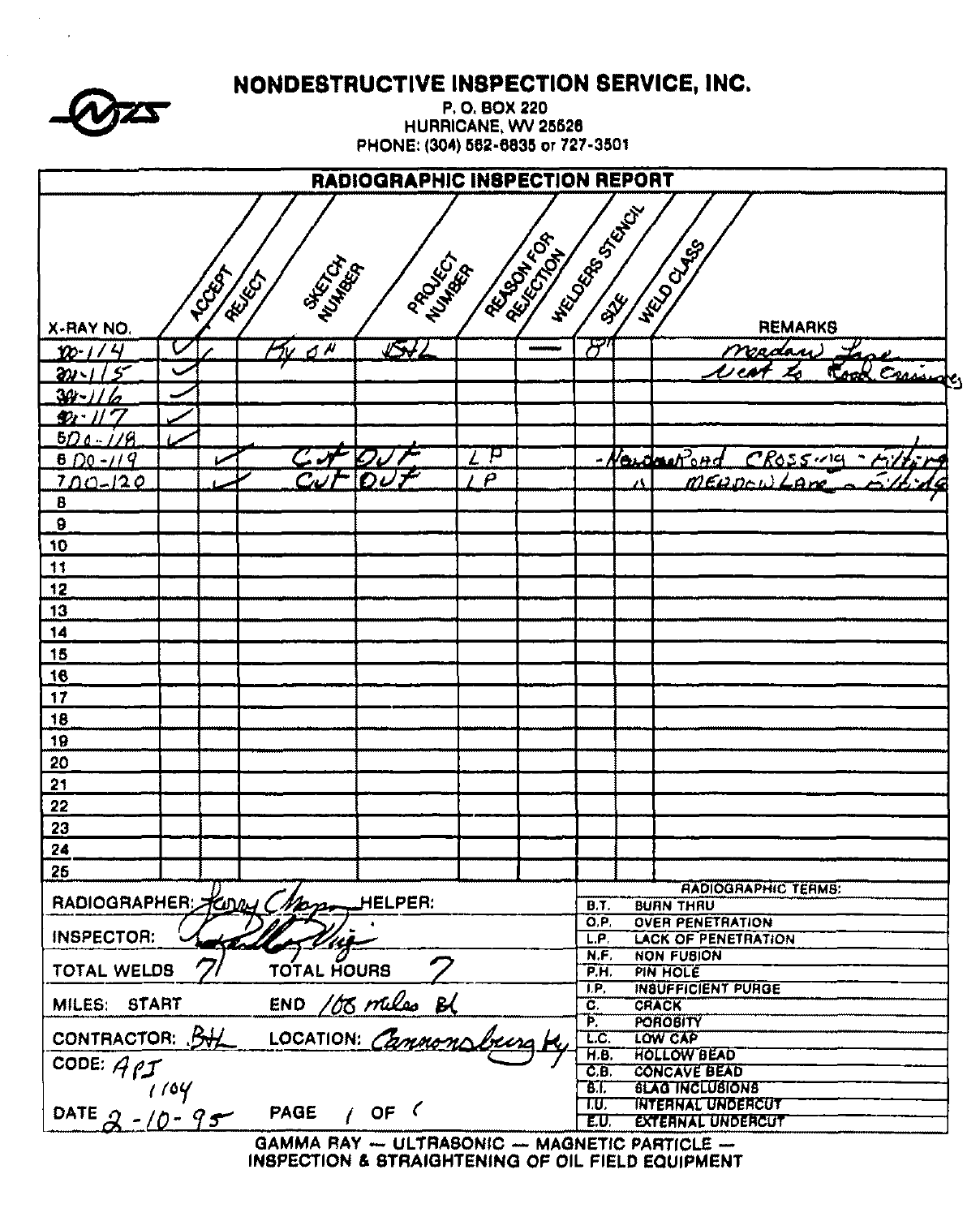|                                                              | NONDESTRUCTIVE INSPECTION SERVICE, INC.                            |  |  |  |  |  |  |  |  |  |  |
|--------------------------------------------------------------|--------------------------------------------------------------------|--|--|--|--|--|--|--|--|--|--|
| P.O. BOX 220                                                 |                                                                    |  |  |  |  |  |  |  |  |  |  |
| HURRICANE, WV 25526<br>PHONE: (304) 562-6835 or 727-3501     |                                                                    |  |  |  |  |  |  |  |  |  |  |
|                                                              |                                                                    |  |  |  |  |  |  |  |  |  |  |
| RADIOGRAPHIC INSPECTION REPORT                               |                                                                    |  |  |  |  |  |  |  |  |  |  |
|                                                              | NECTION BOOM                                                       |  |  |  |  |  |  |  |  |  |  |
|                                                              |                                                                    |  |  |  |  |  |  |  |  |  |  |
| <b>ALLING</b><br>PROJECT<br>NUMBER                           | <b>HELD CLUB</b>                                                   |  |  |  |  |  |  |  |  |  |  |
| <b>POUS</b><br>REFERE                                        |                                                                    |  |  |  |  |  |  |  |  |  |  |
| X-RAY NO.                                                    | <b>REGISTERED</b><br><b>REMARKS</b>                                |  |  |  |  |  |  |  |  |  |  |
| $R+1$<br>$\mu$<br>$1$ $O$ c $1$ $\ell$<br><u>∽ბ</u>          | <u>ليل</u><br>$42ws$ cme<br><u> Filma.</u><br><b>CERS</b><br>مەنتە |  |  |  |  |  |  |  |  |  |  |
| <u>.2</u><br>$\mathcal{C}_L$<br>2.DO                         | I.<br>A<br>øŧ                                                      |  |  |  |  |  |  |  |  |  |  |
| 00.123<br>3.                                                 |                                                                    |  |  |  |  |  |  |  |  |  |  |
| 4                                                            |                                                                    |  |  |  |  |  |  |  |  |  |  |
| 6<br>$B\overline{\bm{\psi}}$<br>$\overline{\mathbf{6}}$<br>ν | Bayes Hill X-ing-5:Hay                                             |  |  |  |  |  |  |  |  |  |  |
| 7                                                            |                                                                    |  |  |  |  |  |  |  |  |  |  |
| 8                                                            |                                                                    |  |  |  |  |  |  |  |  |  |  |
| $\theta$                                                     |                                                                    |  |  |  |  |  |  |  |  |  |  |
| 10                                                           |                                                                    |  |  |  |  |  |  |  |  |  |  |
| 11                                                           |                                                                    |  |  |  |  |  |  |  |  |  |  |
| 12                                                           |                                                                    |  |  |  |  |  |  |  |  |  |  |
| 13                                                           |                                                                    |  |  |  |  |  |  |  |  |  |  |
| 14<br>15                                                     |                                                                    |  |  |  |  |  |  |  |  |  |  |
| 18                                                           |                                                                    |  |  |  |  |  |  |  |  |  |  |
| 17                                                           |                                                                    |  |  |  |  |  |  |  |  |  |  |
| 18                                                           |                                                                    |  |  |  |  |  |  |  |  |  |  |
| 19                                                           |                                                                    |  |  |  |  |  |  |  |  |  |  |
| 20                                                           |                                                                    |  |  |  |  |  |  |  |  |  |  |
| 21                                                           |                                                                    |  |  |  |  |  |  |  |  |  |  |
| 22                                                           |                                                                    |  |  |  |  |  |  |  |  |  |  |
| 23<br>24                                                     |                                                                    |  |  |  |  |  |  |  |  |  |  |
| 25                                                           |                                                                    |  |  |  |  |  |  |  |  |  |  |
|                                                              | <b>RADIOGRAPHIC TERMS:</b>                                         |  |  |  |  |  |  |  |  |  |  |
| RADIOGRAPHER:<br>HELPER:<br><u>ony Chos</u>                  | <b>BURN THRU</b><br><b>B.T.</b><br>O.P.<br><b>OVER PENETRATION</b> |  |  |  |  |  |  |  |  |  |  |
| <b>INSPECTORY</b>                                            | <b>LACK OF PENETRATION</b><br>LP.                                  |  |  |  |  |  |  |  |  |  |  |
| TOTAL HÕURS<br><b>TOTAL WELDS</b>                            | <b>NON FUBION</b><br>N.F.<br>P.H.<br><b>PIN HOLE</b>               |  |  |  |  |  |  |  |  |  |  |
|                                                              | <b>INSUFFICIENT PURGE</b><br>I.P.                                  |  |  |  |  |  |  |  |  |  |  |
| END 100 miles 24<br>MILES: START                             | ᡖ<br><b>CRACK</b><br>$\overline{\mathsf{P}}$<br>POROSITY           |  |  |  |  |  |  |  |  |  |  |
| CONTRACTOR: 8HL                                              | LC.<br><b>LOW CAP</b>                                              |  |  |  |  |  |  |  |  |  |  |
|                                                              | <b>HOLLOW BEAD</b><br>H.B.<br>C.E.<br><b>CONCAVE BEAD</b>          |  |  |  |  |  |  |  |  |  |  |
|                                                              | <b>BLAG INCLUBIONS</b><br>डा                                       |  |  |  |  |  |  |  |  |  |  |
| CODE: API <sub>1104</sub><br><b>PAGE</b><br>$OF$ )           | <b>INTERNAL UNDERCUT</b><br>T.U.                                   |  |  |  |  |  |  |  |  |  |  |
| GAMMA RAY $-$ ULTRASONIC $-$ MAGNETIC PARTICLE $-$           | <b>EXTERNAL UNDERCUT</b><br>E.U.                                   |  |  |  |  |  |  |  |  |  |  |

 $\bar{\mathbf{r}}$ 

GAMMA HAY - ULTRASONIC - MAGNETIC PARTICLE -<br>INSPECTION & STRAIGHTENING OF OIL FIELD EQUIPMENT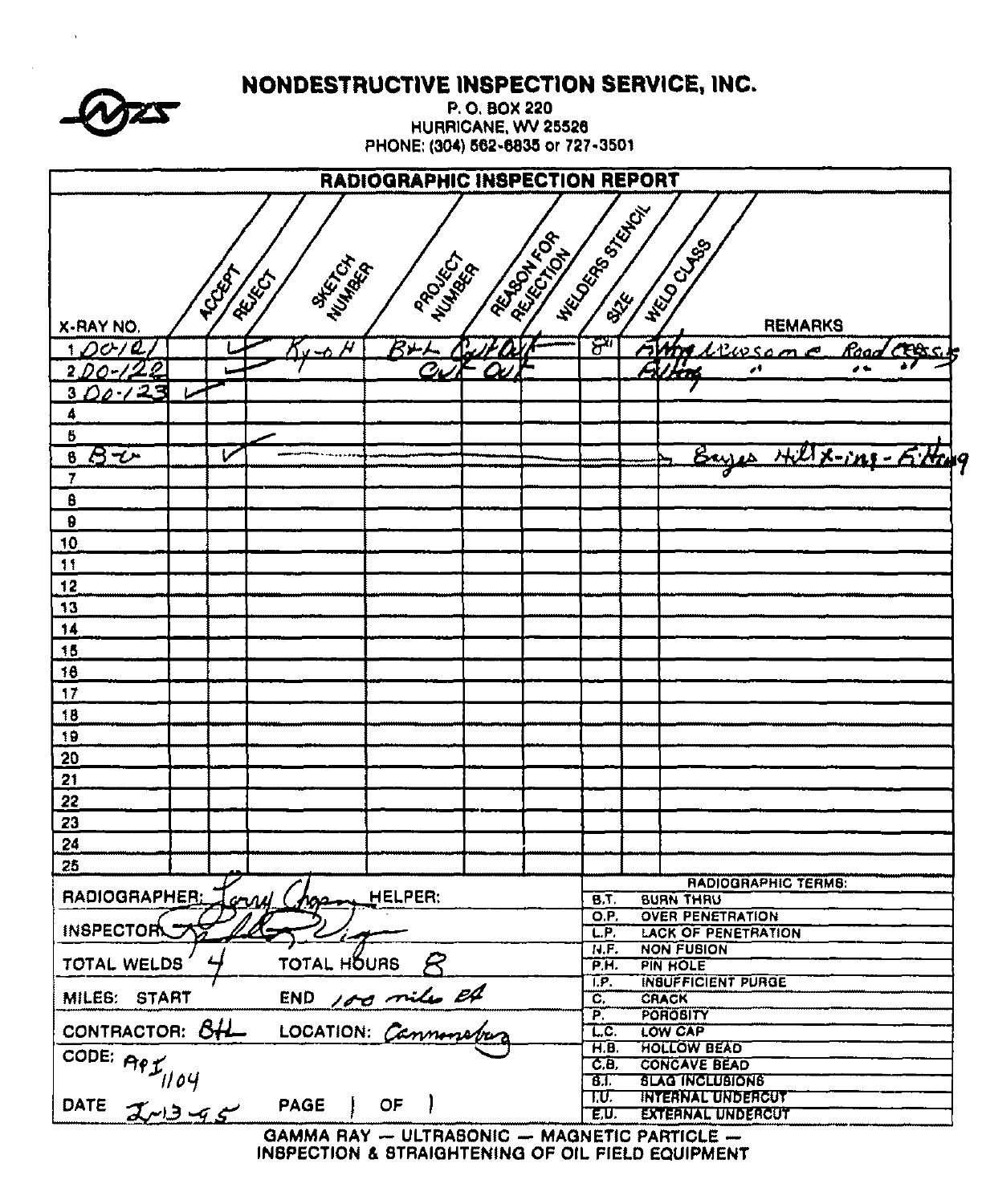75

 $\mathbf{v}$ 

 $\ddot{\phantom{a}}$ 

NONDESTRUCTIVE INSPECTION SERVICE, INC.

P.O. BOX 220 HURRICANE, WV 25528 PHONE: (304) 562-6835 or 727-3501

|                                                                          |                                                                                         |              |             |            | <b>RADIOGRAPHIC INSPECTION REPORT</b> |  |                                                               |             |  |                                                 |  |
|--------------------------------------------------------------------------|-----------------------------------------------------------------------------------------|--------------|-------------|------------|---------------------------------------|--|---------------------------------------------------------------|-------------|--|-------------------------------------------------|--|
|                                                                          | <b>HECONOR SORIES</b><br><b>ARIAN AREA</b><br>NECO CLABS<br><b>MARTING</b><br>PROCESS I |              |             |            |                                       |  |                                                               |             |  |                                                 |  |
| X-RAY NO.                                                                |                                                                                         | <b>TCCCC</b> | RELEGI      |            |                                       |  |                                                               |             |  | <b>REMARKS</b>                                  |  |
| <u>10</u> 0-124                                                          |                                                                                         |              |             | ነሃ o f     | िरूर                                  |  | rt Out                                                        | स्र         |  | rousen s<br>- <i>Strucht Plas</i>               |  |
| $200 - 25$                                                               | $\blacktriangleright$                                                                   |              |             |            |                                       |  |                                                               |             |  |                                                 |  |
| 30c - 12h                                                                |                                                                                         |              |             |            |                                       |  |                                                               |             |  | 9 -                                             |  |
| $400 - 127$                                                              | L                                                                                       |              |             |            |                                       |  |                                                               |             |  | 'O - I Z Z                                      |  |
| 5D0-128                                                                  |                                                                                         |              |             |            |                                       |  |                                                               |             |  |                                                 |  |
| $\pmb{6}$                                                                |                                                                                         |              |             |            |                                       |  |                                                               |             |  |                                                 |  |
| $\overline{7}$                                                           |                                                                                         |              |             |            |                                       |  |                                                               |             |  |                                                 |  |
| $\pmb{8}$                                                                |                                                                                         |              |             |            |                                       |  |                                                               |             |  |                                                 |  |
| $\theta$                                                                 |                                                                                         |              |             |            |                                       |  |                                                               |             |  |                                                 |  |
| 10                                                                       |                                                                                         |              |             |            |                                       |  |                                                               |             |  |                                                 |  |
| 11                                                                       |                                                                                         |              |             |            |                                       |  |                                                               |             |  |                                                 |  |
| 12                                                                       |                                                                                         |              |             |            |                                       |  |                                                               |             |  |                                                 |  |
| <u>13</u>                                                                |                                                                                         |              |             |            |                                       |  |                                                               |             |  |                                                 |  |
| 14                                                                       |                                                                                         |              |             |            |                                       |  |                                                               |             |  |                                                 |  |
| 15                                                                       |                                                                                         |              |             |            |                                       |  |                                                               |             |  |                                                 |  |
| 16                                                                       |                                                                                         |              |             |            |                                       |  |                                                               |             |  |                                                 |  |
| 17                                                                       |                                                                                         |              |             |            |                                       |  |                                                               |             |  |                                                 |  |
| 18                                                                       |                                                                                         |              |             |            |                                       |  |                                                               |             |  |                                                 |  |
| 19                                                                       |                                                                                         |              |             |            |                                       |  |                                                               |             |  |                                                 |  |
| 20                                                                       |                                                                                         |              |             |            |                                       |  |                                                               |             |  |                                                 |  |
| 21                                                                       |                                                                                         |              |             |            |                                       |  |                                                               |             |  |                                                 |  |
| 22                                                                       |                                                                                         |              |             |            |                                       |  |                                                               |             |  |                                                 |  |
| 23                                                                       |                                                                                         |              |             |            |                                       |  |                                                               |             |  |                                                 |  |
| 24<br>25                                                                 |                                                                                         |              |             |            |                                       |  |                                                               |             |  |                                                 |  |
|                                                                          |                                                                                         |              |             |            |                                       |  |                                                               |             |  | <b>RADIOGRAPHIC TERMS:</b>                      |  |
| <b>RADIOGRAPHER:</b>                                                     |                                                                                         | <u>Tassy</u> |             |            | /HELPER:                              |  |                                                               | <b>B.T.</b> |  | <b>BURN THRU</b>                                |  |
|                                                                          |                                                                                         |              |             |            |                                       |  |                                                               | O.P.        |  | <b>OVER PENETRATION</b>                         |  |
| <b>INSPECTOR:</b>                                                        |                                                                                         |              |             | Kallet Une |                                       |  |                                                               | LP<br>N.F.  |  | <b>LACK OF PENETRATION</b><br><b>NON FUSION</b> |  |
| 6<br>TOTAL WELDS<br>TOTAL HOURS                                          |                                                                                         |              |             |            |                                       |  |                                                               |             |  | PIN HOLE                                        |  |
|                                                                          |                                                                                         |              |             |            |                                       |  |                                                               |             |  | <b>INSUFFICIENT PURGE</b><br><b>CRACK</b>       |  |
| MILES: START END 100 miles et<br>CONTRACTOR: BH LOCATION: Cannonaburg Ky |                                                                                         |              |             |            |                                       |  |                                                               |             |  | <b>POROSITY</b><br>LOW CAP                      |  |
| CODE: APS 1104                                                           |                                                                                         |              |             |            |                                       |  | LC.<br>H.B.<br><b>HOLLOW BEAD</b>                             |             |  |                                                 |  |
|                                                                          |                                                                                         |              |             |            |                                       |  | C.B.<br><b>CONCAVE BEAD</b><br>5.1.<br><b>SLAG INCLUSIONS</b> |             |  |                                                 |  |
| DATE $2-14-95$                                                           |                                                                                         |              | <b>PAGE</b> |            | OF $\lambda$                          |  |                                                               | T.U.        |  | <b>INTERNAL UNDERCUT</b>                        |  |
|                                                                          |                                                                                         |              |             |            |                                       |  |                                                               | E.U.        |  | <b>EXTERNAL UNDERCUT</b>                        |  |

GAMMA RAY - ULTRASONIC - MAGNETIC PARTICLE -INSPECTION & STRAIGHTENING OF OIL FIELD EQUIPMENT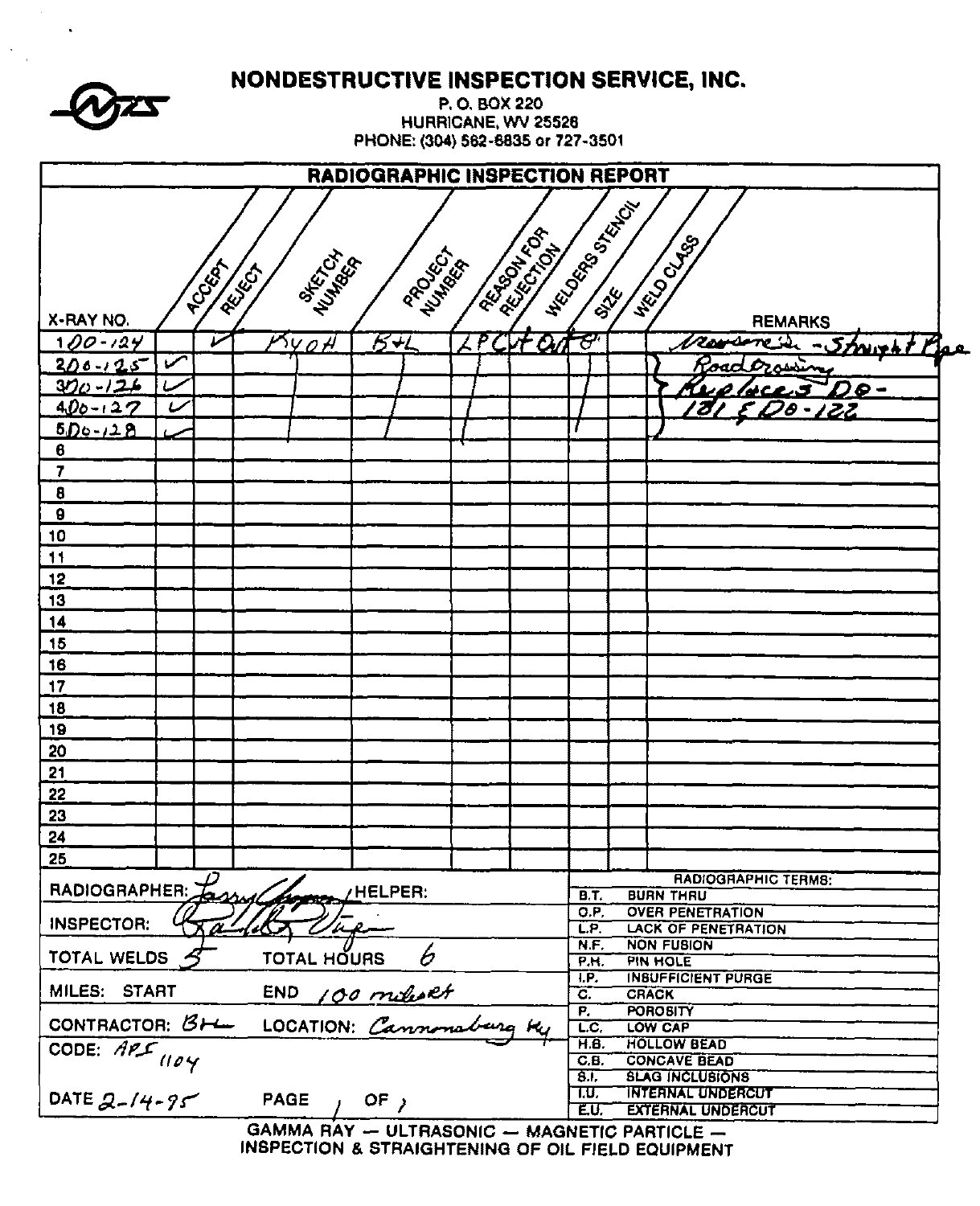|                                         |                  |                  |                                   |                                                      |                    | NONDESTRUCTIVE INSPECTION SERVICE, INC.            |  |  |  |
|-----------------------------------------|------------------|------------------|-----------------------------------|------------------------------------------------------|--------------------|----------------------------------------------------|--|--|--|
|                                         |                  |                  |                                   | P.O. BOX 220                                         |                    |                                                    |  |  |  |
|                                         |                  |                  | PHONE: (304) 562-6835 or 727-3501 | HURRICANE, WV 25526                                  |                    |                                                    |  |  |  |
|                                         |                  |                  |                                   |                                                      |                    |                                                    |  |  |  |
|                                         |                  |                  | RADIOGRAPHIC INSPECTION REPORT    |                                                      |                    |                                                    |  |  |  |
|                                         |                  |                  |                                   |                                                      | <b>HECOOS</b> BOOK |                                                    |  |  |  |
|                                         |                  |                  |                                   |                                                      |                    |                                                    |  |  |  |
|                                         |                  | <b>MARTIN</b>    | PROCESS A                         | AESIATION<br>REFERENCE                               |                    |                                                    |  |  |  |
|                                         | <b>TOCIÓN</b>    | REIGH            |                                   |                                                      |                    |                                                    |  |  |  |
| X-RAY NO.                               |                  |                  |                                   |                                                      |                    | <b>HRIDOCUS</b><br><b>REMARKS</b>                  |  |  |  |
| 1 D 0 1 2 9                             | v                | <u> Ky-o H</u>   | $B-L$                             |                                                      | $\overline{g}$ "   |                                                    |  |  |  |
| $200 - 130$                             | $\overline{\nu}$ |                  |                                   |                                                      |                    | Boad<br>سمصص                                       |  |  |  |
| $\mathbf{B}$<br><u>320 - 1</u>          |                  |                  |                                   |                                                      |                    | Lane                                               |  |  |  |
| ,<br><u>400 - 1</u>                     |                  |                  |                                   |                                                      |                    | The<br>K)                                          |  |  |  |
| 5                                       |                  |                  |                                   |                                                      |                    | Dı<br>Dc                                           |  |  |  |
| $\theta$<br>7                           |                  |                  |                                   |                                                      |                    | 2<br>tecloor                                       |  |  |  |
| 8                                       |                  |                  |                                   |                                                      |                    | ΧŊ<br>n                                            |  |  |  |
| $\boldsymbol{\theta}$                   |                  |                  |                                   |                                                      |                    | 45                                                 |  |  |  |
| 10                                      |                  |                  |                                   |                                                      |                    | 3<br>Re 1                                          |  |  |  |
| 11                                      |                  |                  |                                   |                                                      |                    | U)<br>$\mathcal{S}$<br>ヮ                           |  |  |  |
| 12                                      |                  |                  |                                   |                                                      |                    |                                                    |  |  |  |
| 13                                      |                  |                  |                                   |                                                      |                    |                                                    |  |  |  |
| 14                                      |                  |                  |                                   |                                                      |                    |                                                    |  |  |  |
| 15                                      |                  |                  |                                   |                                                      |                    |                                                    |  |  |  |
| 16                                      |                  |                  |                                   |                                                      |                    |                                                    |  |  |  |
| 17                                      |                  |                  |                                   |                                                      |                    |                                                    |  |  |  |
| 18                                      |                  |                  |                                   |                                                      |                    |                                                    |  |  |  |
| 19                                      |                  |                  |                                   |                                                      |                    |                                                    |  |  |  |
| 20                                      |                  |                  |                                   |                                                      |                    |                                                    |  |  |  |
| 21<br>22                                |                  |                  |                                   |                                                      |                    |                                                    |  |  |  |
| 23                                      |                  |                  |                                   |                                                      |                    |                                                    |  |  |  |
| 24                                      |                  |                  |                                   |                                                      |                    |                                                    |  |  |  |
| 25                                      |                  |                  |                                   |                                                      |                    |                                                    |  |  |  |
|                                         |                  |                  |                                   |                                                      |                    | <b>RADIOGRAPHIC TERMS:</b>                         |  |  |  |
| RADIOGRAPHER:                           |                  | Harry C          | HELPER:                           |                                                      | BT<br>O.P.         | <b>BURN THRU</b><br><b>OVER PENETRATION</b>        |  |  |  |
| INSPECTOR:                              |                  |                  |                                   |                                                      | L.P.               | <b>LACK OF PENETRATION</b>                         |  |  |  |
| TOTAL WELDS                             |                  | TOTAL HOURS      |                                   |                                                      | N.F.               | <b>NON FUSION</b>                                  |  |  |  |
|                                         |                  |                  | I.P.                              | <b>PIN HOLE</b><br>P.H.<br><b>INSUFFICIENT PURGE</b> |                    |                                                    |  |  |  |
| MILES: START                            |                  | END 100 miles ch |                                   |                                                      | C.                 | <b>CRACK</b>                                       |  |  |  |
| CONTRACTOR: $\beta \not\leftrightarrow$ |                  |                  |                                   |                                                      | cc                 | P.<br><b>POROBITY</b>                              |  |  |  |
|                                         |                  |                  |                                   |                                                      | H.B.               | LOW CAP<br><b>HOLLOW BEAD</b>                      |  |  |  |
|                                         |                  |                  |                                   |                                                      | C.B.               | <b>CONCAVE BEAD</b>                                |  |  |  |
| CODE: API 1104                          |                  |                  | $($ OF $/$                        |                                                      | 8T.<br>T.U.        | <b>SLAG INCLUSIONS</b><br><b>INTERNAL UNDERCUT</b> |  |  |  |
|                                         |                  | PAGE             |                                   |                                                      | EU.                | <b>EXTERNAL UNDERCUT</b>                           |  |  |  |
|                                         |                  |                  |                                   |                                                      |                    | GAMMA RAY $-$ ULTRASONIC $-$ MAGNETIC PARTICLE $-$ |  |  |  |

 $\mathbf{v}$  $\mathbf{A}$ 

GAMMA HAY - ULTRASONIC - MAGNETIC PARTICLE -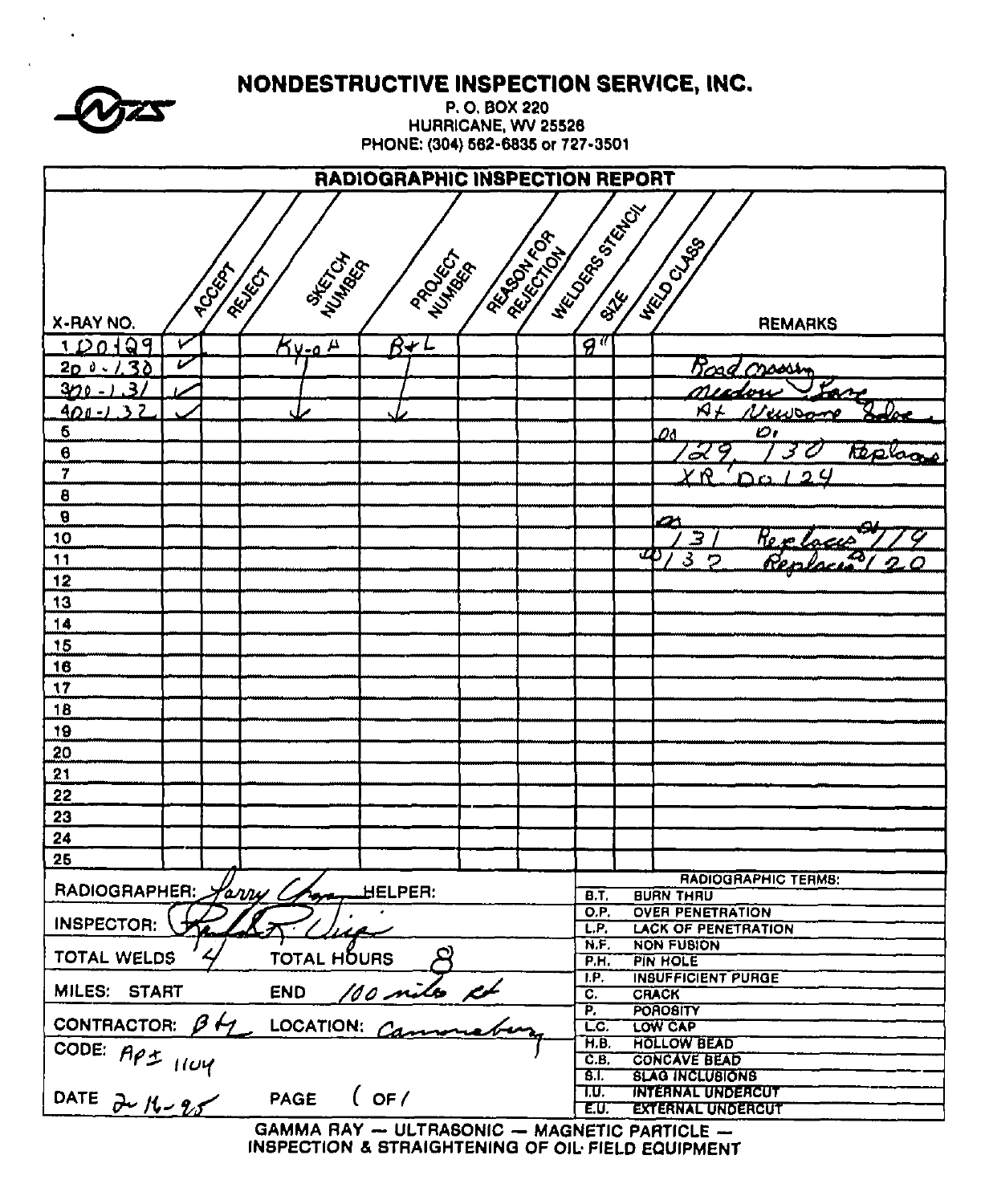|                                                                                                                                                   | NUNUESTRUCTIVE INSPECTION SERVICE, INC.<br>P.O. BOX 220<br>HURRICANE, WV 25526<br>PHONE: (304) 562-6835 or 727-3501 |                                              |                          |  |                                  |                                                               |                                             |  |  |  |  |
|---------------------------------------------------------------------------------------------------------------------------------------------------|---------------------------------------------------------------------------------------------------------------------|----------------------------------------------|--------------------------|--|----------------------------------|---------------------------------------------------------------|---------------------------------------------|--|--|--|--|
| RADIOGRAPHIC INSPECTION REPORT                                                                                                                    |                                                                                                                     |                                              |                          |  |                                  |                                                               |                                             |  |  |  |  |
| <b>HECOOL BOOM</b><br><b>ARTISTICS</b><br><b>HECO CLUBS</b><br>PROCESS T<br><b>MAKER</b><br><b>POCKAT</b><br>REIGH<br><b>REMARKS</b><br>X-RAY NO. |                                                                                                                     |                                              |                          |  |                                  |                                                               |                                             |  |  |  |  |
| 1BC. Q1                                                                                                                                           | $\overline{\phantom{a}}$                                                                                            | <u> КҮ-ск</u>                                | 60L                      |  | ينقه                             |                                                               | <u> مصرح حص</u>                             |  |  |  |  |
| $200 - 133$                                                                                                                                       | v                                                                                                                   |                                              | r                        |  |                                  |                                                               | meanw in                                    |  |  |  |  |
| $\overline{\mathbf{3}}$                                                                                                                           |                                                                                                                     |                                              |                          |  |                                  |                                                               |                                             |  |  |  |  |
| 4                                                                                                                                                 |                                                                                                                     |                                              |                          |  |                                  |                                                               |                                             |  |  |  |  |
| 5                                                                                                                                                 |                                                                                                                     |                                              |                          |  |                                  |                                                               |                                             |  |  |  |  |
| $\epsilon$                                                                                                                                        |                                                                                                                     |                                              |                          |  |                                  |                                                               |                                             |  |  |  |  |
| 7                                                                                                                                                 |                                                                                                                     |                                              |                          |  |                                  |                                                               |                                             |  |  |  |  |
| $\overline{\mathbf{6}}$                                                                                                                           |                                                                                                                     |                                              |                          |  |                                  |                                                               |                                             |  |  |  |  |
| 9                                                                                                                                                 |                                                                                                                     |                                              |                          |  |                                  |                                                               |                                             |  |  |  |  |
| 10                                                                                                                                                |                                                                                                                     |                                              |                          |  |                                  |                                                               |                                             |  |  |  |  |
| 11                                                                                                                                                |                                                                                                                     |                                              |                          |  |                                  |                                                               |                                             |  |  |  |  |
| 12                                                                                                                                                |                                                                                                                     |                                              |                          |  |                                  |                                                               |                                             |  |  |  |  |
| 13                                                                                                                                                |                                                                                                                     |                                              |                          |  |                                  |                                                               |                                             |  |  |  |  |
| 14                                                                                                                                                |                                                                                                                     |                                              |                          |  |                                  |                                                               |                                             |  |  |  |  |
| 15                                                                                                                                                |                                                                                                                     |                                              |                          |  |                                  |                                                               |                                             |  |  |  |  |
| 16                                                                                                                                                |                                                                                                                     |                                              |                          |  |                                  |                                                               |                                             |  |  |  |  |
| 17                                                                                                                                                |                                                                                                                     |                                              |                          |  |                                  |                                                               |                                             |  |  |  |  |
| 18                                                                                                                                                |                                                                                                                     |                                              |                          |  |                                  |                                                               |                                             |  |  |  |  |
| 19                                                                                                                                                |                                                                                                                     |                                              |                          |  |                                  |                                                               |                                             |  |  |  |  |
| 20                                                                                                                                                |                                                                                                                     |                                              |                          |  |                                  |                                                               |                                             |  |  |  |  |
| 21                                                                                                                                                |                                                                                                                     |                                              |                          |  |                                  |                                                               |                                             |  |  |  |  |
| 22                                                                                                                                                |                                                                                                                     |                                              |                          |  |                                  |                                                               |                                             |  |  |  |  |
| 23                                                                                                                                                |                                                                                                                     |                                              |                          |  |                                  |                                                               |                                             |  |  |  |  |
| 24                                                                                                                                                |                                                                                                                     |                                              |                          |  |                                  |                                                               |                                             |  |  |  |  |
| 25                                                                                                                                                |                                                                                                                     |                                              |                          |  |                                  |                                                               |                                             |  |  |  |  |
|                                                                                                                                                   |                                                                                                                     |                                              |                          |  |                                  |                                                               | <b>RADIOGRAPHIC TERMS:</b>                  |  |  |  |  |
|                                                                                                                                                   |                                                                                                                     | RADIOGRAPHER: Kenny Alfred HELPER:           |                          |  | <b>B.T.</b><br>O.P.              |                                                               | <b>BURN THAU</b><br><b>OVER PENETRATION</b> |  |  |  |  |
| <b>INSPECTORY</b>                                                                                                                                 |                                                                                                                     |                                              |                          |  | L.P.                             |                                                               | <b>LACK OF PENETRATION</b>                  |  |  |  |  |
|                                                                                                                                                   |                                                                                                                     |                                              |                          |  | N.F.                             |                                                               | <b>NON FUSION</b>                           |  |  |  |  |
| TOTAL WELDS                                                                                                                                       |                                                                                                                     |                                              | TOTAL HOURS 54           |  | P.H.                             |                                                               | <b>PIN HOLE</b>                             |  |  |  |  |
| MILES: START                                                                                                                                      |                                                                                                                     | <b>END</b>                                   |                          |  | TP.<br>$\overline{\mathbf{c}}$ . |                                                               | <b>INSUFFICIENT PURGE</b><br><b>CRACK</b>   |  |  |  |  |
|                                                                                                                                                   | $B+<$                                                                                                               |                                              | 100 R                    |  | P.                               |                                                               | POROBITY                                    |  |  |  |  |
| CONTRACTOR: $K\gamma_0\delta\mu$                                                                                                                  |                                                                                                                     |                                              | LOCATION: CANNAN burg KX |  | LC.                              |                                                               | LOW CAP                                     |  |  |  |  |
| CODE:                                                                                                                                             | $A$ PI- $109$                                                                                                       |                                              |                          |  |                                  | <b>HOLLOW BEAD</b><br>$\overline{H.B.}$                       |                                             |  |  |  |  |
|                                                                                                                                                   |                                                                                                                     |                                              |                          |  |                                  | C.E.<br><b>CONCAVE BEAD</b><br>8.T.<br><b>BLAG INCLUSIONS</b> |                                             |  |  |  |  |
| <b>DATE</b>                                                                                                                                       | T.U.<br><b>INTERNAL UNDERCUT</b><br><b>PAGE</b><br>OF $\sqrt{ }$                                                    |                                              |                          |  |                                  |                                                               |                                             |  |  |  |  |
|                                                                                                                                                   | $2 - 12.95$                                                                                                         |                                              |                          |  | E.U.                             |                                                               | <b>EXTERNAL UNDERCUT</b>                    |  |  |  |  |
|                                                                                                                                                   |                                                                                                                     | GAMMA RAY - ULTRASONIC - MAGNETIC PARTICLE - |                          |  |                                  |                                                               |                                             |  |  |  |  |

**CAN BROWN & A B AND MR** 

 $\bullet$   $\bullet$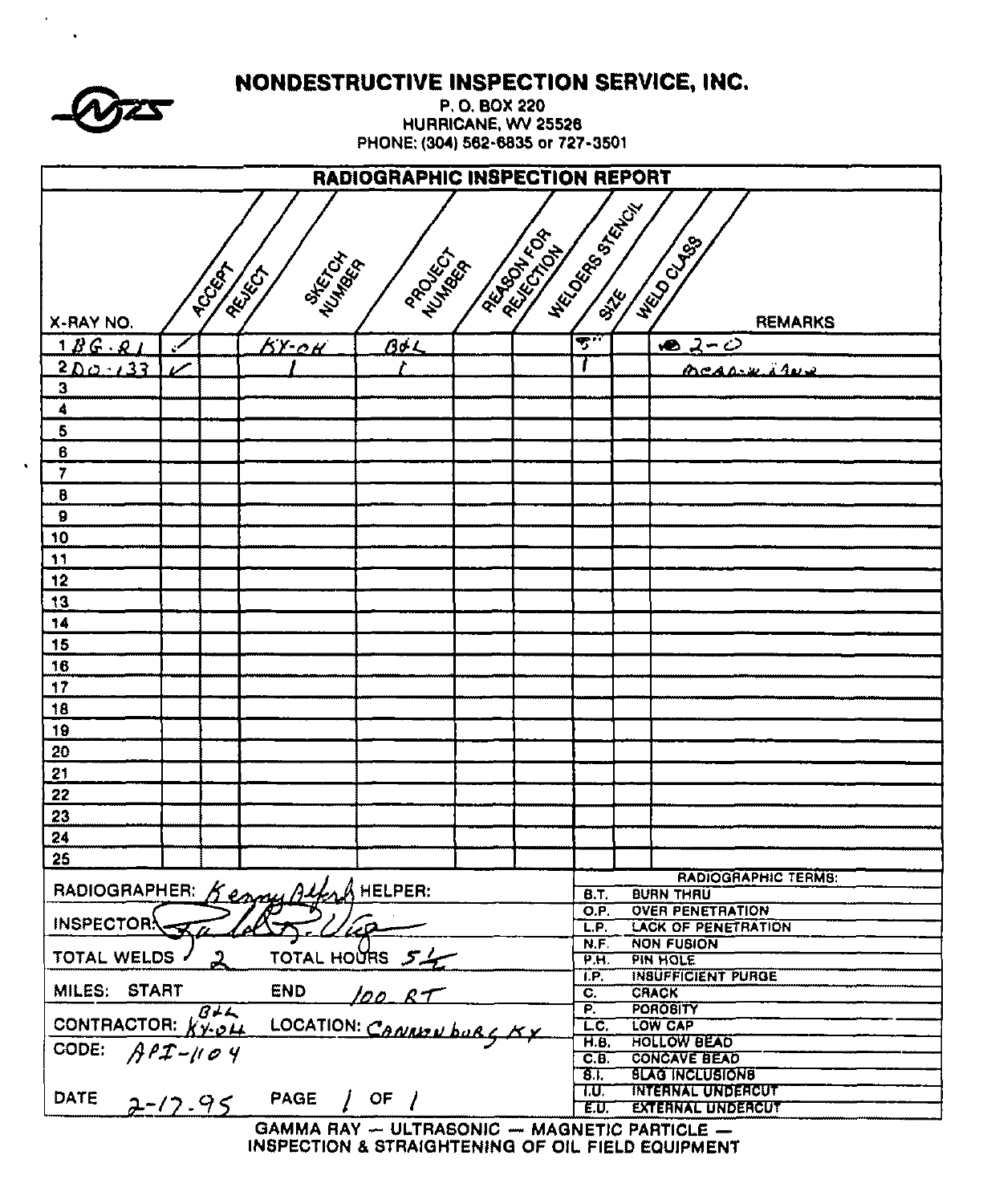|                                                                                                                                                                                   | NVNDESTAGGITTE MOPEUTIVN GERTIVE, MVG<br>P.O. BOX 220<br>HURRICANE, WV 25526<br>PHONE: (304) 562-6835 or 727-3501 |       |                                                |                 |    |  |                   |                                                                    |        |                                                |  |  |
|-----------------------------------------------------------------------------------------------------------------------------------------------------------------------------------|-------------------------------------------------------------------------------------------------------------------|-------|------------------------------------------------|-----------------|----|--|-------------------|--------------------------------------------------------------------|--------|------------------------------------------------|--|--|
|                                                                                                                                                                                   | RADIOGRAPHIC INSPECTION REPORT                                                                                    |       |                                                |                 |    |  |                   |                                                                    |        |                                                |  |  |
| <b>HECONOM STATES</b><br><b>Assistant Assistant</b><br><b>HELD CLABS</b><br><b>PROJECT</b><br><b>MARTIN</b><br>Number<br><b>PCCCCCA</b><br>REIGILI<br>X-RAY NO.<br><b>REMARKS</b> |                                                                                                                   |       |                                                |                 |    |  |                   |                                                                    |        |                                                |  |  |
| <u>1 Ds - 134</u>                                                                                                                                                                 |                                                                                                                   |       | 2r<br>kγ                                       | $B+1$           |    |  | <u>ፍ</u>          | $\mathcal{S}^n$                                                    |        | <b>MAN</b><br><u>CPHILLPL</u>                  |  |  |
| <u> 201 - د13</u>                                                                                                                                                                 | v                                                                                                                 |       |                                                |                 |    |  | ج                 |                                                                    |        |                                                |  |  |
| 3                                                                                                                                                                                 |                                                                                                                   |       |                                                |                 |    |  |                   |                                                                    |        |                                                |  |  |
| 4                                                                                                                                                                                 |                                                                                                                   |       |                                                |                 |    |  |                   |                                                                    |        |                                                |  |  |
| 5                                                                                                                                                                                 |                                                                                                                   |       |                                                | 240             |    |  |                   |                                                                    |        |                                                |  |  |
| $\pmb{6}$                                                                                                                                                                         |                                                                                                                   |       |                                                |                 |    |  |                   |                                                                    |        |                                                |  |  |
| $\overline{\mathbf{r}}$                                                                                                                                                           |                                                                                                                   |       |                                                |                 | 34 |  | <u>-Redlacers</u> |                                                                    | $DD +$ |                                                |  |  |
| 8                                                                                                                                                                                 |                                                                                                                   |       |                                                | .DO             |    |  | $35 - RoAlACes$   |                                                                    | DD42   |                                                |  |  |
| $\pmb{\theta}$                                                                                                                                                                    |                                                                                                                   |       |                                                |                 |    |  |                   |                                                                    |        |                                                |  |  |
| 10<br>$\ddagger$                                                                                                                                                                  |                                                                                                                   |       |                                                |                 |    |  |                   |                                                                    |        |                                                |  |  |
| 12                                                                                                                                                                                |                                                                                                                   |       |                                                |                 |    |  |                   |                                                                    |        |                                                |  |  |
| 13                                                                                                                                                                                |                                                                                                                   |       |                                                |                 |    |  |                   |                                                                    |        |                                                |  |  |
| 14                                                                                                                                                                                |                                                                                                                   |       |                                                |                 |    |  |                   |                                                                    |        |                                                |  |  |
| 15                                                                                                                                                                                |                                                                                                                   |       |                                                |                 |    |  |                   |                                                                    |        |                                                |  |  |
| 16                                                                                                                                                                                |                                                                                                                   |       |                                                |                 |    |  |                   |                                                                    |        |                                                |  |  |
| 17                                                                                                                                                                                |                                                                                                                   |       |                                                |                 |    |  |                   |                                                                    |        |                                                |  |  |
| 18                                                                                                                                                                                |                                                                                                                   |       |                                                |                 |    |  |                   |                                                                    |        |                                                |  |  |
| 19                                                                                                                                                                                |                                                                                                                   |       |                                                |                 |    |  |                   |                                                                    |        |                                                |  |  |
| 20                                                                                                                                                                                |                                                                                                                   |       |                                                |                 |    |  |                   |                                                                    |        |                                                |  |  |
| 21                                                                                                                                                                                |                                                                                                                   |       |                                                |                 |    |  |                   |                                                                    |        |                                                |  |  |
| 22                                                                                                                                                                                |                                                                                                                   |       |                                                |                 |    |  |                   |                                                                    |        |                                                |  |  |
| 23                                                                                                                                                                                |                                                                                                                   |       |                                                |                 |    |  |                   |                                                                    |        |                                                |  |  |
| 24                                                                                                                                                                                |                                                                                                                   |       |                                                |                 |    |  |                   |                                                                    |        |                                                |  |  |
| 25                                                                                                                                                                                |                                                                                                                   |       |                                                |                 |    |  |                   |                                                                    |        |                                                |  |  |
| RADIOGRAPHERAZ                                                                                                                                                                    |                                                                                                                   |       |                                                | HELPER:         |    |  |                   | <b>B.T.</b>                                                        |        | <b>HADIOGRAPHIC TERMS:</b><br><b>BUAN THRU</b> |  |  |
|                                                                                                                                                                                   |                                                                                                                   |       |                                                |                 |    |  |                   | O.P.                                                               |        | <b>OVER PENETRATION</b>                        |  |  |
| <b>INSPECTOR:</b>                                                                                                                                                                 |                                                                                                                   |       |                                                |                 |    |  |                   | L.P.                                                               |        | <b>LACK OF PENETRATION</b>                     |  |  |
| TOTAL WELDS                                                                                                                                                                       | $\mathbf{z}$                                                                                                      |       | <b>TOTAL HOURS</b>                             |                 |    |  |                   | N.F.<br>$\overline{P.H.}$                                          |        | <b>NON FUSION</b><br><b>PIN HOLE</b>           |  |  |
|                                                                                                                                                                                   |                                                                                                                   |       |                                                |                 |    |  |                   | TP.                                                                |        | <b>INSUFFICIENT PURGE</b>                      |  |  |
| MILES: START                                                                                                                                                                      |                                                                                                                   |       | <b>END</b>                                     |                 |    |  |                   | $\mathbf{C}$<br>$\overline{\mathsf{P}}$ .                          |        | <b>CRACK</b><br><b>POROBITY</b>                |  |  |
| <b>CONTRACTOR:</b>                                                                                                                                                                |                                                                                                                   | KY-OH |                                                |                 |    |  |                   |                                                                    |        | <b>LOW CAP</b>                                 |  |  |
|                                                                                                                                                                                   |                                                                                                                   |       | LOCATION: MEXI SPTING ST                       |                 |    |  |                   |                                                                    |        | <b>HOLLOW BEAD</b>                             |  |  |
| CODE: $A9P2-1104$                                                                                                                                                                 |                                                                                                                   |       |                                                |                 |    |  |                   | <u>св.</u>                                                         |        | <b>CONCAVE BEAD</b>                            |  |  |
|                                                                                                                                                                                   |                                                                                                                   |       |                                                |                 |    |  |                   | 8 I.<br><b>BLAG INCLUBIONS</b><br>T.U.<br><b>INTERNAL UNDERCUT</b> |        |                                                |  |  |
| <b>DATE</b>                                                                                                                                                                       |                                                                                                                   |       | / PAGE - حرم دين ج                             | OF <sub>J</sub> |    |  |                   | EU.                                                                |        | <b>EXTERNAL UNDERCUT</b>                       |  |  |
|                                                                                                                                                                                   |                                                                                                                   |       | GAMMA RAY -- ULTRASONIC -- MAGNETIC PARTICLE - |                 |    |  |                   |                                                                    |        |                                                |  |  |

NONDECTOUCTIVE INCOECTION CEDVICE INC.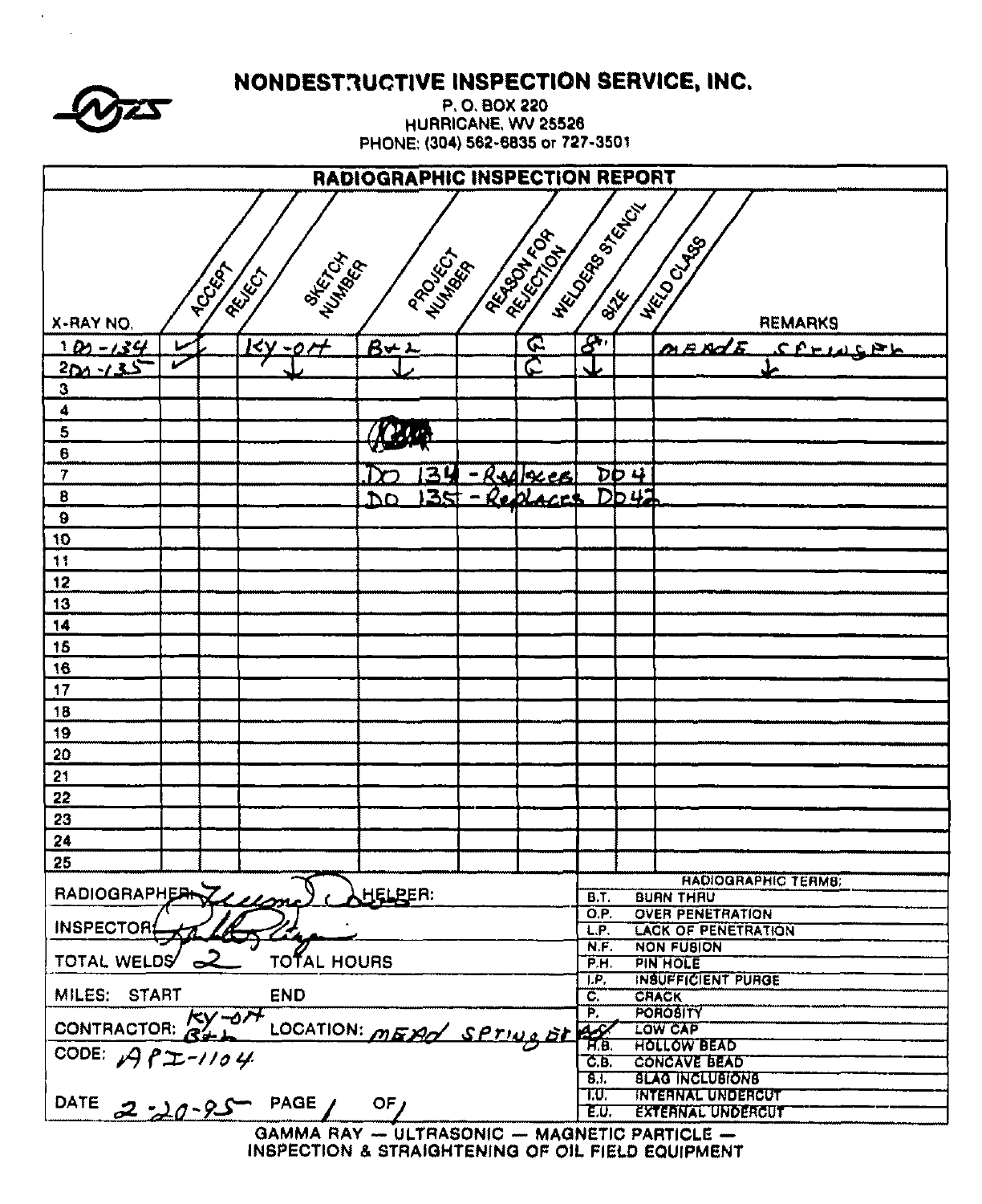

Technical Expertise Serving The Oil & Gas Industry

RECEIVED

LL

March 9, 1995

MAR 1 3 1005

DIVISION OF UTILITY ENGINEERING R SERVIGES

Mr. Scott Smith, P.E. Kentucky Public Service Commission P.O. Box 615 730 Schenkel Lane Frankfort, KY 40601

> Re: Kentucky-Ohio Gas Acquisition Response To Questions On X-Ray Reports

Dear Scott:

I understand Mr. Larry Amburgey had a question concerning the X-Ray Repoxt dated February 3, 1995, due to the fact four of the x-rays  $(DO-88, 89, 90,$  and  $91$ ) were not marked as to whether they were accepted or rejected.

I have checked with Mr. Randy Virgin, the KOG inspector on the "dig-out" activity. According to his notes, the four x-rays in question wexe all acceptable but the technician had failed to mark their status.

I hope this answers your questions concerning this issue.

Sincerely,

ENERGY MANAGEMENT & SERVICES CO.

 $T.D.$  HONN,  $P.E., L.S.$ PRESIDENT

enclosures<br>cc: Mr. T. cc: Mr, Tim Sutherland Mr. Jeff Brown Mr. Jack Hughes Mx, Glenn Templeton

kog/107.